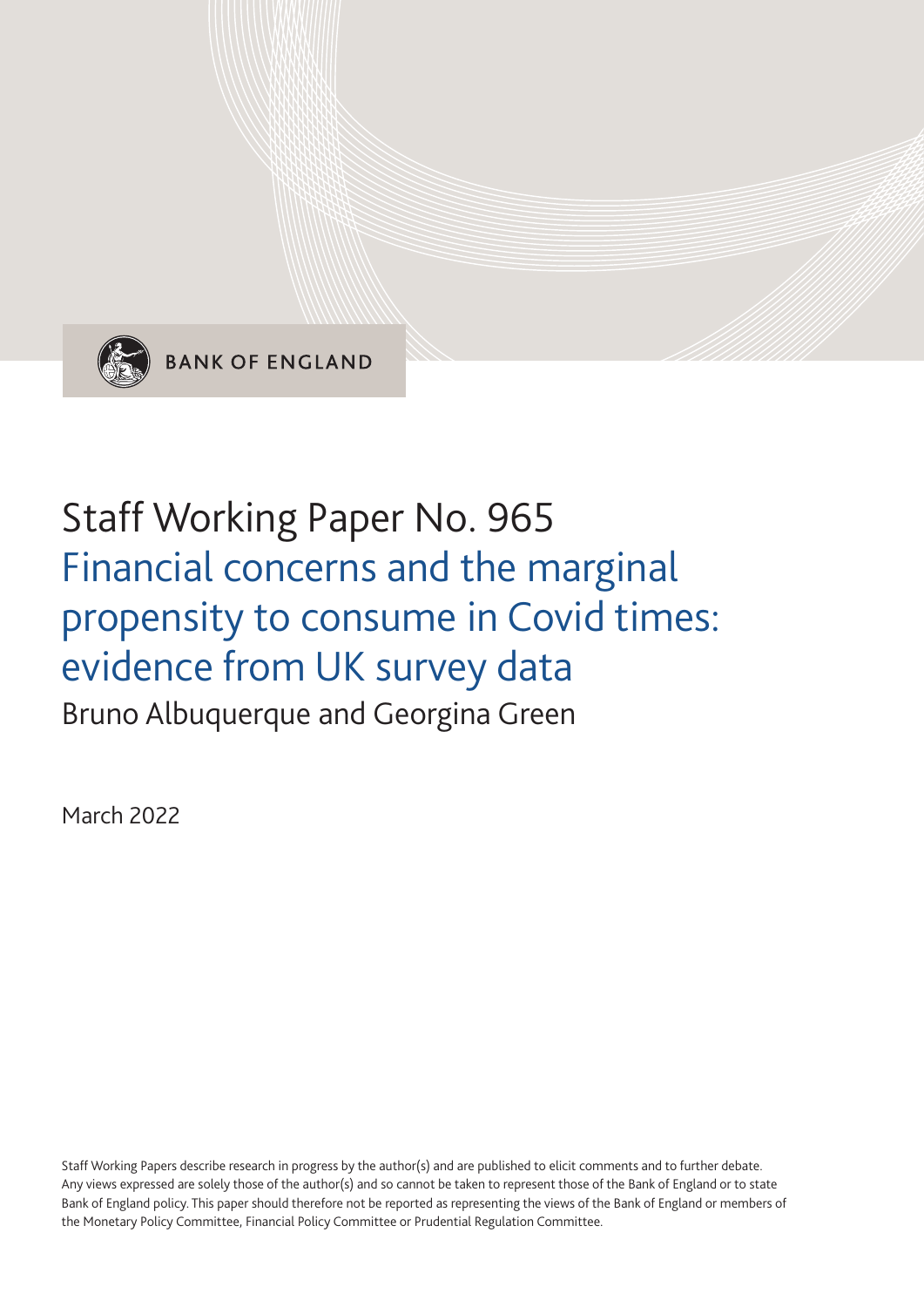

**BANK OF ENGLAND** 

# Staff Working Paper No. 965 Financial concerns and the marginal propensity to consume in Covid times: evidence from UK survey data Bruno Albuquerque<sup>(1)</sup> and Georgina Green<sup>(2)</sup>

## Abstract

We study how household concerns about their future financial situation may affect the marginal propensity to consume (MPC) during the Covid-19 pandemic. We use a representative survey of UK households to compute the MPC from a hypothetical transfer of £500. We find that household expectations play a key role in determining differences in MPCs across households: households concerned about not being able to make ends meet have a 20% higher MPC than other households. This novel result holds when controlling for a range of important household-specific characteristics, including liquidity constraints. Our findings suggest that policies targeted to vulnerable and financially distressed households may prove more effective in stimulating demand than providing stimulus payments to all households.

Key words: Covid-19, marginal propensity to consume, survey data, household behaviour, expectations, financial concerns, fiscal policy.

JEL classification: D12, E21, E62, G51, H31.

(1) International Monetary Fund and University of Coimbra, CeBER, Faculty of Economics. Email: balbuquerque@imf.org

(2) Bank of England. Email: georgina.green@bankofengland.co.uk

The views expressed in this paper are those of the authors, and not necessarily those of the Bank of England or its committees, the International Monetary Fund, its Executive Board, or IMF management. We would like to thank Andreas Fuster, Dimitris Georgarakos, Jeremy Franklin, Lukasz Rachel, Matt Waldron, and Sarah Venables for useful discussions that helped us shape the main research idea of the paper. We are also thankful for comments and suggestions from Mark Flanagan.

The Bank's working paper series can be found at www.bankofengland.co.uk/working-paper/staff-working-papers

Bank of England, Threadneedle Street, London, EC2R 8AH Email enquiries@bankofengland.co.uk

© Bank of England 2022 ISSN 1749-9135 (on-line)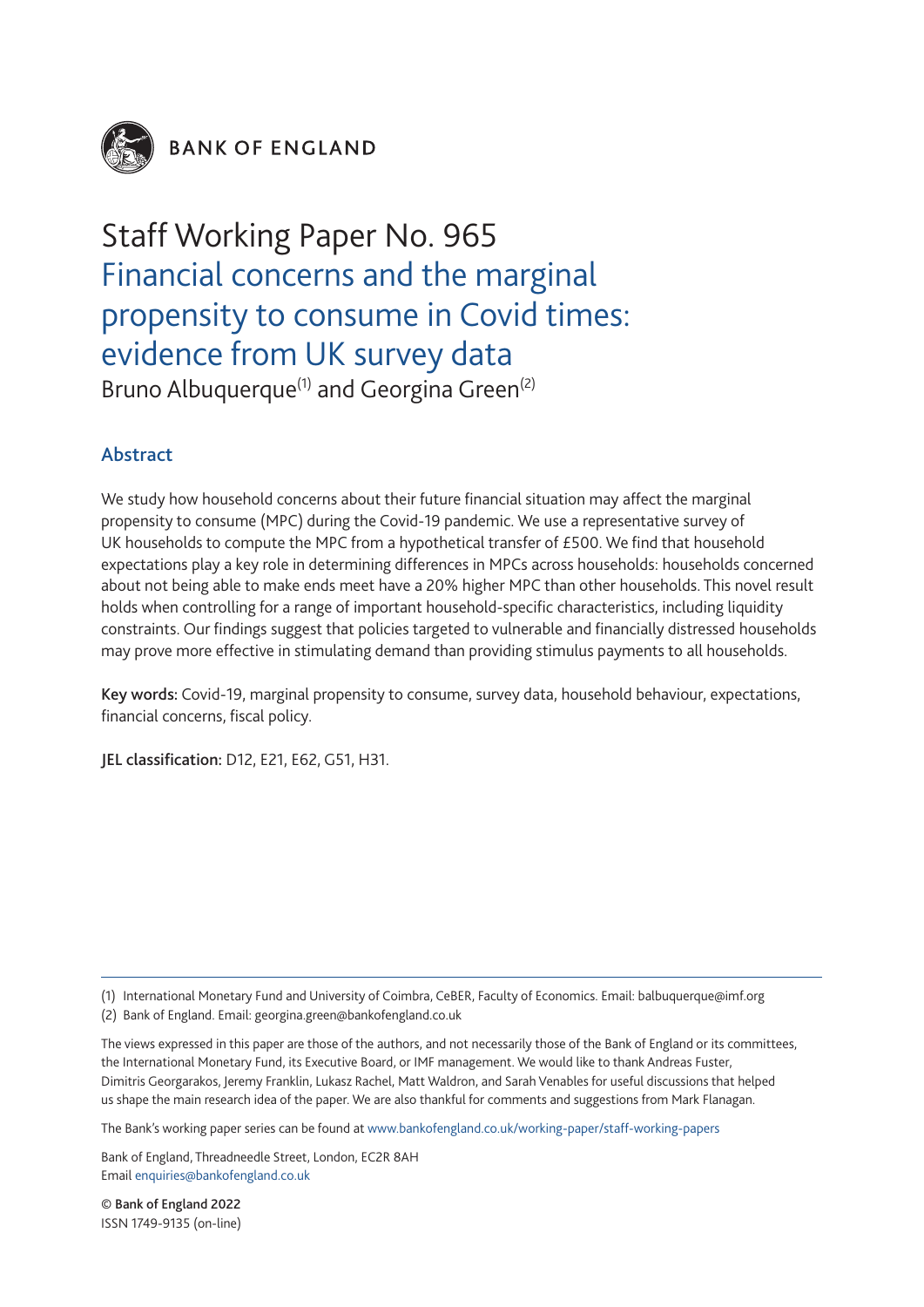## **1 Introduction**

The COVID-19 pandemic has brought renewed interest to understanding how households' consumption and saving respond to income changes. Micro datasets, including timely household survey data and transaction-level datasets from fnancial budget applications, have allowed economists to estimate the marginal propensity to consume (MPC) out of income shocks quite swiftly during the pandemic [\(Baker and Kueng 2021,](#page-47-0) [Vavra 2021\)](#page-50-0). The available evidence points to households mostly saving or paying down debt when receiving a one-off payment during the pandemic [\(Armantier et al. 2020,](#page-47-1) [2021,](#page-47-2) [Christelis et al. 2020,](#page-48-0) [Coibion et al. 2020,](#page-48-1) [Crossley et al.](#page-48-2)  [2020,](#page-48-2) [Cox et al. 2020,](#page-48-3) [Baker et al. 2021\)](#page-47-3). This suggests that typical untargeted direct transfers to the *average* household may not stimulate aggregate demand as much during pandemics as during other crises. In this context, understanding which household characteristics predict a higher MPC out of income windfalls is of key importance for the design of fscal support measures.

Research during the pandemic has found that the MPC out of positive income shocks is largest for low-income and liquidity-constrained households, and for households who suffered greater income falls relative to their pre-pandemic income [\(Armantier et al. 2020,](#page-47-1) [2021,](#page-47-2) [Coibion](#page-48-1)  [et al. 2020,](#page-48-1) [Cox et al. 2020,](#page-48-3) [Baker et al. 2021\)](#page-47-3). There is, however, less empirical evidence and consensus about the link between household expectations and the propensity to consume during the pandemic. On the one hand, precautionary savings models predict that households who are more concerned about their future fnancial situation tend to have lower MPCs, so as to build up savings to mitigate future negative income shocks [\(Aiyagari 1994,](#page-47-4) [Jappelli and Pistaferri 2014\)](#page-49-0). For example, [Baker et al. \(2021\)](#page-47-3) fnd that households who expect employment losses and beneft cuts display a smaller MPC out of US stimulus checks. [Christelis et al. \(2020\)](#page-48-0) fnd similar results for a sample of six euro area countries, indicating that households who are concerned about the effects of COVID-19 on their finances tend to exhibit smaller MPCs for durable goods out of a hypothetical unexpected bonus payment. On the other hand, using a large-scale survey from the Nielsen Homescan panel, [Coibion et al. \(2020\)](#page-48-1) fnd little role for individuals' macroeconomic expectations – future unemployment rate, infation rates, and mortgage rates – in explaining differences in MPCs. And some evidence for the UK suggests that individuals who expect their fnancial situation to worsen or a job loss in the next three months actually report a higher MPC out of an hypothetical positive transfer [\(Crossley et al. 2020\)](#page-48-2). We believe that the fast-changing nature of the pandemic, amid an environment of heightened economic and health uncertainty,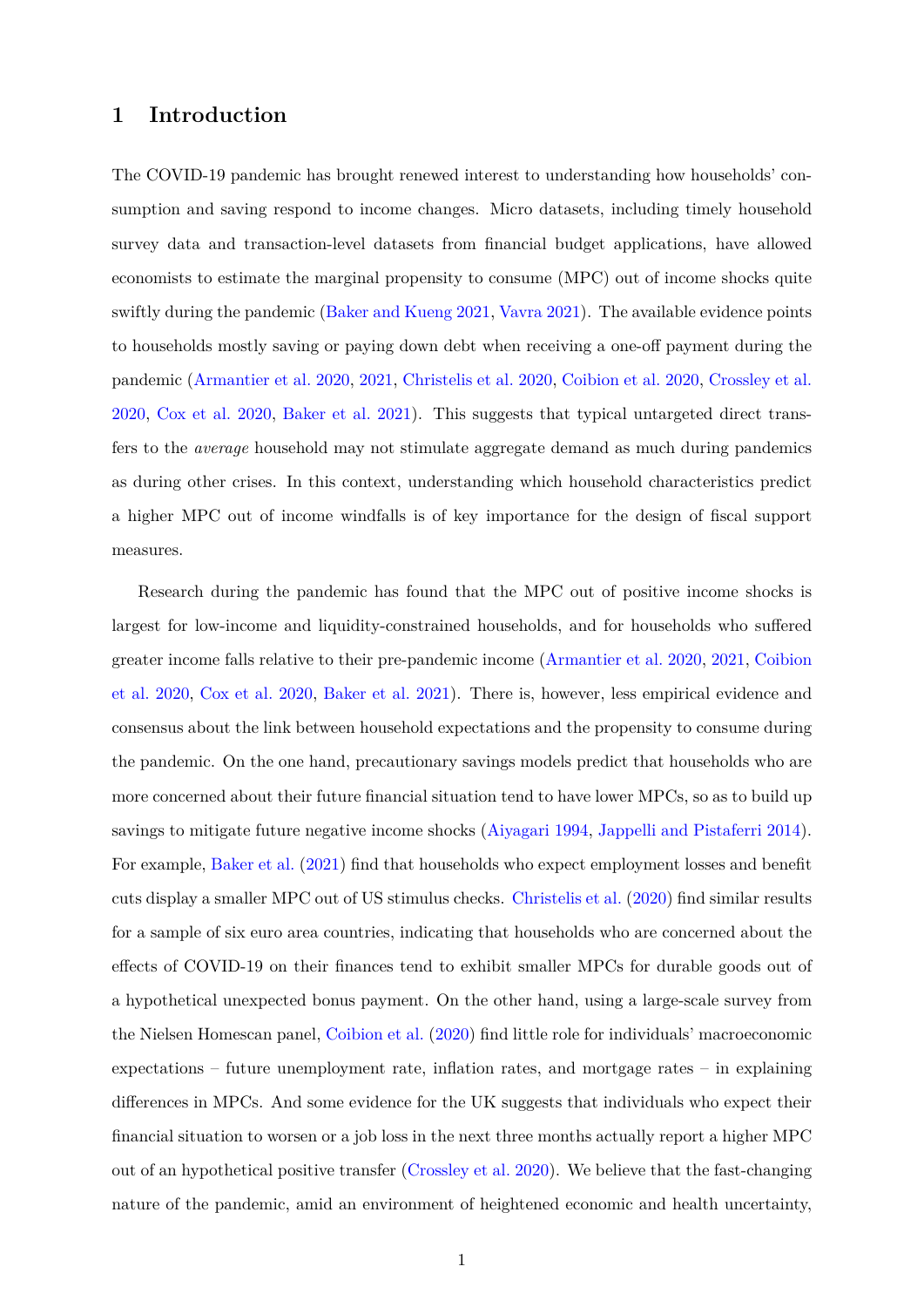warrants further study of the link between household fnancial concerns and their propensity to consume. This paper aims to help fll that gap in the literature.

Against this background, we use survey data for UK households to study how household expectations about their future financial situation may affect their short-term MPC out of positive income shocks. We focus on the MPCs elicited directly from a representative sample of the UK population in the COVID-19 special surveys of the Understanding Society [\(Institute for](#page-48-4)  [Social and Economic Research 2020\)](#page-48-4). The MPC is extracted from a question that asks survey participants how much they would spend if they were to receive a one-off  $\pounds 500$  payment. This is a similar question to that asked in previous surveys to US households [\(Fuster et al. 2021\)](#page-48-5). We build a balanced panel of households that replied to the MPC question in surveys carried out in July 2020, November 2020, and March 2021. We fnd that the average elicited MPC across surveys stands at only 11%.

Our paper contributes to the literature on the MPC out of unexpected and transitory positive income shocks elicited from household responses to survey questions [\(Sahm et al. 2010,](#page-50-1) [Jappelli](#page-49-0)  [and Pistaferri 2014,](#page-49-0) [2020,](#page-49-1) [Bunn et al. 2018,](#page-47-5) [Christelis et al. 2019,](#page-48-6) [2020,](#page-48-0) [Armantier et al. 2020,](#page-47-1) [2021,](#page-47-2) [Andreolli and Surico 2021,](#page-47-6) [Fuster et al. 2021\)](#page-48-5). These MPCs extacted from 'reported responses' have been shown to be reasonably similar to the 'revealed preference' approach based on actual data [\(Parker and Souleles 2019\)](#page-49-2). Moreover, we contribute to the literature studying the link between household expectations and the willingness to consume during the pandemic [\(Christelis et al. 2020,](#page-48-0) [Crossley et al. 2020,](#page-48-2) [Baker et al. 2021\)](#page-47-3).

Our main measure of household expectations, or fnancial concerns, is the self-reported probability of not being able to pay usual bills and expenses in the next three months. We defne fnancially concerned households as those households whose probability of fnancial distress is above the median in our sample. In our empirical exercises, we frst study the characteristics of households that are more concerned. We then focus our analysis on understanding the household characteristics that best explain the heterogeneity in the elicited MPC. Our main interest will be to investigate how fnancial concerns relate to decisions to spend out of the transfer of *£*500. Let us state upfront that we focus on the frst moment of expectations, i.e. how households' perception of their ability to meet their spending commitments in the short term affects their MPC. Unlike [Coibion et al. \(2021\)](#page-48-7), our survey does not allow us to comment on the second moment of expectations, i.e. the role of uncertainty around their responses.

Our main fndings are as follows. First, we fnd that households who are concerned about not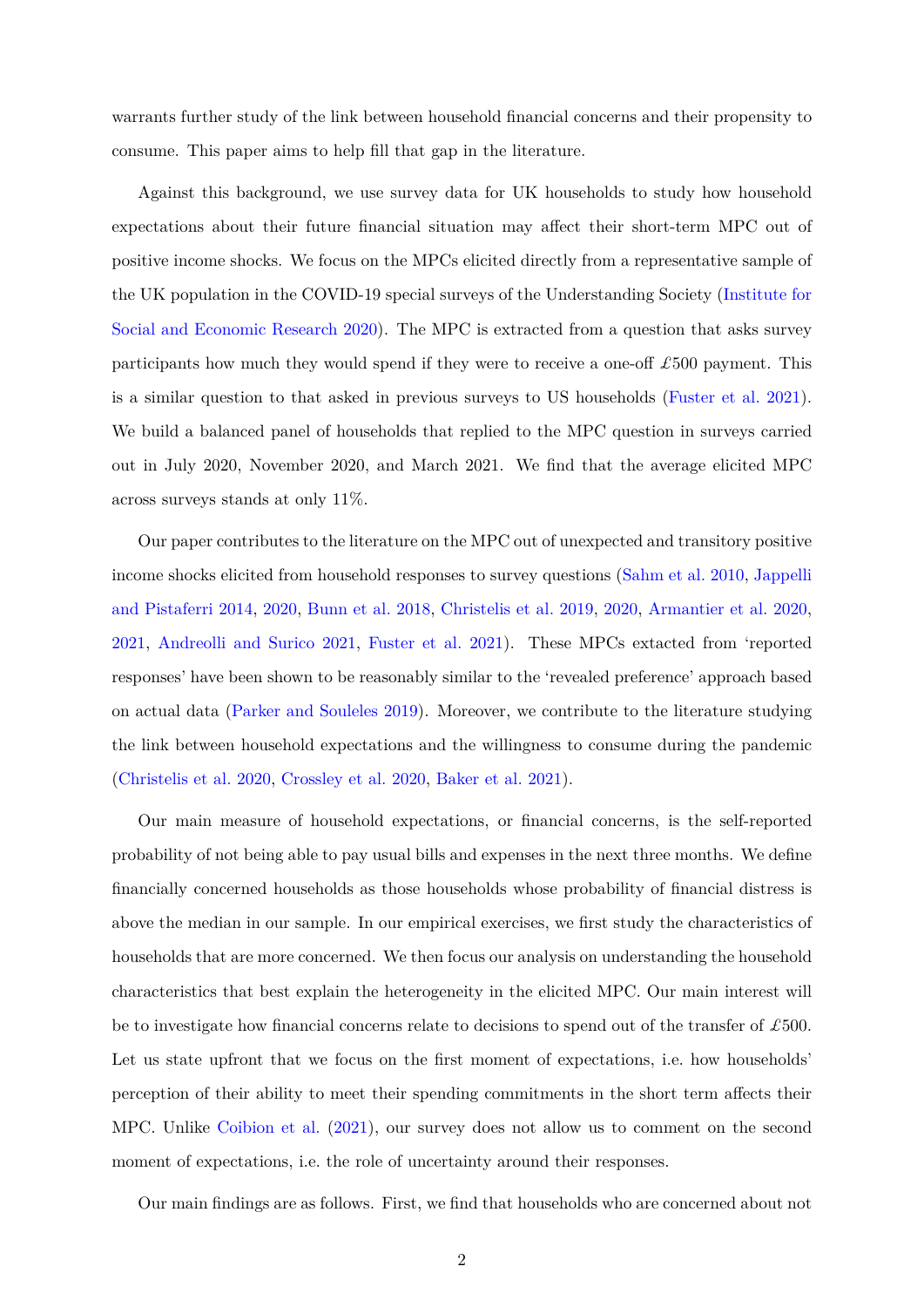being able to pay their bills in the short term are more likely to be: already concerned about their current fnancial situation; liquidity constrained; belong to low-income groups; renters or mortgagors; younger, male, and ethnic minorities; furloughed; on benefts or employed in high-contact industries. We also find a positive correlation between financial concerns and health-related concerns due to COVID-19, in that a higher perception of being infected in the next month is associated with higher fnancial concerns.

Second, using panel regressions with the elicited MPC as the dependent variable, our main empirical fnding suggests that fnancial concerns over the short term play a key role in explaining differences in MPCs across households during the pandemic. Our novel result shows that fnancially concerned households have an MPC out of a transfer that is more than 20% higher than households who are not concerned about their ability to pay their usual bills in three months. This result remains robust to adding several household-specifc characteristics, and to controlling for current financial difficulties, so as to tease out the role of expectations about future financial difficulties. In addition, we explore qualitative questions from the survey which asked individuals what they would do with the amount they would not spend. We show that concerned households are more likely to rebuild their balance sheets by paying off more debt, but they are less likely to save, and receive less fnancial help.

Third, we show which other household characteristics are also associated with larger MPCs: being a mortgagor, which underscores the role of illiquid assets for MPCs out of transitory income gains [\(Kaplan et al. 2014,](#page-49-3) [Cloyne and Surico 2017\)](#page-48-8); younger age groups relative to older groups [\(Jappelli and Pistaferri 2014,](#page-49-0) [Fagereng et al. 2021\)](#page-48-9); self-employed relative to nonworking households; and households with more children. By contrast, we fnd no evidence that liquidity constraints, once we control for fnancial concerns and other covariates, are important in explaining differences in MPCs across households. Although we cannot rule out that some households characteristics are correlated, a possible reason why the relationship between liquidity and MPCs might have broken down during the pandemic may be linked to the massive build up in household savings across the population. This provides further evidence that it is the expectation of fnancial stress rather than liquidity constraints that may be driving our main result that fnancially concerned households display a larger MPC.

Fourth, we run alternative specifcations to shed more light on the reasons why households who are more concerned about not meeting their future spending commitments are associated with a larger MPC. However, we do not find evidence that potential drivers including past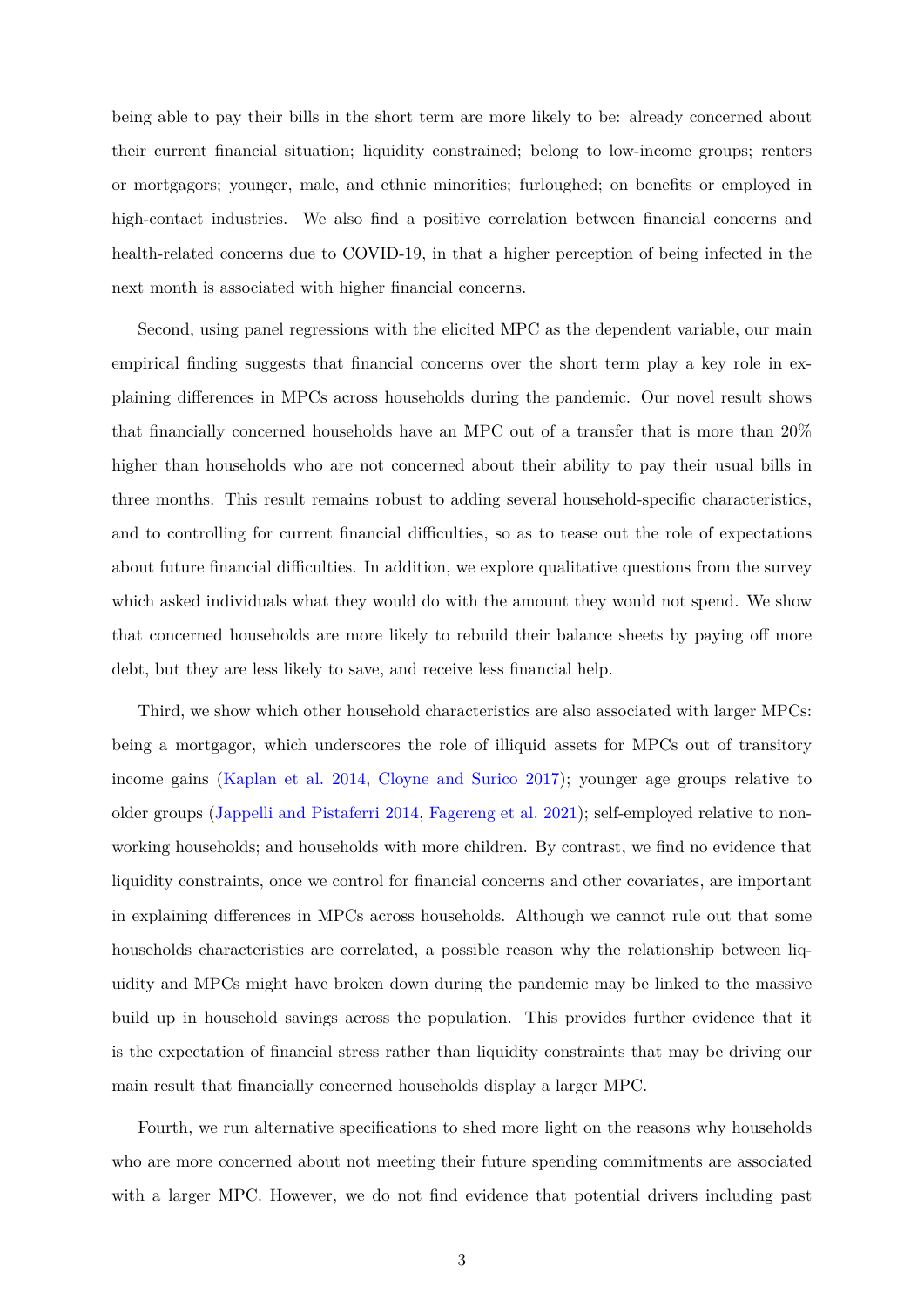spending cuts, negative income shocks, borrowing constraints, or the labour market situation explain why fnancially concerned households have larger MPCs. We could only fnd some tentative evidence that part of our result may be driven by different shares of discretionary spending and a general reliance on benefts, but this is unlikely to play a large role.

Fifth, we explore non-linearities in our fnancial concerns variable by making use of the fact that it is a probability bounded between 0% and 100%. Among those households who report having a non-zero probability of being in fnancial distress, we fnd that households who are moderately concerned and appear uncertain, in the 1%-50% range, are driving our main results. This goes against the precautionary savings literature and suggests that, as long as the subjective probability of being in fnancial distress in the future is not that large, households will tend to spend a larger fraction of the income windfall than all other households. By contrast, households who are certain they will not be able to pay they bills (100% probability) display the smallest MPC; these households save a larger fraction of the transfer to prepare for more challenging times ahead.

We subject our baseline results to a battery of robustness checks. We find that our main fnding that fnancially concerned households are associated with a higher MPC is robust to: (i) alternative measures of fnancial concerns; (ii) controlling for health-related concerns; (iii) controlling for several specifc shocks at the regional, local, and industry level; (iv) Tobit and Probit models; (v) and to small changes to the design of the MPC question.

We offer several alternative explanations for our novel result. One possibility is that financial concerns refect households' perceptions of the nature of the COVID shock. Alternatively, our results might be better rationalised through behavioural models of consumption, by placing a focus on prospect theory and mental accounting [\(Duxbury et al. 2005,](#page-48-10) [Milkman and Beshears](#page-49-4)  [2009,](#page-49-4) [Kahneman and Tversky 2013\)](#page-49-5). For instance, households that expect to be in fnancial difficulty in the near future may choose to overconsume now because they are less sensitive to news about future consumption than to news about current consumption. Mental accounting may also play a role in determining MPCs. People compartmentalise income and spending into different mental 'accounts', such as 'current income', 'current assets' and 'future income' [\(Shefrin and Thaler 1988,](#page-50-2) [Duxbury et al. 2005,](#page-48-10) [Milkman and Beshears 2009,](#page-49-4) [Baugh et al. 2021\)](#page-47-7). Households may use budgets within these accounts to facilitate making trade-offs between competing uses for funds and to act as a self-control device. Financially concerned households might be more likely to 'budget' and treat funds within each tagged mental account as distinct and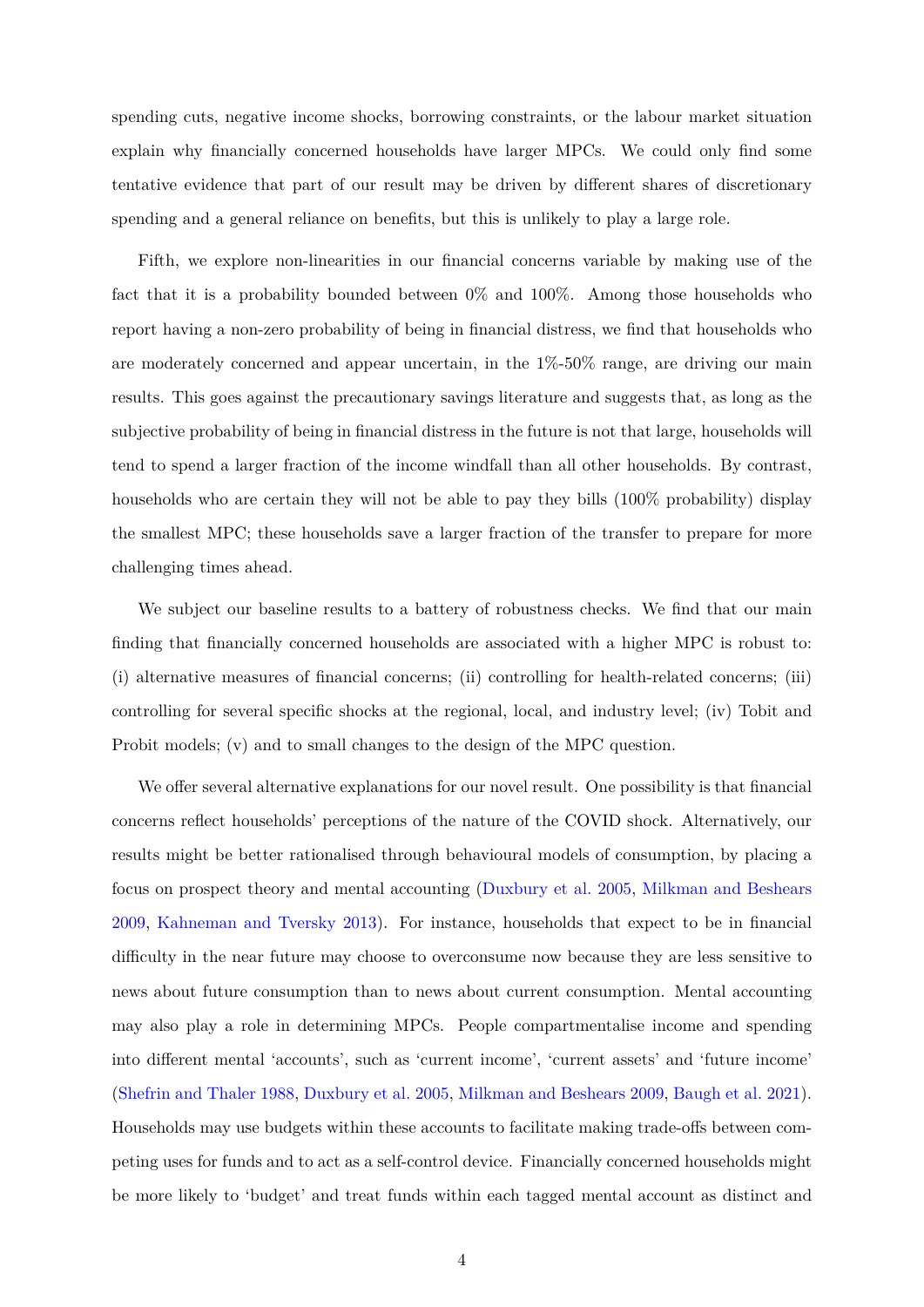imperfectly substitutable. That might explain why they are more likely to increase their spending in response to small windfalls. Relatedly, it is also possible that preference heterogeneity across households, self-control issues and low fnancial sophistication, which tend to correlate with low liquid assets, low savings and a higher probability of becoming financially distressed, may lead more concerned households towards over-consumption [\(Laibson 1998,](#page-49-6) [Aguiar et al.](#page-47-8)  [2020,](#page-47-8) [Jørring 2020,](#page-49-7) [Vihriälä 2021\)](#page-50-3). We also cannot rule out that there may have been some ambiguity in the interpretation of the MPC question, particularly that some households may have had trouble in distinguishing what constituted 'spending' and 'paying off debt' (Sahm [et al. 2010\)](#page-50-1).

Our results also tentatively support fndings that households who expect not to be able to make ends meet have larger consumption responses to negative income shocks. Although we cannot compute an MPC from a scenario of negative income shocks – and thus not compare it with the elicited MPC from a hypothetical transfer – our findings highlight the role that household expectations play in determining the responsiveness of consumption to both hypothetical expansionary and contractionary fscal policies.

The rest of the paper is organised as follows. In Section [2](#page-6-0) we describe the survey data and show descriptive statistics. In Section [3](#page-14-0) we run probit panel regressions to study the characteristics that predict which households are more fnancially concerned. Section [4](#page-18-0) presents our main results where we uncover the relationship between the elicited MPCs and fnancial concerns. In Section [5](#page-34-0) we test whether fnancially concerned households are more likely to cut consumption in the face of negative shocks relative to unconcerned households. Section [6](#page-37-0)  concludes the paper.

### <span id="page-6-0"></span>**2 The Understanding Society COVID-19 survey**

#### **2.1 Background on survey and elicited MPC**

In this paper we exploit granular data collected in the Understanding Society COVID-19 Study, henceforth COVID survey [\(Institute for Social and Economic Research 2020\)](#page-48-4). The COVID-19 survey is a new component of Understanding Society: the UK Household Longitudinal Study, henceforth Main survey.<sup>1</sup> Understanding Society is the UK's main longitudinal Household

<span id="page-6-1"></span><sup>1</sup>Understanding Society is built on the British Household Panel Survey (BHPS) which ran from 1991-2008 and included around 10,000 households. Understanding Society includes around 8,000 of the original BHPS households.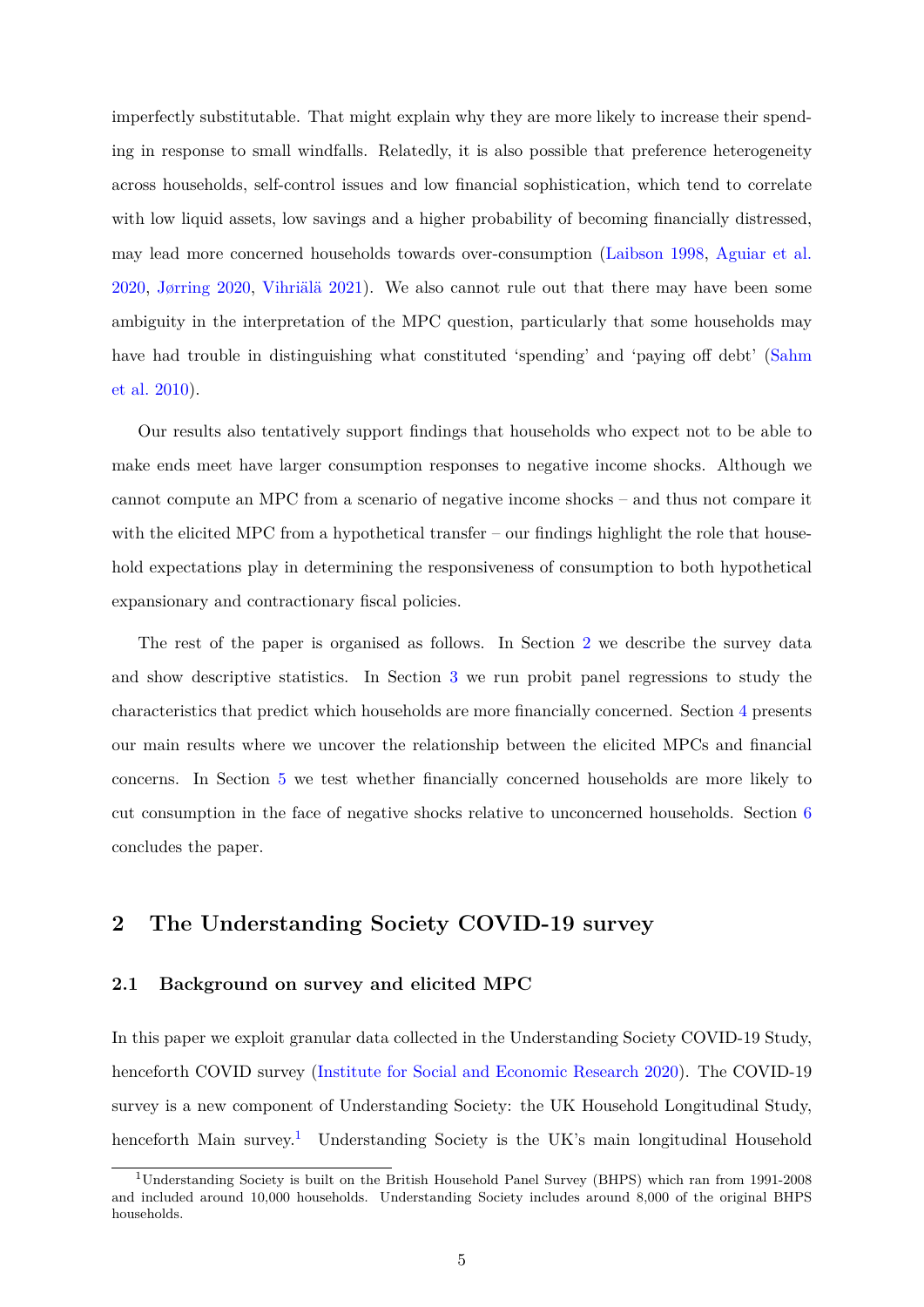Survey. From April 2020 participants from the Main survey were asked to complete the more frequent COVID-19 survey to capture experiences during the pandemic.

The participants in the COVID survey are a subset of those in the Main survey which enables us to link data across the two surveys on the same respondent. This is useful because the Main survey includes important background information on participants and their households, such as their balance sheet positions on the eve of the pandemic. Table  $A.1$  in Appendix [A](#page-38-1) contains the full list of variables used in this paper.

The COVID survey was conducted at an individual level, whereas the Main survey followed both individuals and households. We conduct the analysis at an individual level and treat household variables as attributes of individuals. For the sake of simplicity, and for comparability with other studies, we will refer to households as a loose defnition for individuals. To create our dataset we merge the individual and household Main surveys from Waves 8, 9 and 10 and then link this to the COVID survey. Most of our pre-COVID covariates are from the most recent responses to either Wave 9 or 10. We exclude the year 2020 to avoid that our pre-COVID variables are polluted with information from the pandemic.

We use weights in our data to adjust for unequal selection probabilities, differential nonresponse, and potential sampling error [Institute for Social and Economic Research \(2020\)](#page-48-4). Specifcally, we use the inverse-probability weights provided with the COVID survey, which correct Main survey weights for non-response. Of the eight available waves of the COVID survey (from April 2020 to March 2021) we focus on the fourth, sixth and eight waves conducted in July 2020, November 2020, and March 2021 as these included questions on MPCs.[2](#page-7-0) Over 13,000 individuals have responded to at least one of the COVID surveys. Our sample is smaller as we must drop some households from the dataset. First, we drop all households who were not present in at least one of the two most recent Main survey Waves (Waves 9 or 10), so that we can extract important pre-COVID information. This effectively means that we only keep households with non-zero survey weights. Second, we drop all households who did not respond to all three of the aforementioned COVID surveys. Our fnal sample is comprised of a balanced panel of 7,313 individuals, totalling 21,939 observations for the three surveys.

Our variable of interest, the MPC, is extracted from a series of questions asking households what they would do over the next three months if they were to receive a one-time hypothetical

<span id="page-7-0"></span> $2$ The July survey was carried out between 24-31 July, the November 2020 survey between 24 November and 1 December, and the March 2021 survey between 24-31 March.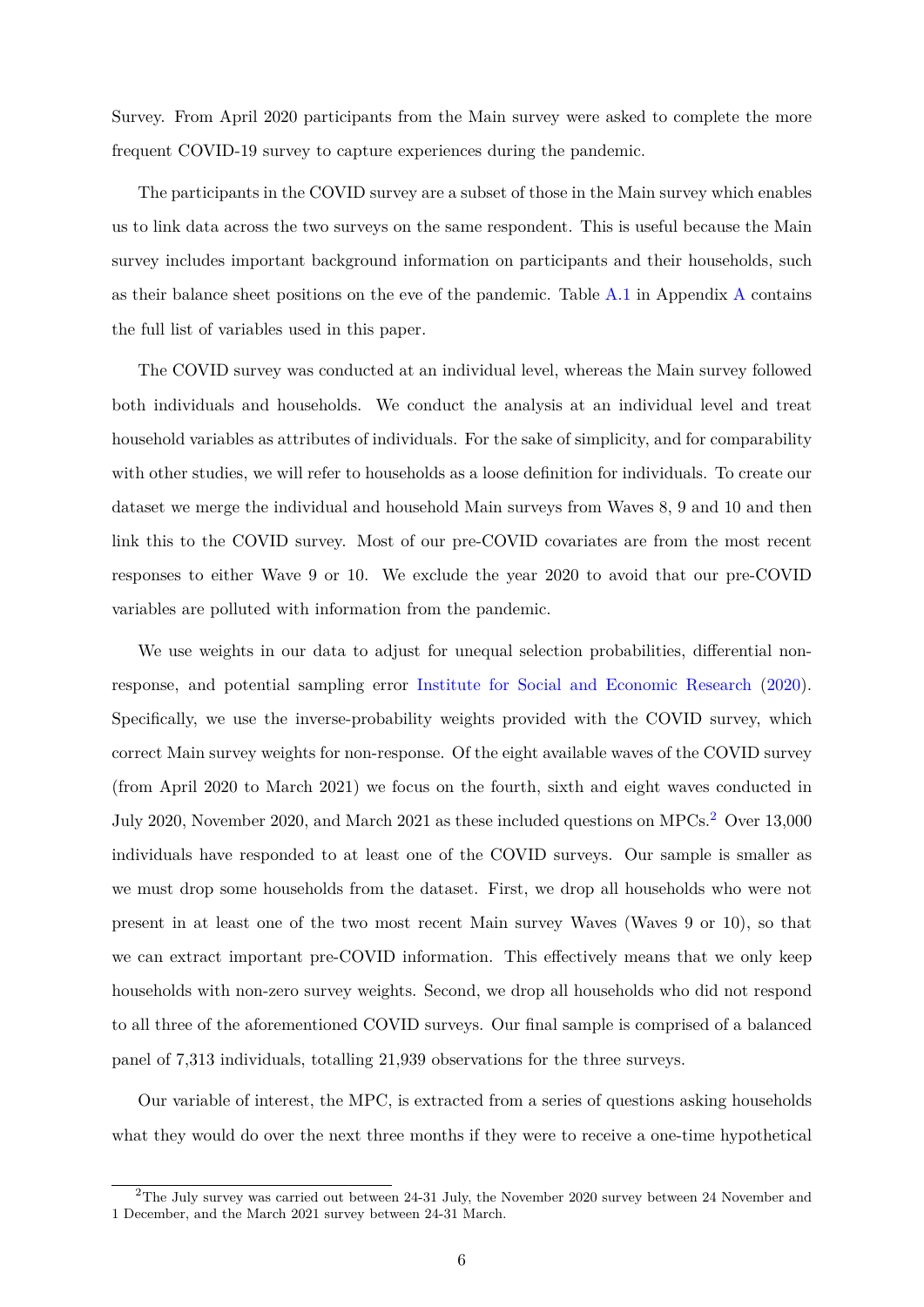transfer of *£*500. These questions were adapted from a survey conducted by the Federal Reserve Bank of New York [\(Fuster et al. 2021\)](#page-48-5). More specifcally, survey participants were asked the following:

*Now consider a hypothetical situation where you unexpectedly receive a one-time payment of £500 today. We would like to know whether this extra income would cause you to change your spending, borrowing and saving behaviour in any way over the next 3 months.* 

- *1. Over the next 3 months, I would spend more than if I hadn't received the £500*
- *2. Over the next 3 months, I would spend the same as if I hadn't received the £500*
- *3. Over the next 3 months, I would spend less than if I hadn't received the £500*

A follow-up question was then asked to those that replied that they would increase or decrease spending:

*You indicated that you would [increase/decrease] your spending/donations over the next 3 months following the receipt of the £500 payment. How much [more/less] would you spend than if you hadn't received the £500? [Numeric textbox] Pounds* 

If the quantitative questions indicate that the respondent would not spend all of the  $\pounds$ 500, respondents would answer a follow-up question about what they would do with the amount they would not spend:

*You have indicated that you would not spend all of the £500 payment. What would you do with the amount that you do not spend? Please select all that apply.* 

*1. Over the next 3 months, I would pay off more debt (or borrow less) than if I hadn't received the £500* 

*2. Over the next 3 months, I would save more than if I hadn't received the £500 3. Over the next 3 months, I would receive less fnancial help from friends or family than if I hadn't received the £500* 

*4. Over the next 3 months, I would give more fnancial help to friends or family than if I hadn't received the the £500*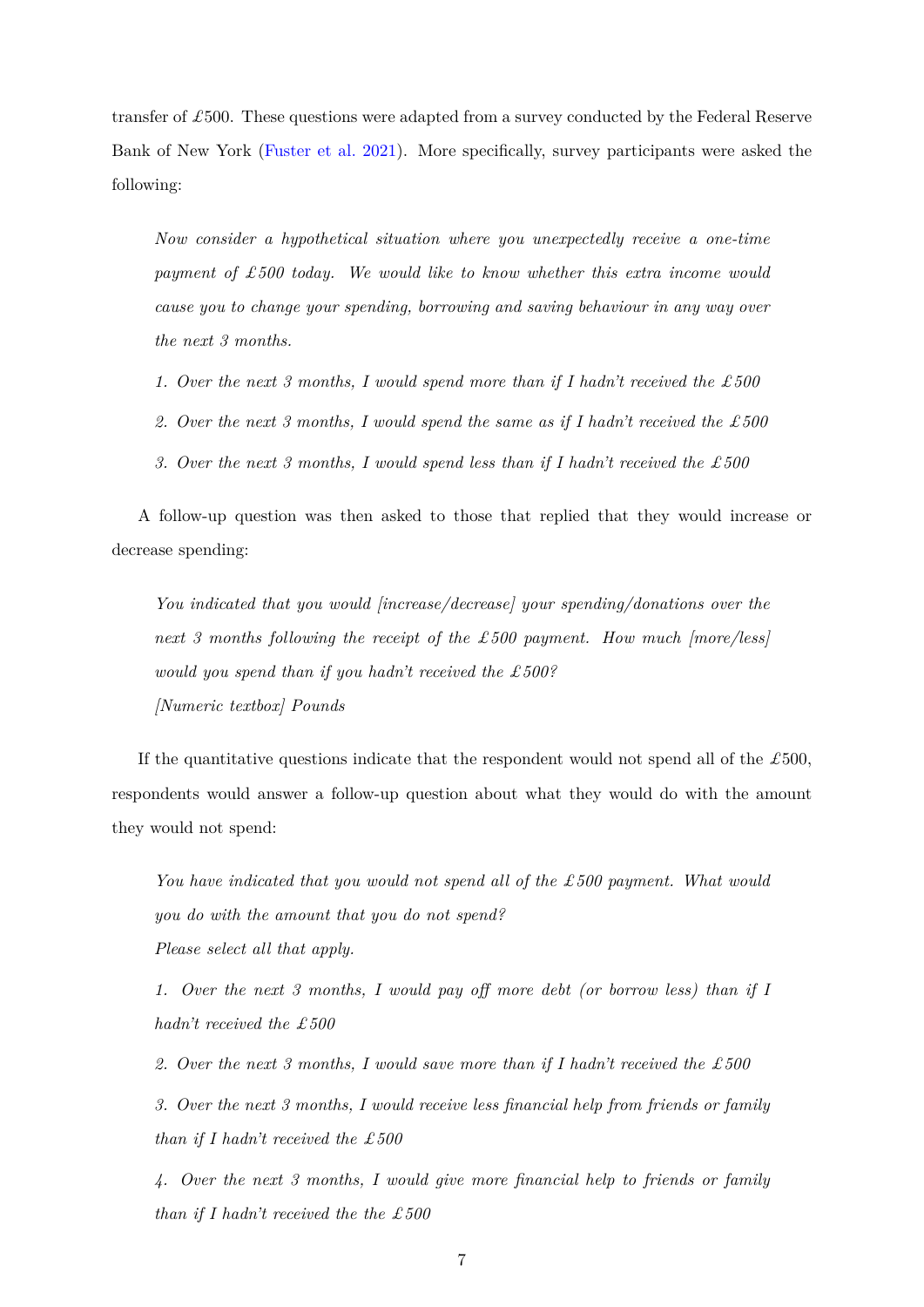#### *5. Other*

In the November 2020 and March 2021 waves respondents were split randomly into two groups. The frst group were asked the July 2020 question and the second group were asked a very similar question, but where the wording is altered slightly so that the *government* unexpectedly gives *everyone* a one-time payment of *£*500. The same follow-up questions were asked.

The elicited MPCs from the above hypothetical questions, also known as the direct survey approach, has some advantages over other techniques in computing the MPC [\(Jappelli and](#page-49-0)  [Pistaferri 2014,](#page-49-0) [Bunn et al. 2018,](#page-47-5) [Fuster et al. 2021\)](#page-48-5). For example, under the assumption that there is no systematic discrepancy between the intention to spend and actual spending, it overcomes the usual econometric identifcation problems by isolating an exogenous temporary shock to income without the need of distributional assumptions.<sup>3</sup> And, as it provides the MPC for each household, it also allows for a more detailed analysis of population sub-groups. The COVID survey also has an advantage to other surveys which only provide qualitative responses about their willingness to spend [\(Shapiro and Slemrod 2003,](#page-50-4) [2009\)](#page-50-5).

#### **2.2 Descriptive statistics**

Figure [1](#page-10-0) combines the responses to both the personal and public windfall question to show the fraction of households who would spend more, spend the same or spend less upon receiving the *£*500 transfer. We fnd that around 78% of households would not change their spending at all in response to a one-time payment of *£*500. Around 18% would spend more, whereas roughly 4% would spend less. The responses are relatively stable across the three surveys.

We now extract the implicit MPC for all households following the *£*500 payment. More specifcally, we compute the individual's MPC as the reported pound consumption change divided by *£*500. The MPCs vary between zero and one, so that households who reported they would spend less or the same are re-coded as having an MPC of zero. We can see that the average MPC across our balanced sample is 0.11, with very small differences across waves (Table [1\)](#page-11-0). This is in line with [Crossley et al. \(2020\)](#page-48-2) but low even in comparison to other estimates from the pandemic. For instance, the average MPC out of stimuls payments made as part of the CARES ACT in the United States is estimated to range between 25% and 40% [\(Armantier](#page-47-1) 

<span id="page-9-0"></span> $3$ While stated responses may differ from actual spending responses, Parker and Souleles (2019) compare self[reported spending responses with revealed-preference estimates and fnd the former is highly predictive of the](#page-47-1)  [latter. They also fnd that the two measures imply similar average MPCs.](#page-47-1)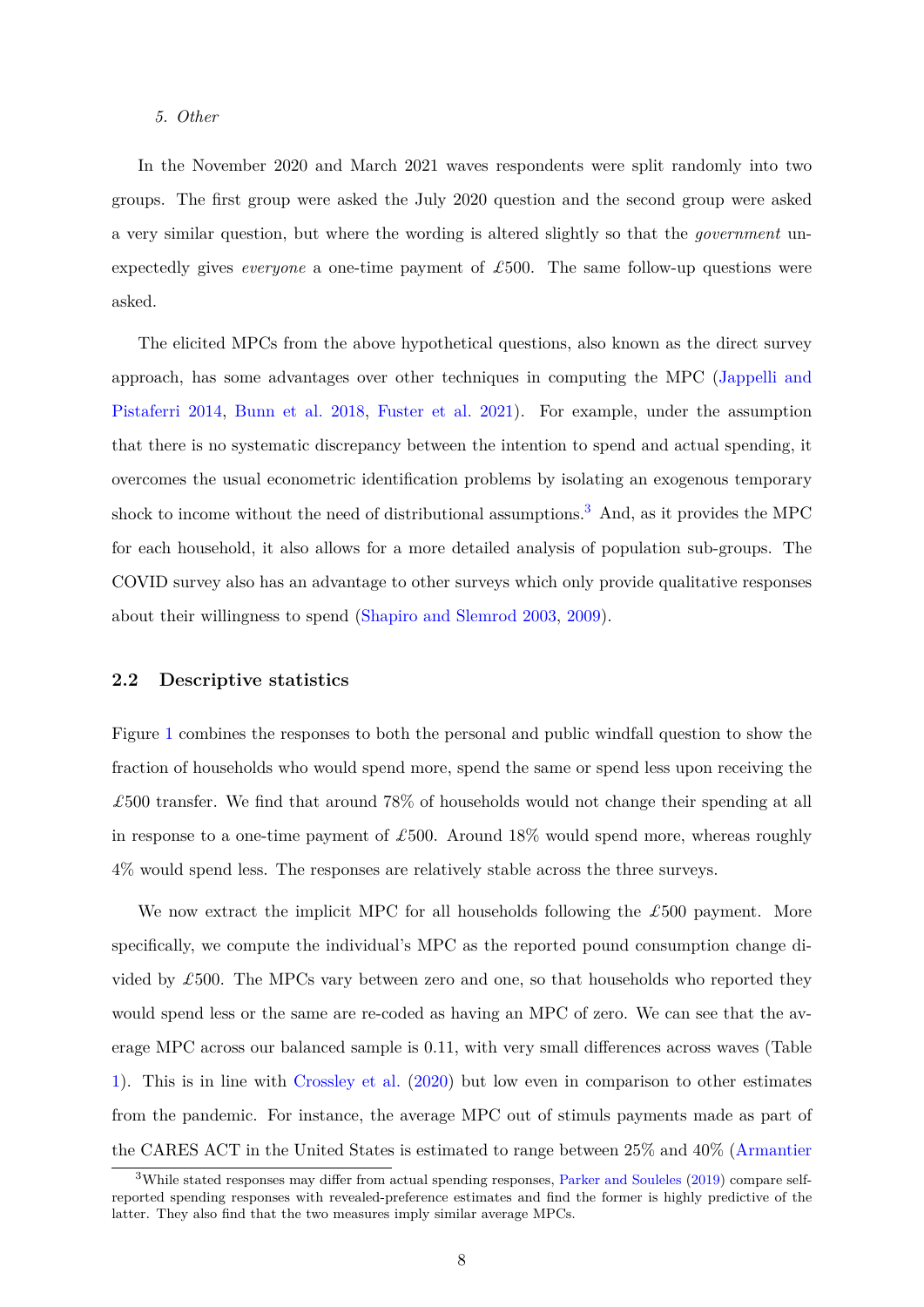[et al. 2020,](#page-47-1) [Chetty et al. 2020,](#page-47-9) [Coibion et al. 2020,](#page-48-1) [Baker et al. 2021\)](#page-47-3). This falls in the lower range of previous empirical evidence on the MPCs out of government transfers in 2001 and 2008 [\(Shapiro and Slemrod 2003,](#page-50-4) [2009,](#page-50-5) [Parker et al. 2013\)](#page-49-8). Moreover, [Armantier et al. \(2021\)](#page-47-2) fnd that MPCs averaged 29% in April 2020, decreasing slightly over time with additional policy support measures.<sup>4</sup> For euro area households, [Christelis et al. \(2020\)](#page-48-0) point to an average MPC of 18% out of a hypothetical unexpected bonus of  $\epsilon$ 3,000.

Figure 1: Households' response to a hypothetical payment of *£*500

<span id="page-10-0"></span>

The low MPC refects to a large extent the fact that roughly 85% of the respondents would save the full  $\pounds$ 500 transfer. This implies that for an additional  $\pounds$ 1 of income, households would, on average, increase their spending by only  $\pounds 0.11$ . The table also shows the distribution of MPCs based on the percentage of households who fall into each MPC group. Two additional results stand out. First, the second most common reported MPC is one, at around 7-8%. Second, there is limited variability in the distribution of MPCs across time. At face value, this is somewhat surprising given that the surveys capture distinct phases of the pandemic, especially the stringency of the restrictions on spending and social activities.<sup>5</sup> The low MPCs today may

<span id="page-10-1"></span><sup>4</sup>The average MPC from the three rounds of stimulus checks declines from 29% in April 2020, to 26% in December 2020, and to 25% in March 2021.

<span id="page-10-2"></span> $5$ In July 2020, the UK had come out of a national lockdown, many social-distancing restrictions had been eased, and the number of COVID-19 cases and deaths had fallen substantially. In November 2020, the sharp rise in the number of cases and deaths led to a second national lockdown, with non-essential stores closed, and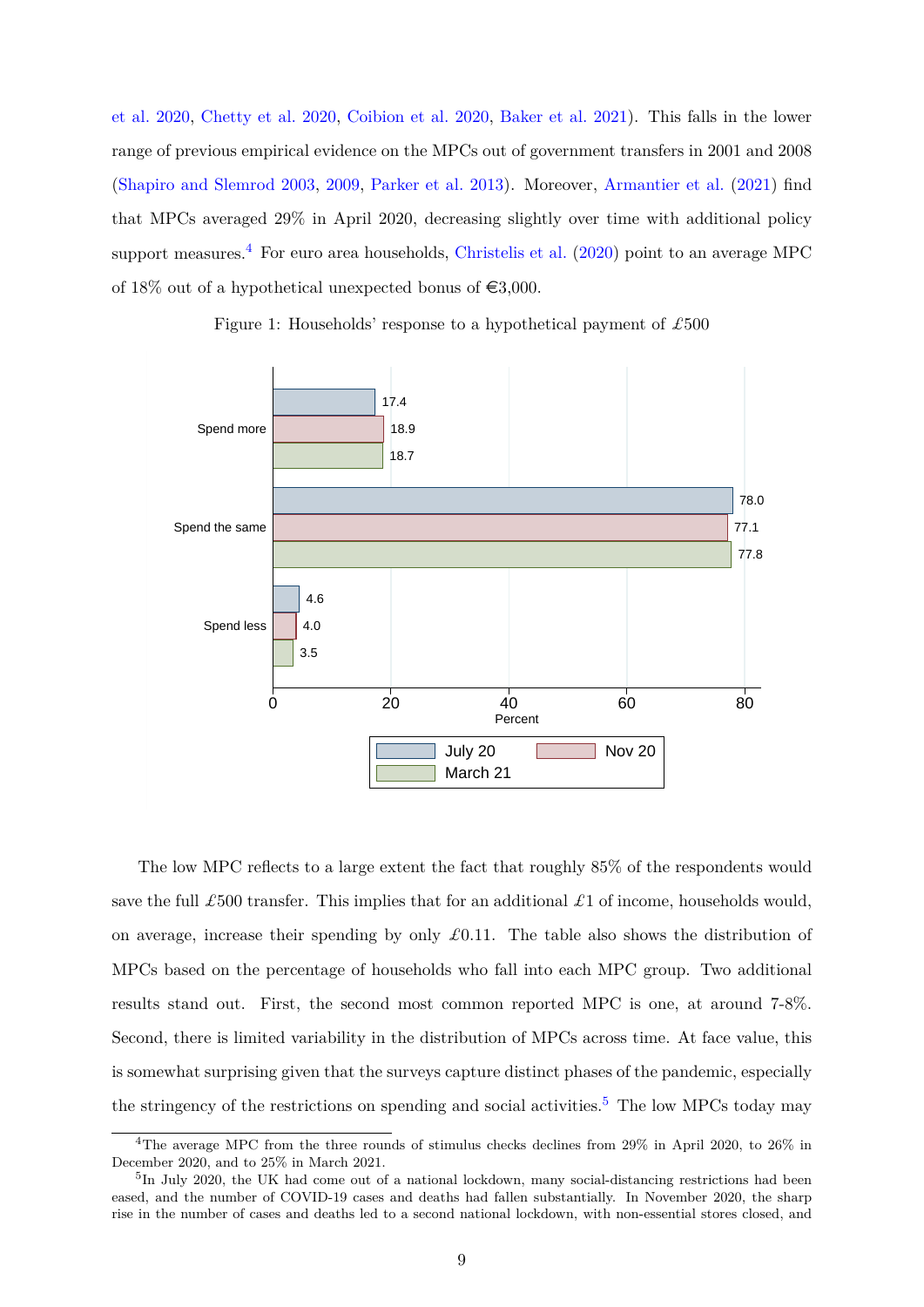therefore not be fully accounted for by the constraints faced by households in allocating resources to discretionary spending, such as restaurants, travel, and accommodation, in a context of socialdistancing and restriction measures.

<span id="page-11-0"></span>

|             | N      | Mean | SD   | Zero  | $(0-0.25)$ | $[0.25 - 0.5)$ | $[0.5 - 0.75)$ | $[0.75-1)$ | One  |
|-------------|--------|------|------|-------|------------|----------------|----------------|------------|------|
| $Jul-20$    | 7.313  | 0.11 | 0.28 | 84.82 | 1.57       | 2.02           | 3.60           | 0.74       | 7.25 |
| $Nov-20$    | 7.313  | 0.11 | 0.29 | 84.70 | 1.73       | 1.76           | 2.97           | 0.99       | 7.86 |
| $Mar-21$    | 7.313  | 0.12 | 0.30 | 84.50 | 1.58       | 1.65           | 3.08           | 1.03       | 8.15 |
| Full sample | 21.939 | 0.11 | 0.29 | 84.67 | 1.63       | 1.81           | 3.21           | 0.92       | 7.76 |

Table 1: Summary statistics for MPCs

*Notes:* Shares calculated as percentages of total MPC sample.

Households who had an MPC smaller than one were asked a follow-up question about what they would do with the *£*500 that would not be spent. Table [2](#page-11-1) shows that the majority of households would save more. Saving seems to have become more popular over time, increasing to 75% in the March 2021 survey, from 69% in July 2020. Roughly 20% of individuals would pay off more debt, a share that remained relatively stable across surveys. Finally, around  $9\%$ of individuals who would not spend all of the *£*500 would give more fnancial help.

Table 2: Use of amount not spent

<span id="page-11-1"></span>

|                  |       |       | Pay off more debt Save more Receive less fin. help Give more fin. help |      |
|------------------|-------|-------|------------------------------------------------------------------------|------|
| $_{\rm{Jul-20}}$ | 20.55 | 68.64 | 1.94                                                                   | 9.15 |
| $Nov-20$         | 22.44 | 67.51 | 1.57                                                                   | 8.49 |
| $Mar-21$         | 20.14 | 74.49 | 1.49                                                                   | 8.65 |
| Full sample      | 21.05 | 70.18 | 1.67                                                                   | 8.76 |

*Notes:* Shares sum to over 100% as respondents could give more than one response.

In the remainder of this section we look at univariate correlations between the elicited MPC and population subgroups. We frst link the COVID surveys to the Main survey to extract pre-crisis balance sheet information, such as mortgage debt, and cash-on-hand, which play an important role in life-cycle models. We follow [Jappelli and Pistaferri \(2014\)](#page-49-0) and measure cashon-hand with the sum of household disposable income and liquid savings net of unsecured debt, all taken from the Main survey. Table  $A.2$  in Appendix  $\overline{A}$  shows that households in the first two quintiles of cash-on-hand tend to have a slightly higher MPC, in line with the literature that fnds a negative relation between MPC and liquidity [\(Parker et al. 2013,](#page-49-8) [Jappelli and Pistaferri](#page-49-0)  [2014,](#page-49-0) [Kaplan et al. 2014,](#page-49-3) [Bunn et al. 2018,](#page-47-5) [Christelis et al. 2020,](#page-48-0) [Coibion et al. 2020,](#page-48-1) [Baker](#page-47-3)  [et al. 2021,](#page-47-3) [Fagereng et al. 2021\)](#page-48-9).

discretionary spending restricted. The last available survey in March 2021 marked a period of a gradual easing in restrictions, with children returning to school, alongside a substantial fall in the number of infections and deaths.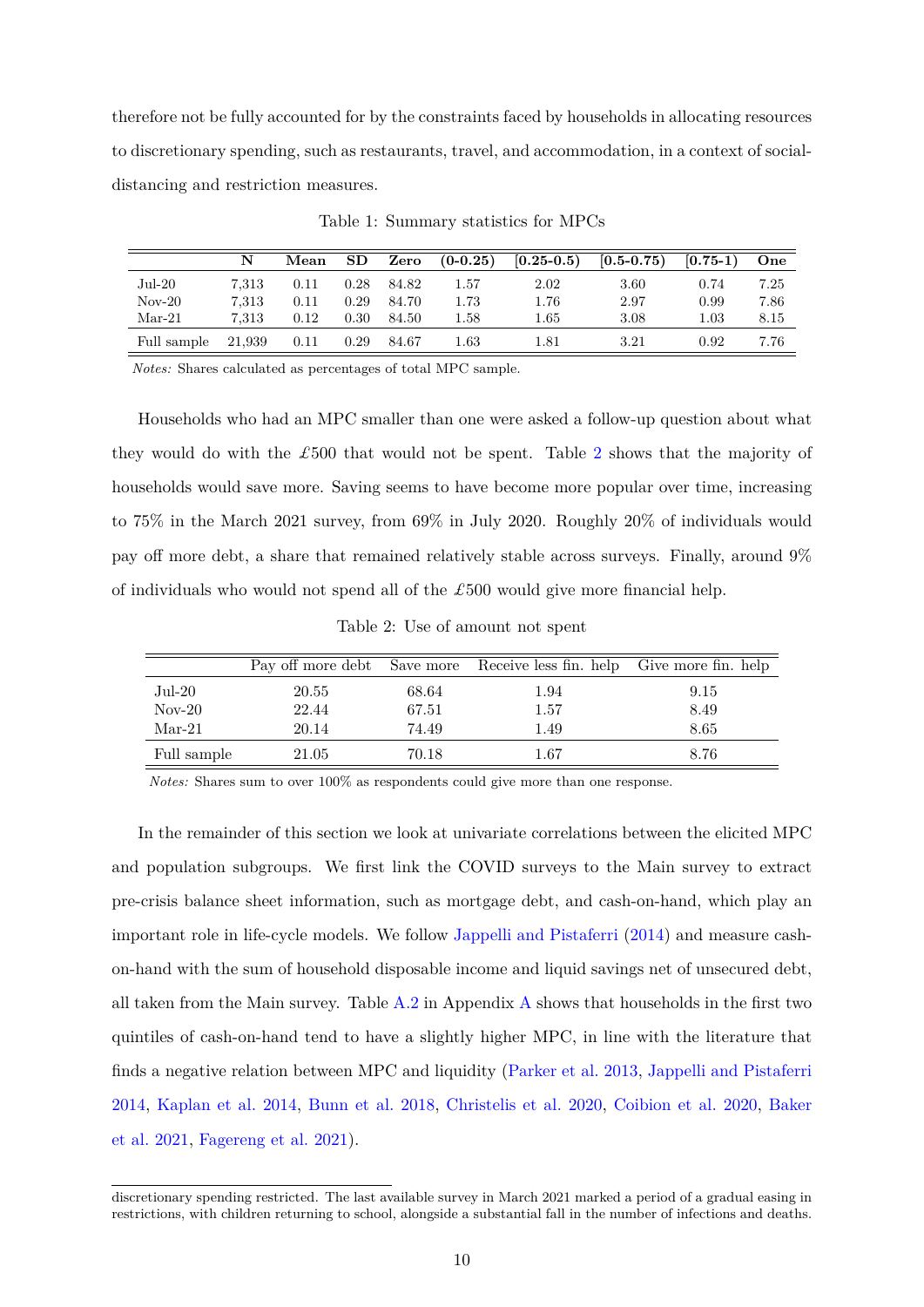On housing tenure, we show that mortgagors are associated with a larger MPC than renters or outright owners, highlighting the role of illiquid assets for MPCs out of transitory income gains [\(Kaplan et al. 2014,](#page-49-3) [Cloyne and Surico 2017\)](#page-48-8). For instance, [Cloyne and Surico \(2017\)](#page-48-8) show that households with mortgage debt exhibit large and signifcant consumption responses to tax changes in the UK, whereas homeowners without a mortgage do not adjust their expenditure. We also show that mortgagors are more likely to report an MPC of one. When we condition on the level of mortgage debt, we fnd that individuals who fall in the top quintile of the loan-toincome (LTI) ratio distribution are associated with larger MPCs, compared to the frst quintile [\(Kaplan et al. 2014,](#page-49-3) [Misra and Surico 2014,](#page-49-9) [Baker and Yannelis 2017,](#page-47-10) [Cloyne and Surico 2017,](#page-48-8) [Bunn et al. 2018,](#page-47-5) [Kovacs et al. 2018\)](#page-49-10).

MPCs also differ across labour market sub-groups. Both employees and the self-employed tend to have higher MPCs than households who are not working, such as those who are retired. Moreover, we also fnd that younger age groups are associated with higher MPCs relative to older groups [\(Jappelli and Pistaferri 2014,](#page-49-0) [Fagereng et al. 2021\)](#page-48-9).

Households who had experienced a fall in spending over the previous four weeks compared to the same period the year before exhibited larger MPCs than households who had not, hinting at some spending normalisation. Conversely, households whose earnings had fallen by 25% or more since the start of the pandemic had smaller MPCs.

Finally, we check how the MPC varies according to COVID-19 health-related concerns:

*In your view, how likely is it that you will contract COVID-19 in the next month?* 

- *1. Very likely*
- *2. Likely*
- *3. Unlikely*
- *4. Very unlikely*

When we transform this question into a binary variable – very likely plus likely, against very unlikely plus unlikely – we fnd that both groups are very similar, suggesting that health concerns do not directly affect willingness to spend. It is possible that households concerned that they would contract COVID in the near future might have had an incentive to spend more on some goods and services, such as taxis, supermarket supplies, and medical supplies. But, on the other hand, the precautionary saving motive would work in the opposite direction, with concerned households saving more as a buffer.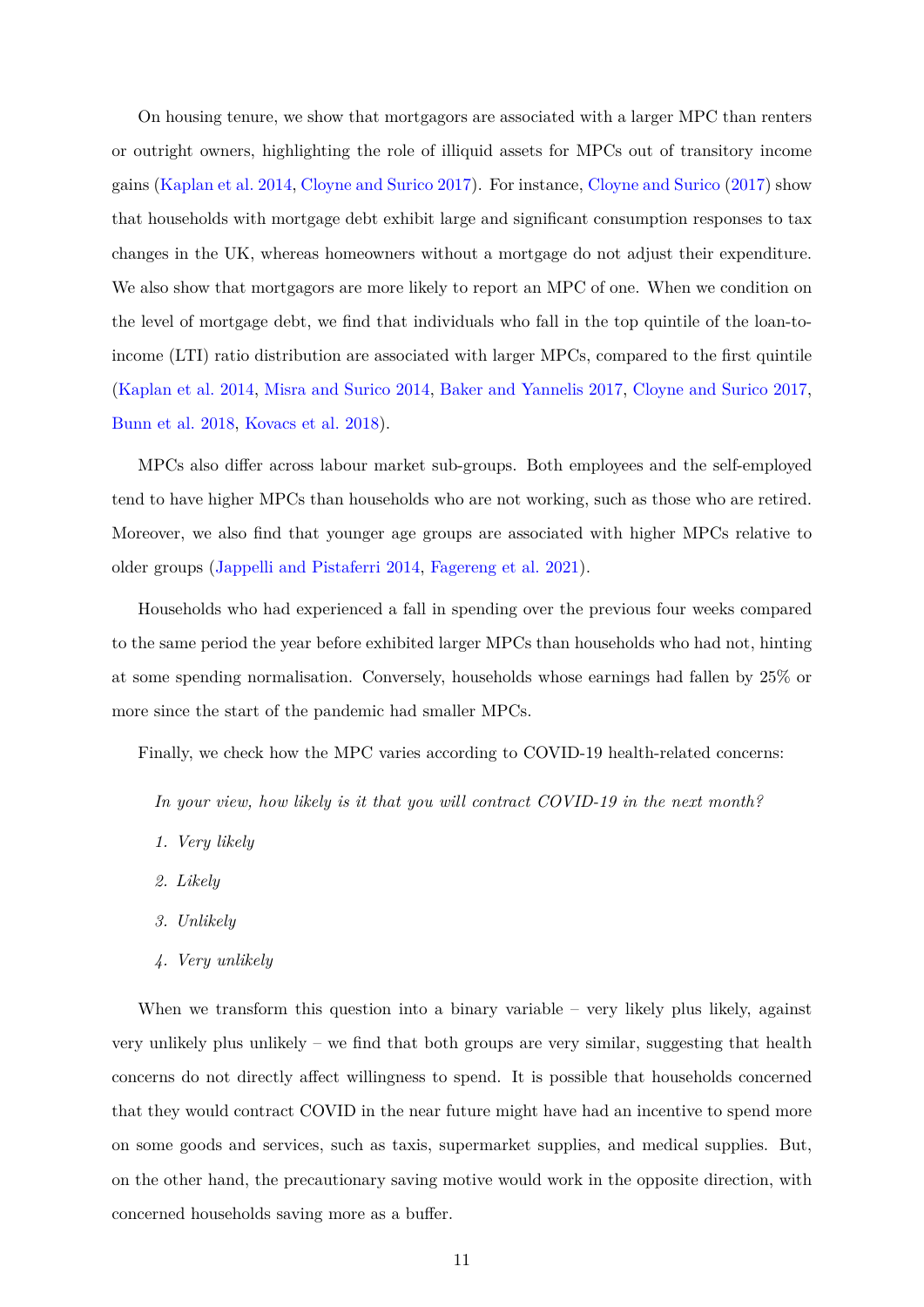#### <span id="page-13-1"></span>**2.3 Financial concerns during the pandemic**

In this section we shift our analysis to the MPC across several measures of household expectations. These expectations relate to households' fnancial situation in the next three months, which aligns with the same time horizon as the MPC question. Our first measure of financial concerns deals with the subjective perception of being able to pay bills:

*On a scale of 0-100% how likely do you think it is that you will have difficulty paying your usual bills and expenses in the next three months? [Numeric textbox] %* 

The second measure looks at the individual' subjective fnancial situation:

Looking ahead, how do you think you will be financially 3 months from now, will *you be...*[6](#page-13-0) 

- 1. Better off
- 2. Worse off than you are now
- *3. Or about the same?*

The third measure was only asked to those who were working at the time of the survey:

*On a scale of 0-100% how likely do you think it is that you will lose your job or shut your business in the next three months? [Numeric textbox] %* 

Table [A.2](#page-41-0) in Appendix [A](#page-38-1) shows that fnancially concerned households are associated with a larger MPC than unconcerned households, regardless of the survey question we use. For instance, our main baseline measure in this paper – the probability of not being able to pay bills in the next three months – indicates that those individuals who assign a non-zero probability to this event occurring have an unconditional MPC of 0.15, compared with 0.10 for the unconcerned individuals. In Table [A.3](#page-42-0) we inspect some of the characteristics of these households in an univariate setting. Concerned households are more likely to be fnding their current situation difficult and to expect their financial situation to be worse in the short-term. They also assign a much higher probability to losing their jobs in three months. Balance sheet positions of

<span id="page-13-0"></span><sup>6</sup>The July 2020 survey focused on *a month from now*, instead of three months.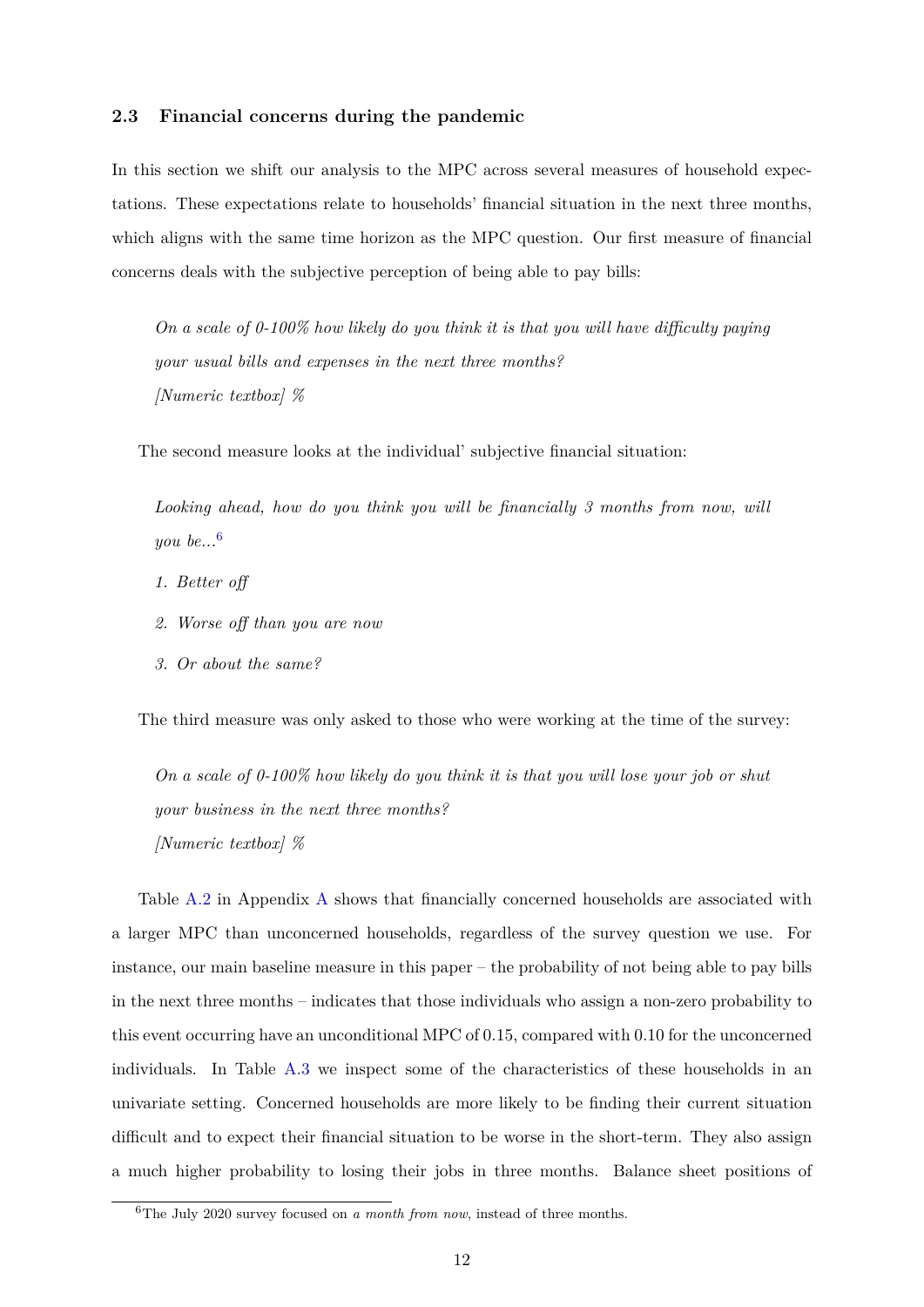concerned households also appear to differ from those who are not concerned. For instance, they tend to have substantially lower cash-on-hand, a sign of liquidity constraints, and are more likely to be mortgagors. The average concerned household also tends to be about ten years younger than unconcerned households.

In the following sections we investigate more formally, in a multi-variate setting, the characteristics of financially concerned households, and how financial concerns may affect the reported propensity to consume.

#### <span id="page-14-0"></span>**3 What determines fnancial concerns?**

We turn to the analysis of the characteristics that correlate with fnancial concerns by running several probit panel regressions across the three surveys, July 2020, November 2020, and March 2021. We transform our fnancial concerns variable – the probability of not being able to pay bills in the next three months – into a binary variable, assuming the value of one if the household's expected probability of fnancial distress is above the median in the sample, and zero otherwise. Given that the median value is zero, we are in effect comparing those that assign a non-zero probability to this event occurring to those that assign a zero probability.[7](#page-14-1) Figure [2](#page-15-0) shows the probability distribution for fnancially concerned households i.e. those who assign a non-zero probability. We can see that the distribution is skewed to the left, with the mean at around 27% and the median at 20%. Most of the responses fall between 0-30%, with then a slight increase in the frequency at around 50%.

We use a large set of household characteristics in our probit model. The socio-demographic variables refer to: binary variables for households belonging to the age groups 18-39 and to 40-64 (65 and older is the omitted group), whether the individual is male, the number of children, the household size, and whether the individual identifes as being from the White ethnic group. The fnancial characteristics of households are captured by: the housing tenure status, i.e. mortgagor or renter (outright owner is the omitted category), the logarithm of pre-crisis household income and quintiles of the cash-on-hand ratio, both from the Main survey. We capture current and future perceived fnancial subjectivity with the two variables on fnancial situation described in the previous section ('Finances now', and 'Finance future'). We transform them into binary variables that assume the value of one for households who report finding it difficult or very

<span id="page-14-1"></span><sup>7</sup>Our headline results are robust to using the mean sample value of 8.74, instead of the median, as the threshold for the fnancial concerns variable.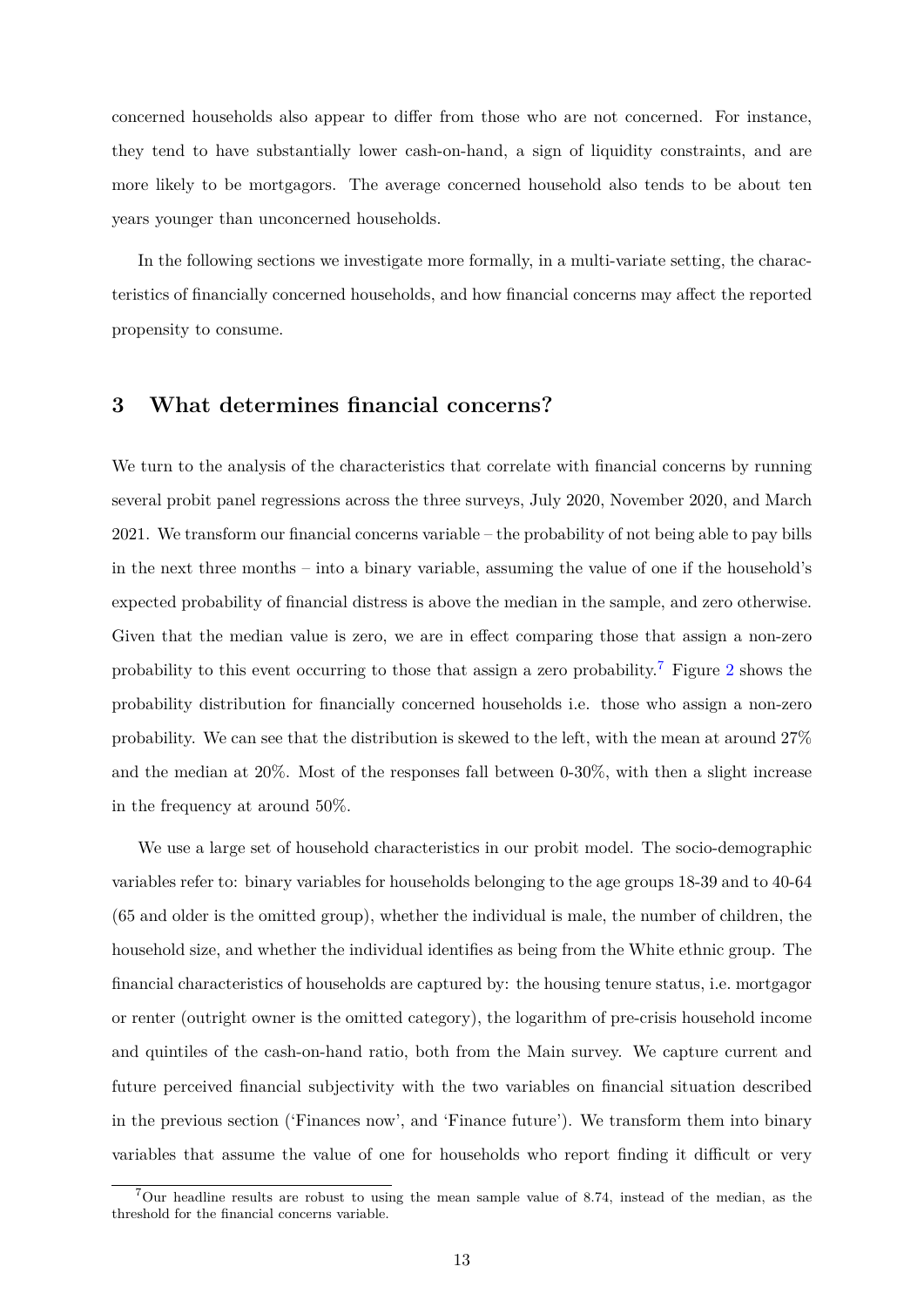difficult to manage financially *these days* ('Finances now'), and the value of one for households who believe they will be worse off financially in three months' time ('Finance future').

<span id="page-15-0"></span>

Figure 2: Distribution of fnancial concerns

We also add the individual's employment situation with a binary variable for being an employee or self-employed (relative to not working), a dummy indicating whether an individual has been furloughed, $8$  two dummies indicating whether an individual started receiving Universal Credit prior to the pandemic (including those who continued to receive it during the pandemic) or only applied for and started receiving Universal Credit since the pandemic began, $9$  and another dummy that captures whether the individual works in a high-contact industry (accommodation and food service activities, administrative and support service activities, and arts, entertainment and recreation).<sup>10</sup> Finally, we add two variables that proxy health concerns related to COVID-19: a dummy variable that assigns the value of one to individuals who think

<span id="page-15-1"></span><sup>8</sup>Our furloughed dummy is equal to one if someone is currently furloughed or has been furloughed at some point in the past.

<span id="page-15-2"></span><sup>9</sup>Universal Credit (UC) is a means-tested beneft which is available to those who are in work but on low incomes, as well as to those who are unemployed or whose capability for work is limited by sickness or disability. In the early stages of the pandemic there was a sharp increase in UC claims. The total number of people on Universal Credit in Great Britain surged from 3 million in March 2020 to 5.2 million in May, gradually increasing to 5.8 million as of November 2020.

<span id="page-15-3"></span> $10$ We define high-contact industries as the three industries that reported the largest impact on sales/employment between 2020Q2 and 2021Q1 relative to what would have otherwise happened. These statistics come from responses to the Decision Maker Panel (DMP), one of the main representative surveys of businesses in the UK.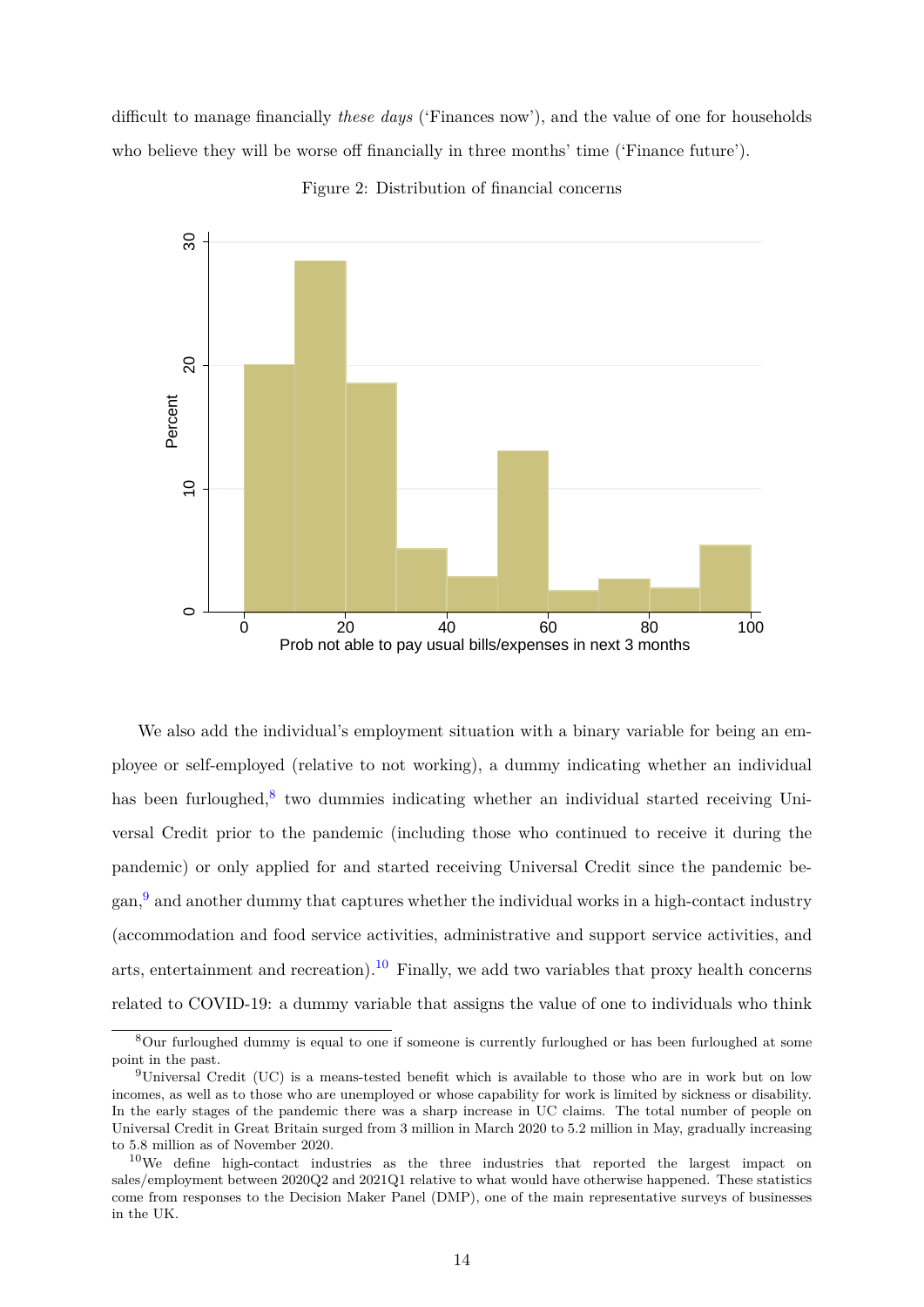it is likely or very likely that they will get infected in the next month ('Risk of infection'), and a dummy variable with the value of one for households who are sure, or think that it is very likely they have had COVID-19 ('Had Covid-19').

We report the Probit results in Table  $3<sup>11</sup>$  In column (1) we find that individuals who are having difficulties in managing their finances, and who believe they will be worse off in three months' time, are more likely to be concerned about their ability to pay their bills in the next three months. Liquidity constraints are a strong predictor of households' fnancial concerns: being in the bottom quintile of the cash-on-hand ratio increases the conditional probability of becoming fnancially concerned about the future by 11 p.p. relative to the top quintile. Along the same lines, income is negatively associated with the probability of being fnancially concerned, pointing to the important role that liquidity and income play in determining fnancial expectations. Our fndings align well with those in [Christelis et al. \(2020\)](#page-48-0), who study euro area households' concerns about the impact of COVID-19 on their fnancial situation.

Renters and mortgagors are more likely to be fnancially concerned relative to outright owners. We rationalise this result with the fact that renters tend to be more fnancially vulnerable and liquidity constrained. For mortgagors, the reason may be related to the large share that mortgage payments typically play in mortgagors' spending commitments, implying less fnancial fexibility when hit by a negative income shock (e.g. unemployment).

Of the socio-demographic variables, individuals identifying as male, and those belonging to the 18-39 age group tend to be more fnancially concerned, with those 65 and above being the least concerned. Ethnicity also plays a role; being White reduces the likelihood of being fnancially concerned. This is in line with evidence that the UK's minority ethnic groups have been disproportionately affected by COVID [\(Platt and Warwick 2020\)](#page-49-11). It is also worth noting that individuals perceived higher levels of fnancial distress in July 2020. This is somewhat surprising, as several restrictions had been eased around that time, while the UK was under a second national lockdown in November 2020. One of the explanations could be related to the prevailing uncertainty about the continuation of income support schemes into the Autumn 2020. In addition, uncertainty about how the pandemic would evolve, and the absence of vaccines at that time could have arguably made people more uncertain about their short-term fnancial situation.

<span id="page-16-0"></span> $11$ We apply the delta method in the Probit model to convert the coefficients into marginal effects of a given variable on the conditional probability of changing the dependent variable.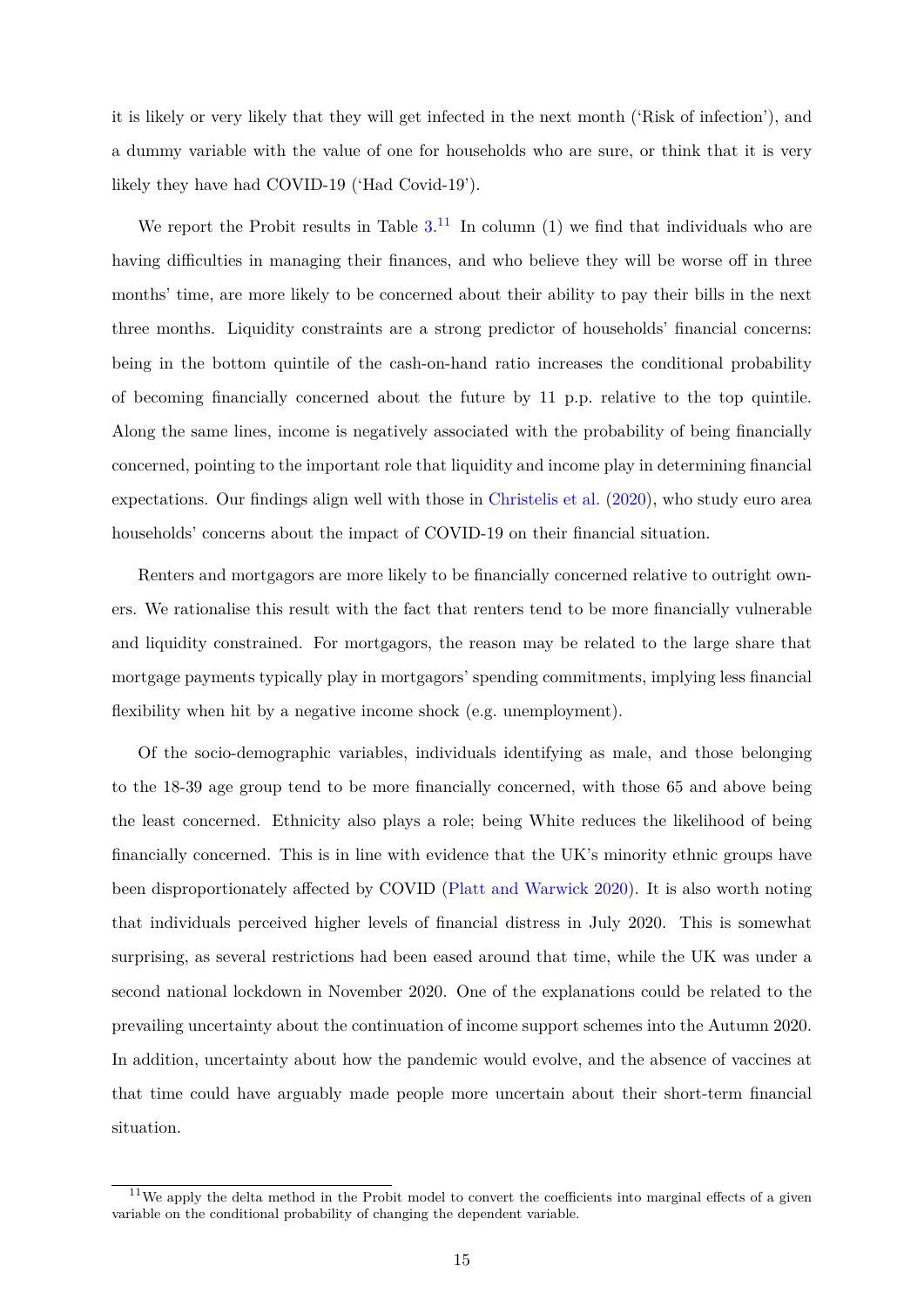<span id="page-17-0"></span>

|                   | (1)                    | $\overline{(2)}$       | (3)                    | (4)                    | (5)                    | (6)                    |
|-------------------|------------------------|------------------------|------------------------|------------------------|------------------------|------------------------|
|                   |                        |                        |                        |                        |                        |                        |
| Finances now      | $0.361***$             | $0.361***$             | $0.357***$             | $0.347***$             | $0.345***$             | $0.371***$             |
|                   | (0.034)                | (0.032)                | (0.032)                | (0.046)                | (0.033)                | (0.040)                |
| Finance future    | $0.225***$             | $0.219***$             | $0.218***$             | $0.255***$             | $0.218***$             | $0.245***$             |
|                   | (0.014)                | (0.014)                | (0.014)                | (0.021)                | (0.014)                | (0.020)                |
| Cash-on-hand Q1   | $0.106***$             | $0.103***$             | $0.108***$             | $0.068*$               | $0.100***$             | $0.112***$             |
|                   | (0.024)                | (0.024)                | (0.024)                | (0.040)                | (0.024)                | (0.030)                |
| Cash-on-hand Q2   | $0.079***$             | $0.078***$             | $0.080***$             | 0.037                  | $0.076***$             | $0.086***$             |
|                   | (0.024)                | (0.024)                | (0.023)                | (0.042)                | (0.024)                | (0.032)                |
| Cash-on-hand Q3   | $0.052**$              | $0.047**$              | $0.051**$              | 0.006                  | $0.047**$              | $0.055*$               |
|                   | (0.023)                | (0.023)                | (0.023)                | (0.041)                | (0.023)                | (0.030)                |
| Cash-on-hand Q4   | $0.058***$             | $0.058**$              | $0.059***$             | 0.042                  | $0.058***$             | $0.076**$              |
|                   | (0.022)                | (0.022)                | (0.022)                | (0.041)                | (0.022)                | (0.031)                |
| Mortgagor         | $0.094***$             | $0.095***$             | $0.100***$             | $0.092***$             | $0.098***$             | $0.086***$             |
|                   | (0.016)                | (0.015)                | (0.016)                | (0.022)                | (0.015)                | (0.020)                |
| Renter            | $0.150***$             | $0.150***$             | $0.152***$             | $0.138***$             | $0.141***$             | $0.122***$             |
|                   | (0.020)                | (0.020)                | (0.019)                | (0.030)                | (0.020)                | (0.027)                |
| Log HH income     | $-0.030**$             | $-0.031***$            | $-0.027**$             | $-0.010$               | $-0.026**$             | $-0.020$               |
|                   | (0.012)                | (0.011)                | (0.011)                | (0.017)                | (0.011)                | (0.016)                |
| Age 18-39         | $0.133***$             | $0.125***$             | $0.143***$             | $0.098**$              | $0.117***$             | $0.084**$              |
|                   | (0.021)                | (0.020)                | (0.023)                | (0.040)                | (0.020)                | (0.035)                |
| Age $40-64$       | $0.080***$             | $0.075***$             | $0.090***$             | 0.047                  | $0.067***$             | 0.031                  |
|                   | (0.016)                | (0.016)                | (0.019)                | (0.037)                | (0.015)                | (0.031)                |
| Male              | $0.030**$              | $0.030**$              | $0.030**$              | $0.041**$              | $0.030**$              | $0.037**$              |
|                   | (0.012)                | (0.012)                | (0.012)                | (0.018)                | (0.012)                | (0.016)                |
| No. children      | 0.008                  | 0.007                  | 0.008                  | $0.028*$               | 0.006                  | 0.021                  |
|                   | (0.011)                | (0.011)                | (0.011)                | (0.015)                | (0.011)                | (0.014)                |
| Household size    | $0.014*$               | $0.015*$               | $0.014*$               | 0.002                  | $0.016*$               | 0.011                  |
| White             | (0.008)<br>$-0.091***$ | (0.008)<br>$-0.093***$ | (0.008)<br>$-0.089***$ | (0.011)<br>$-0.112***$ | (0.008)<br>$-0.089***$ | (0.010)<br>$-0.114***$ |
|                   |                        |                        |                        |                        |                        |                        |
|                   | (0.024)<br>$0.047***$  | (0.024)<br>$0.048***$  | (0.024)<br>$0.048***$  | (0.033)<br>$0.038***$  | (0.024)<br>$0.050***$  | (0.030)<br>$0.057***$  |
| Jul20 survey      |                        |                        |                        |                        |                        |                        |
| Nov20 survey      | (0.008)<br>$-0.003$    | (0.007)<br>$-0.007$    | (0.007)<br>$-0.007$    | (0.012)<br>$-0.001$    | (0.007)<br>$-0.006$    | (0.010)<br>0.013       |
|                   | (0.008)                | (0.008)                | (0.008)                | (0.012)                | (0.008)                | (0.011)                |
| Risk of infection |                        | $0.097***$             | $0.102***$             | $0.133***$             | $0.098***$             | $0.128***$             |
|                   |                        | (0.022)                | (0.022)                | (0.030)                | (0.022)                | (0.028)                |
| Had Covid-19      |                        | $-0.091$               | $-0.088$               | $-0.247*$              | $-0.094$               | $-0.219**$             |
|                   |                        | (0.097)                | (0.093)                | (0.129)                | (0.096)                | (0.107)                |
| Employee          |                        |                        | $-0.033*$              |                        |                        | $-0.023$               |
|                   |                        |                        | (0.017)                |                        |                        | (0.022)                |
| Self-employed     |                        |                        | 0.000                  |                        |                        |                        |
|                   |                        |                        | (0.022)                |                        |                        |                        |
| Furloughed        |                        |                        |                        | $0.077***$             |                        |                        |
|                   |                        |                        |                        | (0.021)                |                        |                        |
| UC pre-Covid      |                        |                        |                        |                        | $0.128***$             |                        |
|                   |                        |                        |                        |                        | (0.046)                |                        |
| UC post-Covid     |                        |                        |                        |                        | $0.093**$              |                        |
|                   |                        |                        |                        |                        | (0.043)                |                        |
| High-contact      |                        |                        |                        |                        |                        | $0.063***$             |
|                   |                        |                        |                        |                        |                        | (0.024)                |
| Observations      | 21,932                 | 21,801                 | 21,801                 | 9,679                  | 21,801                 | 11,391                 |

Table 3: Probit model: determinants of expected fnancial concerns

*Notes:* Marginal effects of probit estimates at the individual level computed with the delta method. The dependent variable is the fnancial concerns dummy, taking the value of one if households' concerns about not being able to pay their bills in three months is above the median sample value, and zero otherwise. Standard errors in parentheses clustered at the individual level. Constant is not reported. Asterisks, \*, \*\*, and \*\*\*, denote statistical signifcance at the 10%, 5%, and 1% levels.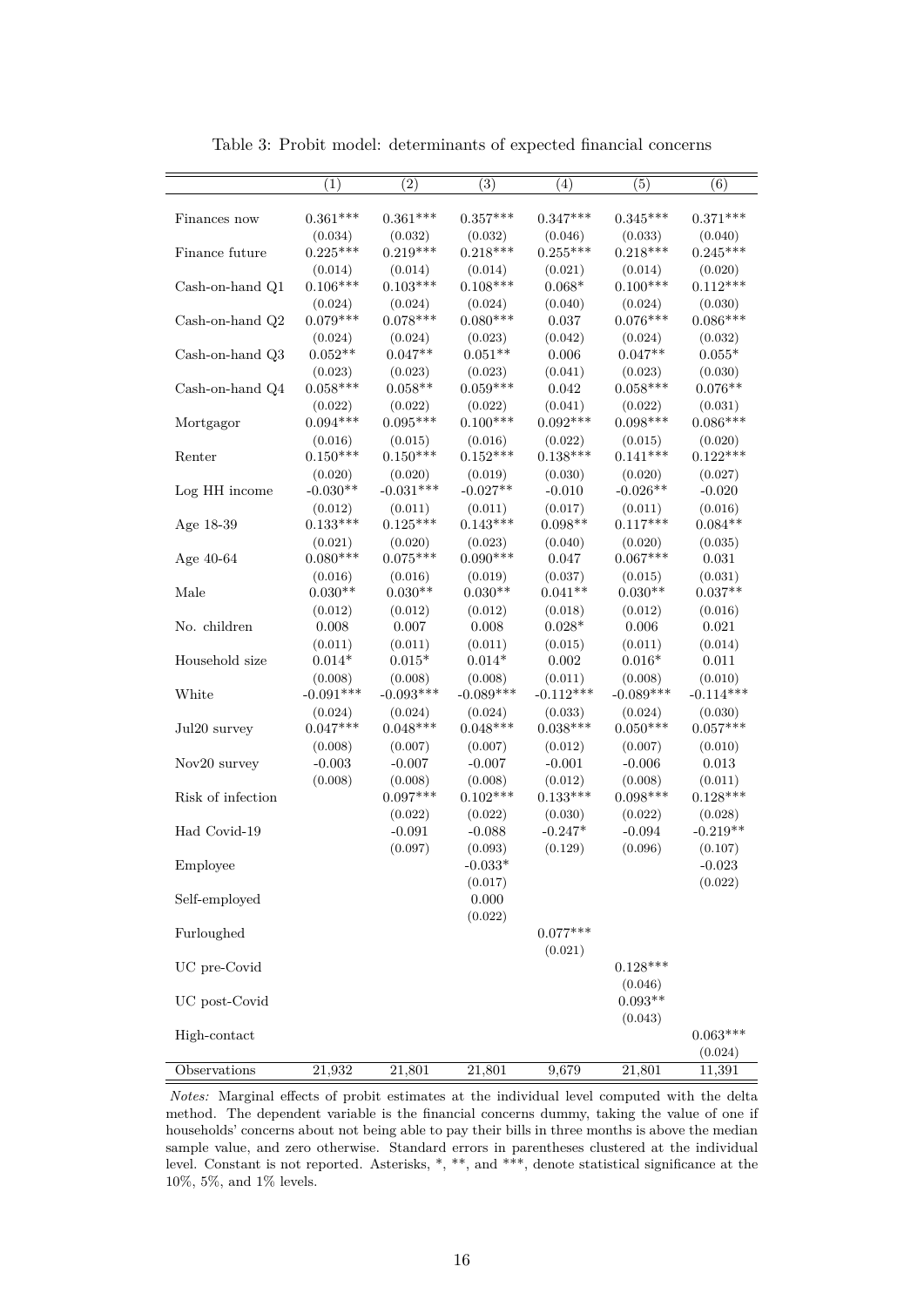Health concerns also play an important role in the perception of households about being able to meet their fnancial commitments. In column (2) we fnd that the perception of contracting COVID-19 in the next month is associated with an increase of 10 p.p. in the probability of being more concerned about not being able to make ends meet. But there is some indication that individuals become less fnancially concerned once they think that they have had COVID-19, suggesting a link between health and fnancial concerns (columns 4 and 5).

In column (3) we find that employees are less likely to be financially concerned than individuals who are not working. In column (4) we note that furloughed individuals are much more likely to be fnancially concerned. The sample, however, drops by around half since the furloughed dummy can only be computed for employed individuals. In column (5) individuals who have received Universal Credit, either before or during the pandemic, are also shown to be more likely to be fnancially concerned. Finally, the last column focuses only on individuals who are working. We fnd that individuals who work in high-contact industries are more likely to be financially concerned. This result points to the disproportionate effect that the pandemic has had on industries that rely mostly on face-to-face contact.

#### <span id="page-18-0"></span>**4 Financial concerns and the MPC: Panel regressions**

This section constitutes the centre stage of our analysis. We use the probability of not being able to pay bills in the next three months as the main measure of fnancial concerns. We shed light on which household characteristics best explain the heterogeneity in the elicited MPC, focusing on how fnancial concerns relate to decisions to spend out of the transfer of *£*500.

#### **4.1 Main results**

We run several panel regressions to uncover the heterogeneity in MPCs during the pandemic across a representative sample of UK individuals. Our dependent variable is the elicited MPC from the survey questions explored in previous sections. The MPC varies between zero (not spend anything) and one (spend the full  $\pounds 500$  over the next three months).

We model the unobserved heterogeneity with random effects rather than with fixed effects for the following reasons. First, several important covariates are only available in the Main (pre-COVID) survey. This means that the fixed-effects model would not be able to estimate how time-invariant variables, such as cash-on-hand, and household income, correlate with the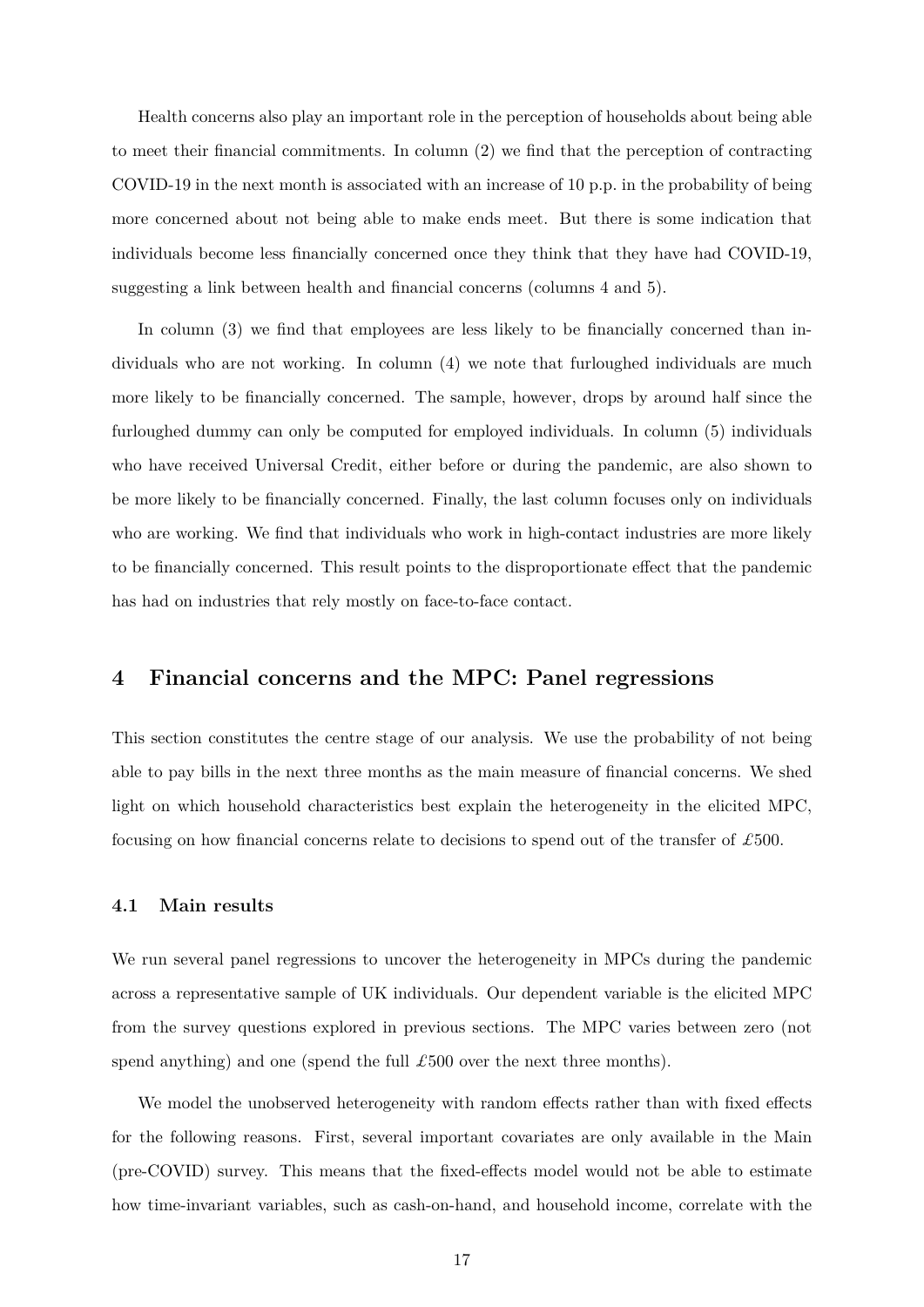MPCs.[12](#page-19-0) In addition, the same would happen with other variables, such as gender, race, and the number of children. Second, there is little time variation within households in some of the key variables, particularly the financial concerns variable. This makes the (within) fixed-effect estimator inefficient in estimating the effect of variables that have very little within variation. In addition, demeaning can be problematic for estimating fixed effects when the number of time periods is small.

We report our main specifications in Table [4.](#page-21-0) In column (1) we find that our financial concerns variable is positively associated with the elicited MPC, and highly statistically signifcant. Individuals who are more concerned than the the median individual in the sample about not being able to meet their fnancial commitments are associated with a larger MPC of 3.2 p.p over the next three months. In our preferred specifcation, in column (2), we include the same set of household characteristics as in Table  $3$ . We also control for current financial difficulties – finding it difficult or very difficult to manage financially  $-$  so as to tease out the role of expectations about future financial difficulties. Our coefficient of interest declines a bit to 0.023, but remains highly statistically significant. This suggests that financial concerns matter for explaining the heterogeneity in the MPC across individuals beyond the effect of their current financial situation, and of other household-specifc characteristics. While the economic magnitude seems small at face value, we note that the average MPC is only 11\%. This means that financially concerned households have an MPC that is more than  $20\%$  higher than the sample average.<sup>13</sup>

In column (3) we do not fnd any evidence that individuals who are fnding their current situation difficult and are more financially concerned have larger MPCs. This contrasts with [Crossley et al. \(2020\)](#page-48-2) who, using data from the frst COVID survey in July 2020, fnd evidence that the highest MPCs, when nothing else is controlled for, are for those who are currently finding it difficult and expect things to deteriorate further. In column  $(4)$  we test the robustness of our fndings to controlling for the expectation that the government will be supporting private sector wages in eight months' time.<sup>14</sup> Our previous results remain qualitatively unchanged.

<span id="page-19-0"></span>Moreover, we use two alternative measures of fnancial expectations that we have explored in

 $12$ While the COVID surveys asked about household income and earnings, they are unfortunately not well populated in every COVID wave.

<span id="page-19-1"></span> $13$ In Table [B.1](#page-43-0) in Appendix [B](#page-43-1) we run two probit models of this specification with the dependent variable taking the value of one when the elicited MPC is zero (column 1), and taking the value on one when the elicited MPC is one (column 2). We fnd that more concerned households tend to be less likely to report an MPC of zero, while being more likely to report an MPC of one (fully spending the *£*500 income transfer.)

<span id="page-19-2"></span> $14$ The question on the probability of wage support was not asked in the July 2020 survey. Individuals were asked the following: 'On a scale of 0-100%, what is the chance that the government will be supporting wages of private sector workers, either directly or through payments to employers, in 8 months' time (i.e. at the end of *November 2021)?(...)* '.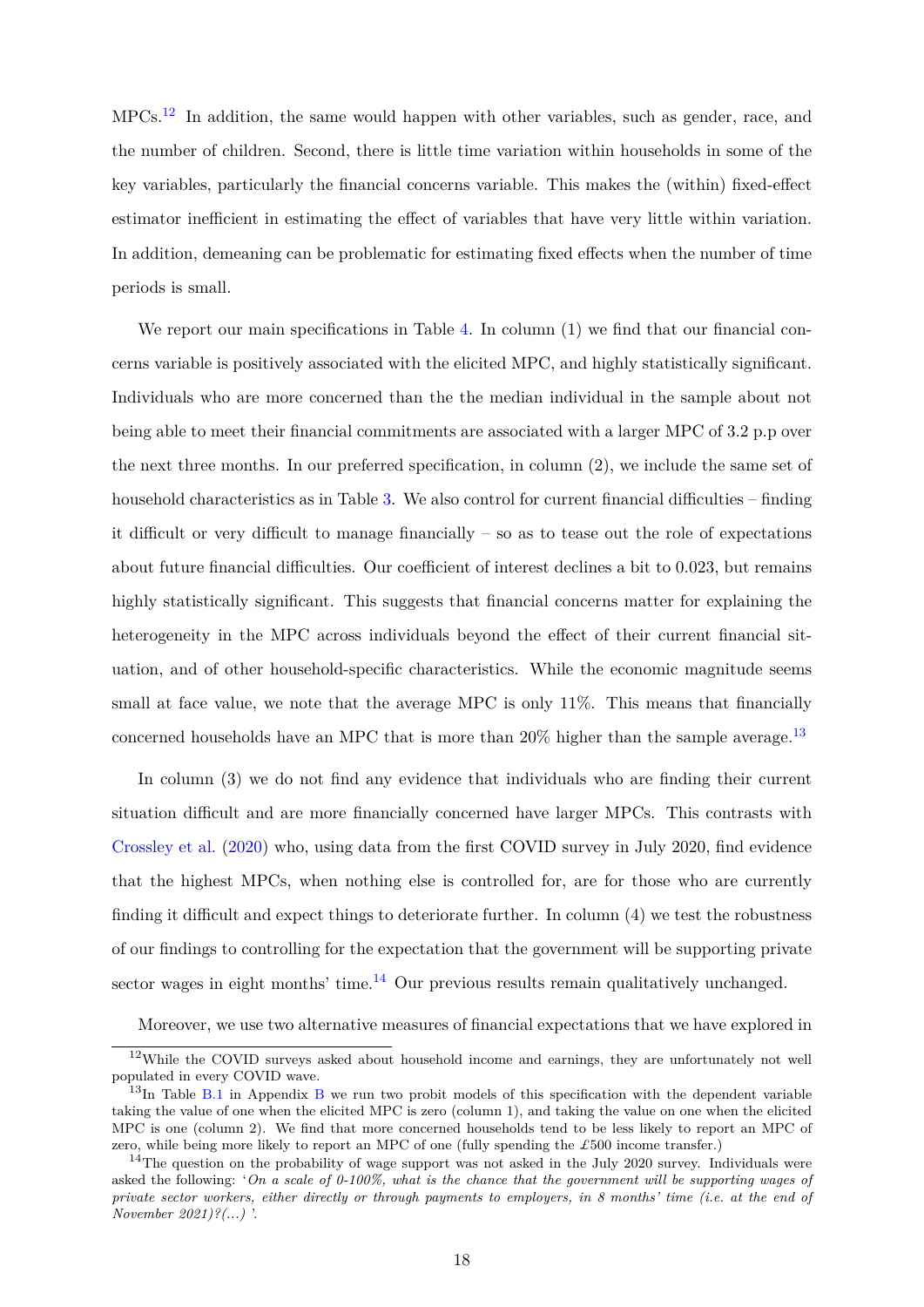Section [2.3.](#page-13-1) The frst asks individuals about the probability of losing their job or shutting their business in the next three months (*Job security*). To be in line with our main measure of fnancial concerns, we construct a dummy equal to one if individuals' expected probability of losing their job is above the sample median. The sample size decreases by one-third as this question is only asked to those currently in paid work or self-employed. The second indicator takes the value of one for individuals who believe they will be worse off financially in three months' time (*Finances future*).<sup>15</sup> Columns (5) and (6) indicate that our main finding – households who are more fnancially concerned over the short term tend to have a larger MPC – is not driven by the choice of the expectation variable.

In the rest of this section we look at the other household-specifc covariates. Starting with the cash-on-hand quintiles, we do not fnd that individuals with more limited household liquid assets are associated with different MPCs relative to the top quintile. We actually find some evidence that the individuals in the top cash-on-hand quintile tend to have larger MPCs than individuals who fall in the third quintile. Along the same lines, we do not fnd that pre-COVID household income is a statistically signifcant determinant of MPCs during the pandemic. In models with rational (or near-rational) expectations, individuals who are close to their liquidity constraint exhibit a signifcantly higher MPC out of income increases because these individuals are unable to smooth consumption before they receive the income by borrowing or using savings [\(Parker et al. 2013,](#page-49-8) [Jappelli and Pistaferri 2014,](#page-49-0) [Kaplan et al. 2014,](#page-49-3) [Bunn et al. 2018,](#page-47-5) [Christelis](#page-48-0)  [et al. 2020,](#page-48-0) [Coibion et al. 2020,](#page-48-1) [Baker et al. 2021,](#page-47-3) [Fagereng et al. 2021\)](#page-48-9). But, on the other hand, there is a strand of the literature that has found high MPCs for high-liquidity households [\(Sahm et al. 2010,](#page-50-1) [Kueng 2018,](#page-49-12) [Olafsson and Pagel 2018,](#page-49-13) [Baugh et al. 2021\)](#page-47-7).<sup>16</sup> The break in the relationship between cash-on-hand and MPC during the pandemic may be linked to the massive build up in household savings due to forced consumption cuts. In addition, a number of policy measures, such as income support schemes, and the extension of universal credit, were targeted at those more fnancially vulnerable. These measures may have alleviated the negative income shock experienced by individuals at the bottom of the liquid asset distribution.

Across all specifcations we fnd that mortgagors have larger MPCs than outright owners, underscoring the role that illiquid assets have played in determining differences across households in MPCs out of transitory income gains [\(Kaplan et al. 2014,](#page-49-3) [Cloyne and Surico 2017\)](#page-48-8).

<span id="page-20-1"></span><span id="page-20-0"></span><sup>15</sup>The July survey had a shorter window of '*a month from now*', instead of three months.

 $16$ In behavioural models agents have a self-control problem [\(Laibson 1998\)](#page-49-6) or consume according to a rule-ofthumb or mental accounting [\(Campbell and Mankiw 1989,](#page-47-11) [Duxbury et al. 2005,](#page-48-10) [Milkman and Beshears 2009\)](#page-49-4). [Ilut and Valchev \(2020\)](#page-48-11) argue that bounded rationality may explain this behaviour.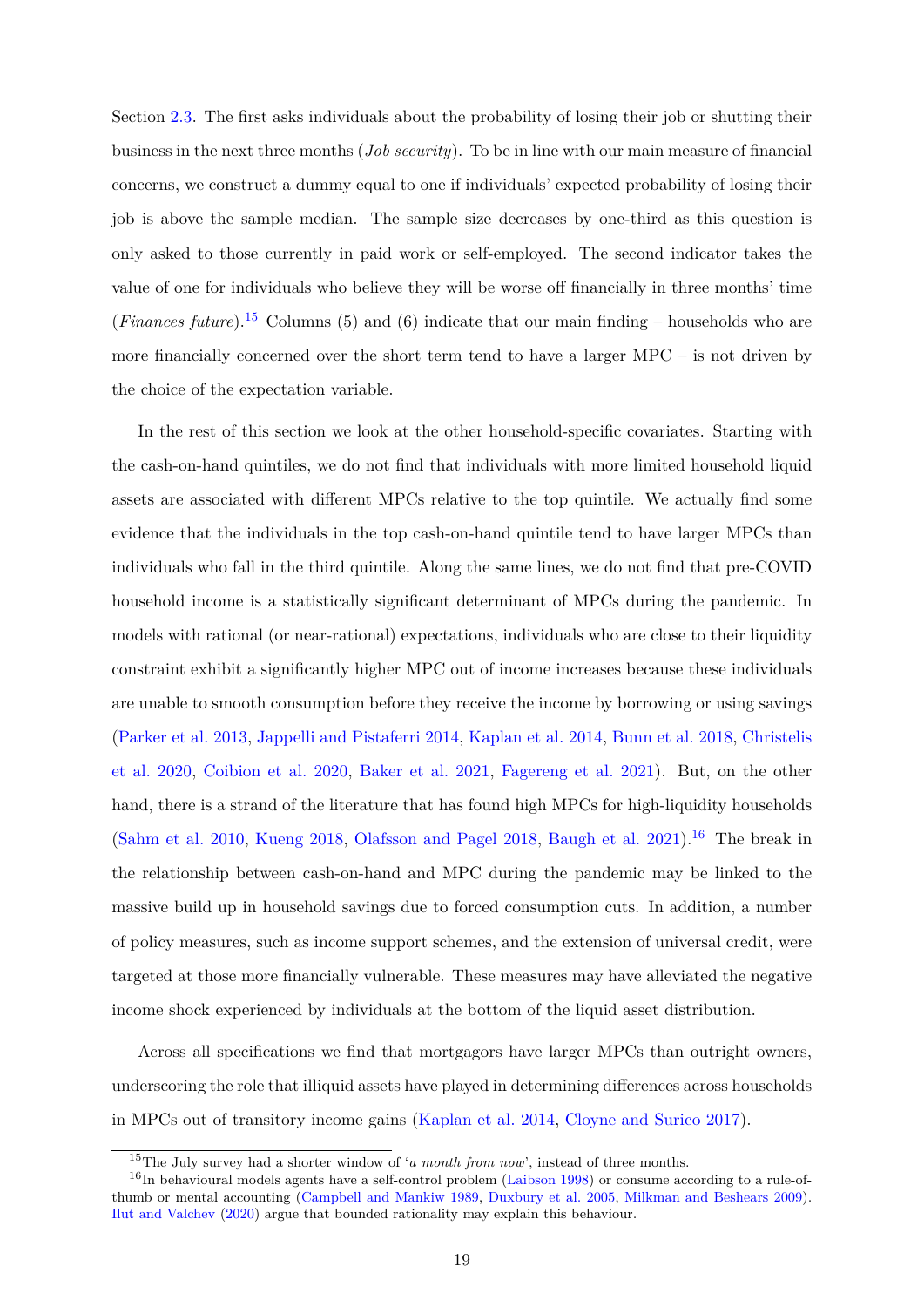<span id="page-21-0"></span>

|                     | (1)                   | (2)                    | (3)                    | (4)                       | (5)                         | (6)                           | (7)                    |
|---------------------|-----------------------|------------------------|------------------------|---------------------------|-----------------------------|-------------------------------|------------------------|
| Financial concerns  | $0.032***$<br>(0.005) | $0.023***$<br>(0.005)  | $0.023***$<br>(0.005)  | $0.032***$<br>(0.006)     |                             |                               | $0.024***$<br>(0.005)  |
| Finances now        |                       | $-0.013$<br>(0.011)    | $-0.009$<br>(0.024)    | 0.016<br>(0.014)          | $-0.032**$<br>(0.015)       | $-0.009$<br>(0.011)           | $-0.013$<br>(0.011)    |
| Fin. conc.×Fin. now |                       |                        | $-0.005$<br>(0.026)    |                           |                             |                               |                        |
| Job security        |                       |                        |                        |                           | $0.017***$<br>(0.006)       |                               |                        |
| Finances future     |                       |                        |                        |                           |                             | $0.015^{\ast\ast}$<br>(0.007) |                        |
| Cash-on-hand Q1     |                       | 0.000<br>(0.010)       | 0.000<br>(0.010)       | $-0.008$<br>(0.012)       | $-0.005$<br>(0.016)         | 0.002<br>(0.010)              | 0.000<br>(0.010)       |
| Cash-on-hand Q2     |                       | $-0.005$<br>(0.010)    | $-0.005$<br>(0.010)    | $-0.020*$<br>(0.012)      | $-0.012$<br>(0.017)         | $-0.004$<br>(0.010)           | $-0.007$<br>(0.010)    |
| Cash-on-hand Q3     |                       | $-0.019*$              | $-0.019*$              | $-0.031***$<br>(0.011)    | $-0.034***$                 | $-0.019*$                     | $-0.019*$              |
| Cash-on-hand Q4     |                       | (0.010)<br>$0.001\,$   | (0.010)<br>$0.001\,$   | $-0.005$                  | (0.016)<br>0.001<br>(0.016) | (0.010)<br>0.001<br>(0.010)   | (0.010)<br>$0.001\,$   |
| Mortgagor           |                       | (0.010)<br>$0.031***$  | (0.010)<br>$0.031***$  | (0.011)<br>$0.037***$     | $0.034***$                  | $0.033***$                    | (0.010)<br>$0.032***$  |
| Renter              |                       | (0.008)<br>0.006       | (0.008)<br>0.006       | (0.009)<br>$-0.005$       | (0.010)<br>0.004            | (0.008)<br>0.010              | (0.008)<br>0.005       |
| Log HH income       |                       | (0.008)<br>$-0.002$    | (0.008)<br>$-0.002$    | (0.010)<br>$-0.008$       | (0.012)<br>0.010            | (0.008)<br>$-0.002$           | (0.008)<br>$-0.002$    |
| Age 18-39           |                       | (0.005)<br>$0.061***$  | (0.005)<br>$0.061***$  | (0.006)<br>$0.057***$     | (0.008)<br>$0.052***$       | (0.005)<br>$0.064***$         | (0.005)<br>$0.062***$  |
| Age $40-64$         |                       | (0.009)<br>$0.046***$  | (0.009)<br>$0.046***$  | (0.011)<br>$0.046***$     | (0.016)<br>$0.031***$       | (0.009)<br>$0.048***$         | (0.009)<br>$0.046***$  |
| Male                |                       | (0.007)<br>$0.021***$  | (0.007)<br>$0.021***$  | (0.008)<br>$0.019***$     | (0.015)<br>$0.025***$       | (0.007)<br>$0.022***$         | (0.007)<br>$0.021***$  |
| No. children        |                       | (0.006)<br>$0.021***$  | (0.006)<br>$0.021***$  | (0.006)<br>$0.017***$     | (0.008)<br>$0.025***$       | (0.006)<br>$0.022***$         | (0.006)<br>$0.022***$  |
| Household size      |                       | (0.005)<br>$-0.008***$ | (0.005)<br>$-0.008***$ | (0.005)<br>$-0.006*$      | (0.006)<br>$-0.007*$        | (0.005)<br>$-0.008***$        | (0.005)<br>$-0.009***$ |
| White               |                       | (0.003)<br>$0.022*$    | (0.003)<br>$0.022*$    | (0.003)<br>$0.023^{\ast}$ | (0.004)<br>0.007            | (0.003)<br>$0.020*$           | (0.003)<br>$0.023***$  |
| Jul20 survey        | $-0.009**$            | (0.012)<br>$-0.009**$  | (0.012)<br>$-0.009**$  | (0.013)                   | (0.015)<br>$-0.006$         | (0.012)<br>$-0.007*$          | (0.012)<br>$-0.009**$  |
| Nov20 survey        | (0.004)<br>$-0.004$   | (0.004)<br>$-0.004$    | (0.004)<br>$-0.004$    | $-0.006$                  | (0.005)<br>$-0.005$         | (0.004)<br>$-0.004$           | (0.004)<br>$-0.003$    |
| Expect wage support | (0.004)               | (0.004)                | (0.004)                | (0.004)<br>$-0.005$       | (0.005)                     | (0.004)                       | (0.004)                |
| Risk of infection   |                       |                        |                        | (0.005)                   |                             |                               | $-0.010$               |
| Had Covid-19        |                       |                        |                        |                           |                             |                               | (0.009)<br>$0.006\,$   |
|                     |                       |                        |                        |                           |                             |                               | (0.021)                |
| Ν                   | 21,939                | 21,939                 | 21,939                 | 14,251                    | 11,732                      | 21,932                        | 21,808                 |

Table 4: Baseline Random Effects regression

*Notes:* Estimates from a random-effects model at the individual level, where the dependent variable is the elicited MPC. Standard errors in parentheses clustered at the individual level. Constant is not reported. Asterisks, \*, \*\*, and \*\*\*, denote statistical signifcance at the 10%, 5%, and 1% levels.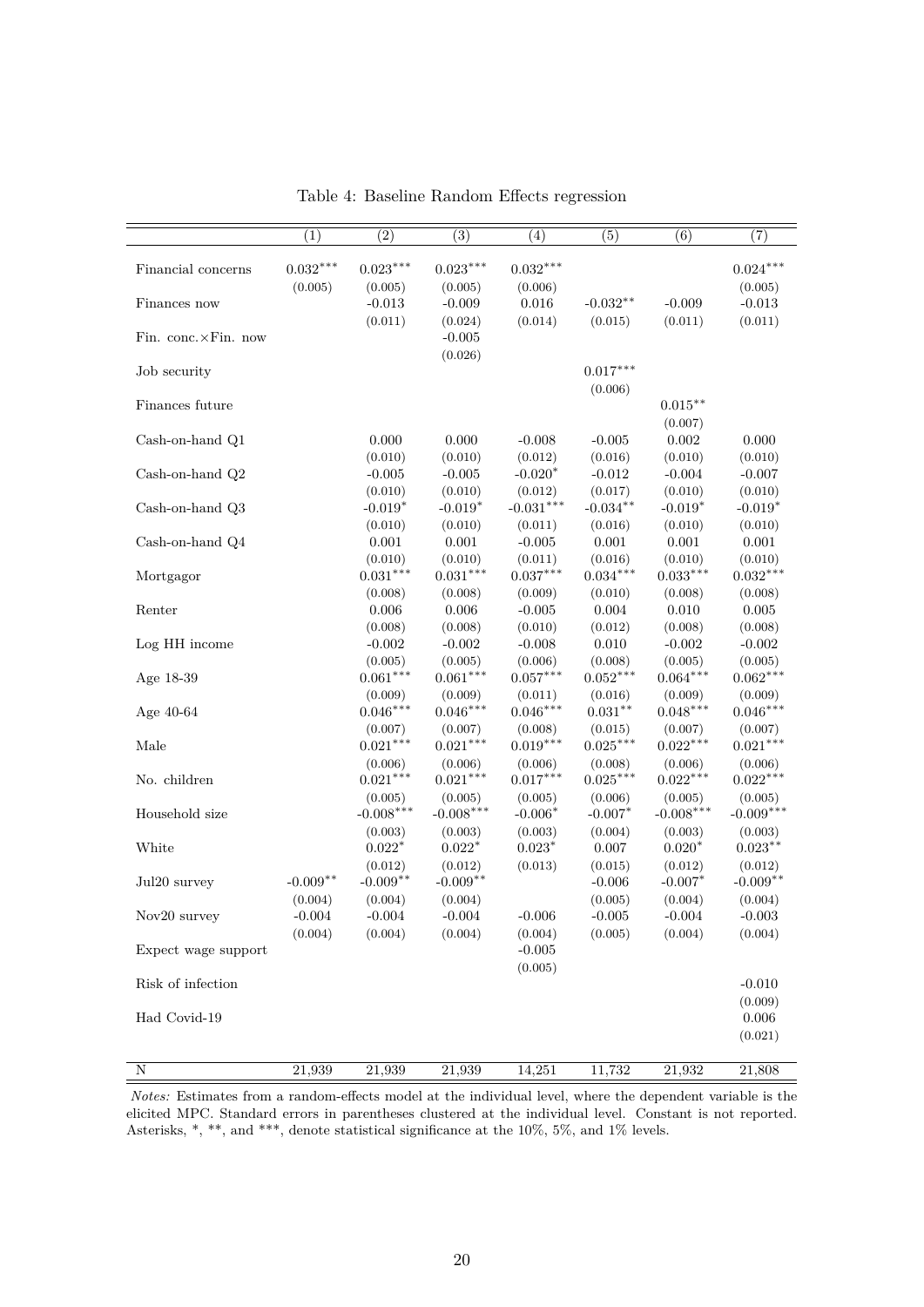As for age, our results are in line with empirical fndings pointing to older age groups being associated with smaller MPCs, particularly after retirement [\(Jappelli and Pistaferri 2014,](#page-49-0) [Fagereng et al. 2021\)](#page-48-9).<sup>17</sup> We find those in the youngest age group  $(18-39)$  display the largest MPCs compared to those aged 65 and over. This is also in line with health concerns during the pandemic, which may have led older consumers to accumulate precautionary savings [\(Eichen](#page-48-12)[baum et al. 2020\)](#page-48-12). We also fnd that males, those of White ethnicity, and living in households with more children are associated with higher MPCs.

In the last column, we investigate whether our main fndings are driven by a possible omitted variable bias related to COVID-19 health concerns. Column (7) shows that all of our baseline fndings remain intact after controlling for the likelihood of contracting COVID-19 in the next month, and also to taking into account the possibility that households may already have had COVID-19. This is in line with Christelis et al.  $(2020)$ , who find that the effect of households' concerns on MPCs operates mainly via fnancial, rather than COVID-19 health-related concerns.

We check the robustness of our results by controlling for several fixed effects in our preferred specifcation from column (2) in Table [4:](#page-21-0) region-specifc (the 12 regions in the UK), regional time-varying shocks, shocks specifc to the industry where the household works, and time-varying industry shocks. Finally, we run a Tobit Random-Effects model. Table [B.2](#page-44-0) in Appendix [B](#page-43-1) shows that our key fndings are strongly robust to these alternative specifcations. In particular, fnancial concerns, mortgagors, younger age groups, males, and the number of children within households, are positively associated with a larger MPC.

We also replicate the main results of our preferred specification in column (2) of Table 4 by running cross-sectional regressions for each survey in July 2020, November 2020, and March 2021. We also run another specifcation which adds the health-related variables of column (7). We are interested in checking whether the link between fnancial concerns and the willingness to spend displays any time variation, conditional on the time the survey was carried out. Table [B.3](#page-45-0) in Appendix [B](#page-43-1) shows little variation in the coefficients of interest over time, particularly on financial concerns. Although there is some indication that the coefficient on financial concerns is smaller in July 2020, it is not statistically different from those in November 2020 and March 2021. These results align with what we have seen in Table  $A.2$  in Appendix [B:](#page-43-1) the average MPC remained roughly unchanged across the three waves. This offers some evidence that the

<span id="page-22-0"></span> $17$  For instance, [Fagereng et al. \(2021\)](#page-48-9) show that the age-earnings profile leads young households to consume more out of windfall gains to smooth consumption over life, while the bequest motive induces old households to save a larger share for their offspring.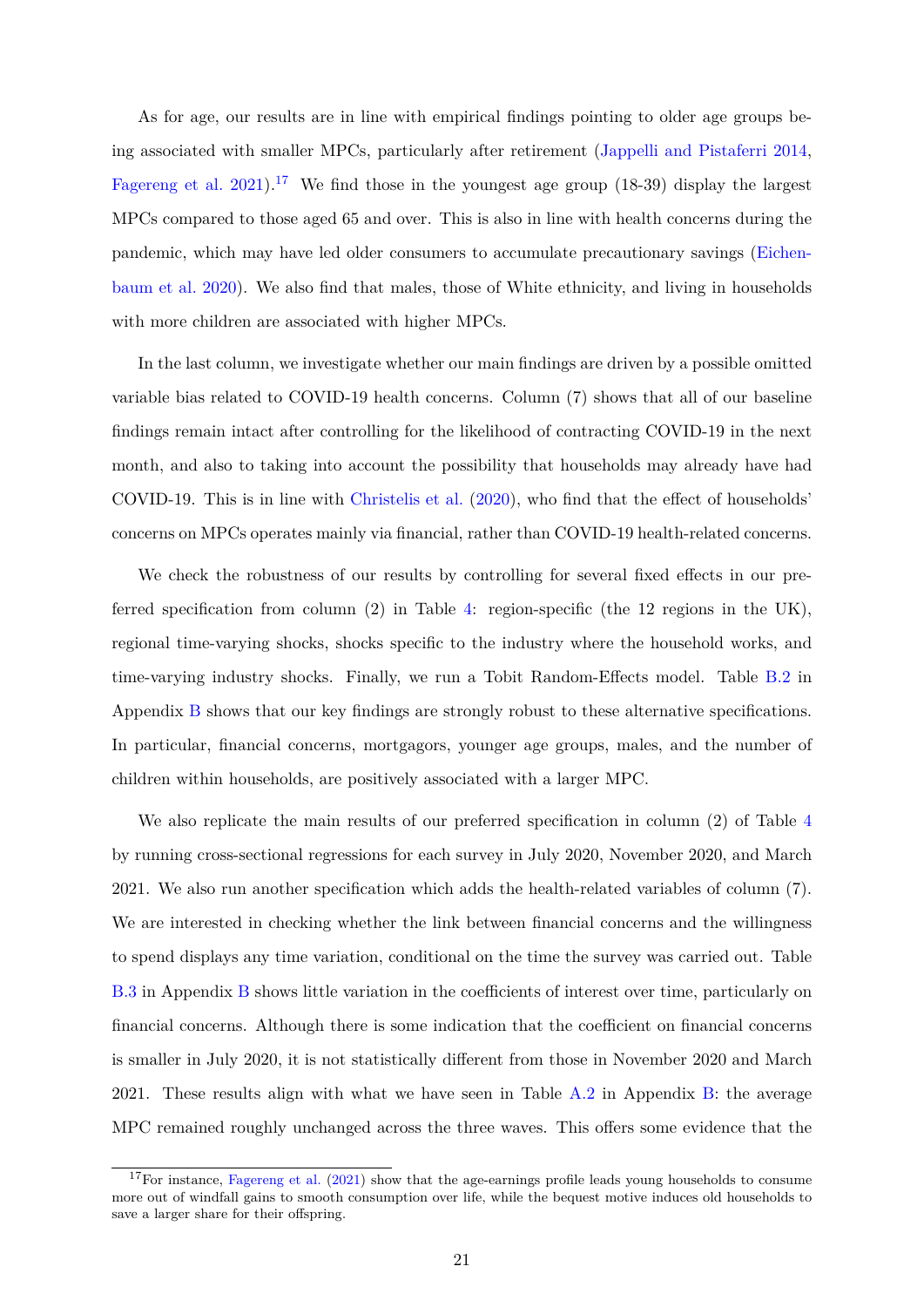willingness to spend for the same household may remain constant over a short period of time. even under fast-changing economic conditions.<sup>18</sup> This result is also in line with the notion that households did not change much their expectations about their own short-term fnancial situation across surveys.

# **4.2 Do spending cuts, income shocks, and borrowing constraints explain the link between fnancial concerns and the MPCs?**

We explore several conjectures trying to understand why UK individuals who are more financially concerned exhibit a larger MPC: (i) reversion to the mean effects in consumption as large negative income shocks may have made concerned households consume less during the pandemic; (ii) a smaller share of discretionary spending implies a larger MPC as more concerned households increase consumption on essential goods; (iii) employment and industry effects; and (iv) borrowing constraints.

First, individuals who expect fnancial stress might have experienced larger consumption cuts, as suggested by probit estimates in columns (1) to (3) of Table [B.4](#page-45-1) in Appendix [B.](#page-43-1) More concerned households would then spend a larger fraction of a one-off transfer to restore their consumption. Along the same lines, more concerned households may have also suffered larger income shocks and thus it seems realistic that they had to cut back more on spending. These two hypothesis hint at a possible reversion to the mean effect, as concerned households seek to close the gap between actual spending and desired spending.

We make use of a survey question on actual spending changes compared to pre-COVID spending patterns. Participants were asked to report how much they had changed their spending during the current pandemic, compared to the same period in the previous year. The answers are reported in ranges: increased over 25%, increased up to 25%, stayed the same, decreased up to 25%, decreased over  $25\%$ .<sup>19</sup> Unfortunately, the question on actual spending is not available in the March 2021 wave, which leads the overall sample to fall by one-third. We expand our

<span id="page-23-0"></span> $18$ In a different exercise, we find that our main results are not sensitive to changes in the survey design. Specifcally, half of individuals were randomly assigned in November 2020 and March 2021 to answer the same MPC question, but with a qualifcation that the transfer would come from the government. The survey asked *'(...) hypothetical situation where the government unexpectedly gives everyone a one-time payment of £500 today (...)'*. We fnd that the MPC is not sensitive to this small change in the way the question is framed, in line with [Sahm et al. \(2010\)](#page-50-1), who show that small changes in survey design do not affect survey responses.

<span id="page-23-1"></span><sup>19</sup>The question is:*'Thinking about your household spending (e.g. on food and household goods, products and* services, on commuting, bills, etc.) but excluding housing costs (e.g. mortgage payments, rent). Over the last  $\varphi$ weeks, has your household spending increased, decreased, or stayed the same relative to the same four week period *last year?'*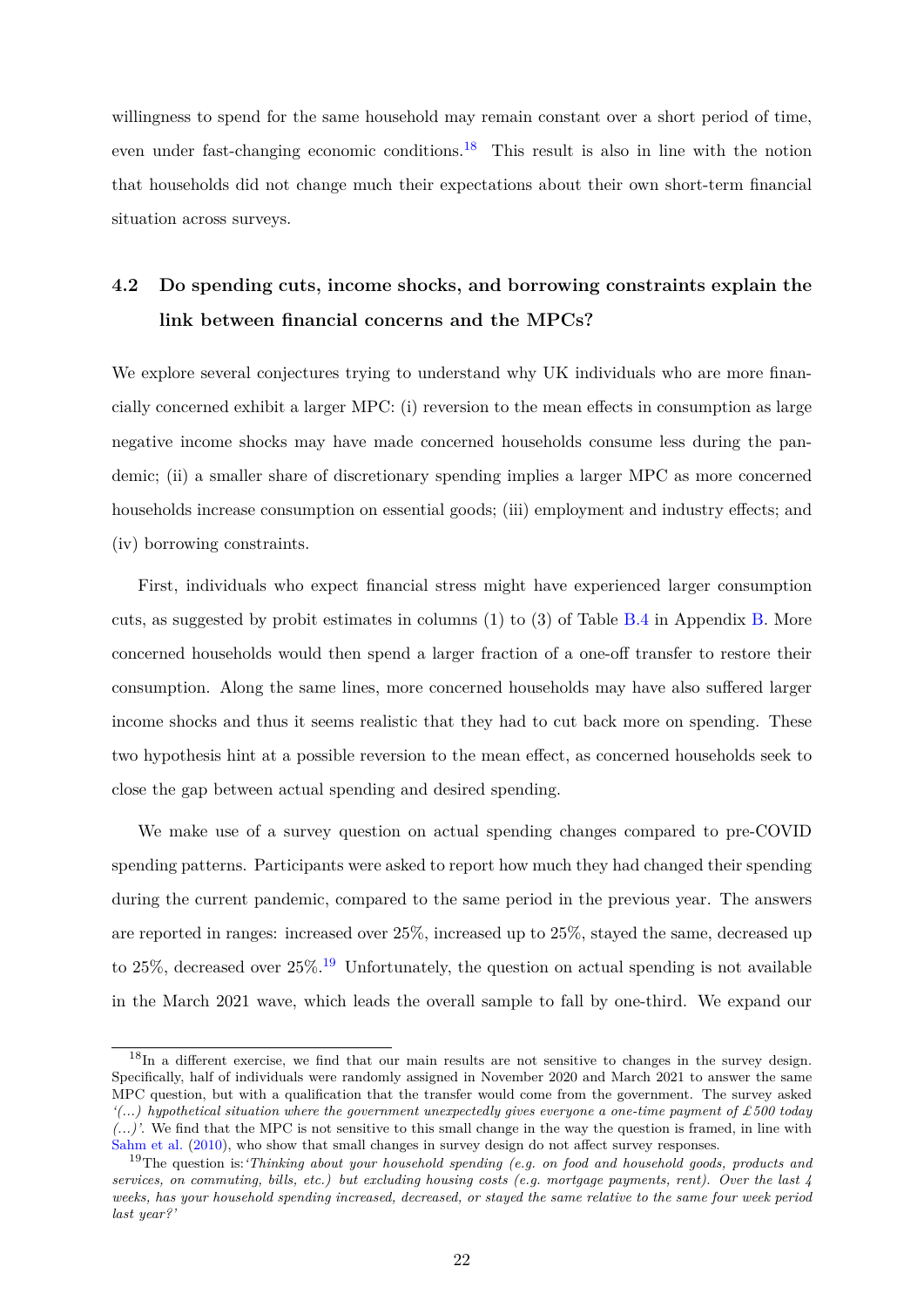preferred specification in column  $(2)$  from Table [4](#page-21-0) by adding different dummy variables for actual spending decreases. Column (1) in Table [5](#page-25-0) shows that households whose actual spending had decreased over the last four weeks have a larger MPC. This is in line with the view that households would spend a larger fraction of a hypothetical transfer to restore their consumption levels. But the interaction term cancels out the average effect on spending decreases, telling us that more concerned households are associated with the same MPC regardless of changes in actual spending. When we split the spending decreases into large (over 25%) and moderate (up to 25%) in column (2), we fnd that households who are not fnancially concerned tend to display a larger MPC if they had to cut actual spending by a large amount. But we do not fnd that households who are concerned and who experienced large consumption falls behave differently than concerned households who did not suffer a negative income shock, or who actually managed to increase consumption.[20](#page-24-0) 

We also control for income changes to investigate whether higher MPCs just refect the need to smooth consumption due to negative income shocks. In column (3) of Table [5](#page-25-0) we include a dummy refecting any loss in household earnings between January/February 2020 and the time of the survey. Note that the sample size decreases as only households where at least one person is working and who answered both the baseline and current household earnings question are included. There is some evidence that households that had income losses have a lower MPC, probably due to precautionary reasons. In column (4) we split the earnings loss variable into two – a dummy for a loss of less than 25% and a loss of more than 25% – and also interact these with the fnancial concerns variable. We fnd it is the larger loss that is driving the result, while there is no evidence that more concerned households who experienced an income loss had a different MPC than those that did not have an income loss.<sup>21</sup>

Overall, we fnd that households who had decreased spending in the recent past have a larger MPC relative to those that did not cut consumption during the pandemic  $-$  a spending normalisation effect. But past spending decreases *cannot* explain why more concerned households have a higher MPC than other households. Along the same lines, we fnd that negative income

<span id="page-24-0"></span> $^{20}$ When we use the binary variable for actual consumption decreases as the dependent variable, we find that more concerned households are more likely to have experienced consumption cuts in the past four weeks relative to the same period last year (columns 1 to 3 in Table [B.4](#page-45-1) in Appendix [B\)](#page-43-1). But as we have seen in Table [5,](#page-25-0) this has no bearing on our main result that more concerned households have a larger MPC regardless of the changes in actual spending.

<span id="page-24-1"></span><sup>&</sup>lt;sup>21</sup>We find that more concerned households are more likely to have experienced earning losses during the pandemic, particularly for income falls larger than 25% (last three columns in Table [B.4](#page-45-1) in Appendix [B\)](#page-43-1). But our results in Table [5](#page-25-0) indicate that, conditional on having income losses, more concerned households are not more likely to have different MPCs relative to other households.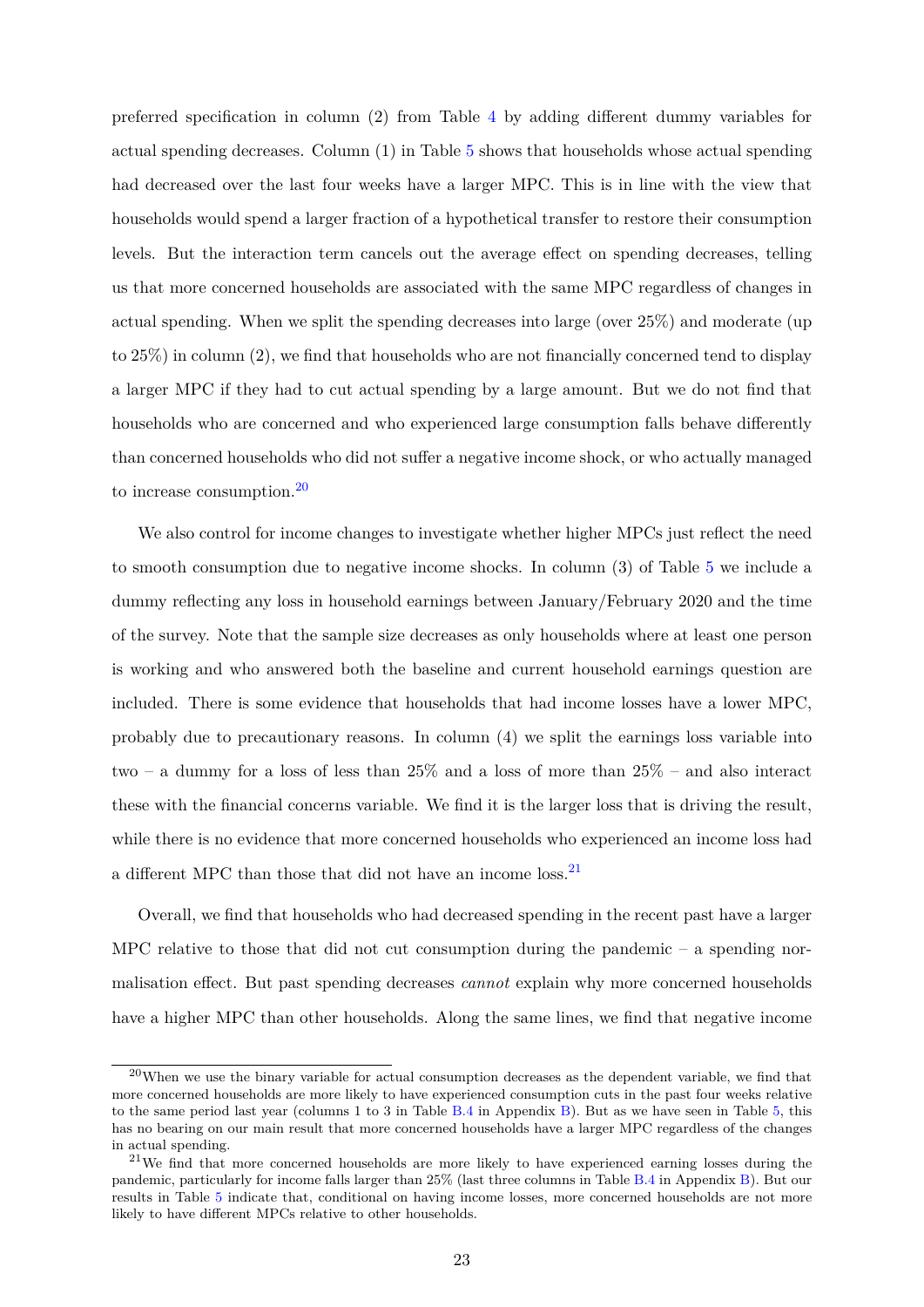<span id="page-25-0"></span>shocks during the pandemic explain precautionary behaviour in the presence of a temporary windfall gain for the average household. But income shocks during the pandemic also *cannot*  explain the differential MPCs between financially concerned and all other households.

|                                             | (1)        | (2)        | (3)        | (4)         |
|---------------------------------------------|------------|------------|------------|-------------|
| Financial concerns                          | $0.037***$ | $0.037***$ | $0.027***$ | $0.027***$  |
|                                             | (0.007)    | (0.007)    | (0.009)    | (0.009)     |
| Spending decrease                           | $0.021***$ |            |            |             |
|                                             | (0.009)    |            |            |             |
|                                             |            |            |            |             |
| Fin. conc.×Spend. decrease                  | $-0.020$   |            |            |             |
|                                             | (0.015)    |            |            |             |
| Spending decrease $< 25\%$                  |            | 0.016      |            |             |
|                                             |            | (0.010)    |            |             |
| Spending decrease $> 25\%$                  |            | $0.049**$  |            |             |
|                                             |            | (0.020)    |            |             |
| Fin. conc. $\times$ Spend. decrease $<$ 25% |            | $-0.011$   |            |             |
|                                             |            | (0.016)    |            |             |
| Fin. conc. $\times$ Spend. decrease $>$ 25% |            | $-0.057*$  |            |             |
|                                             |            | (0.031)    |            |             |
| Income loss                                 |            |            | $-0.013*$  |             |
|                                             |            |            | (0.008)    |             |
| Fin. conc.×Income loss                      |            |            | 0.008      |             |
|                                             |            |            | (0.012)    |             |
| Income $loss < 25\%$                        |            |            |            | $-0.004$    |
|                                             |            |            |            | (0.009)     |
| Income $loss > 25\%$                        |            |            |            | $-0.025***$ |
|                                             |            |            |            | (0.010)     |
| Fin. conc. $\times$ Income loss $<$ 25%     |            |            |            | 0.010       |
|                                             |            |            |            | (0.015)     |
| Fin. conc. $\times$ Income loss $> 25\%$    |            |            |            | 0.009       |
|                                             |            |            |            | (0.015)     |
| Controls                                    | ✓          | ✓          |            | ✓           |
| Ν                                           | 13,305     | 13,305     | 10,889     |             |
|                                             |            |            |            | 10,889      |

Table 5: Controlling for past spending changes and income shocks

*Notes:* Estimates from a random effects model at the individual level, where the dependent variable is the elicited MPC. Standard errors in parentheses clustered at the individual level. Constant is not reported. Asterisks, \*, \*\*, and \*\*\*, denote statistical signifcance at the 10%, 5%, and 1% levels.

Next we investigate whether our result might be driven by failing to control for the share of discretionary spending pre-pandemic. Individuals who spent less on discretionary items pre-pandemic, such as food expenditure away from home, travel, and other leisure activities, might be expected to spend a larger fraction of the one-off transfer on essential goods. The consumption of these goods was less restricted during the pandemic than discretionary spending, which was curbed by restrictions on social interaction. We might expect individuals that spend more on essential goods, who are also more likely to be more concerned households, to have a larger MPC than individuals where non-essential items are a far stronger driver of expenditure.

Similarly to [Andreolli and Surico \(2021\)](#page-47-6), we use the pre-pandemic share of food consumption away from home in total income as the proxy for discretionary spending. Our results offer some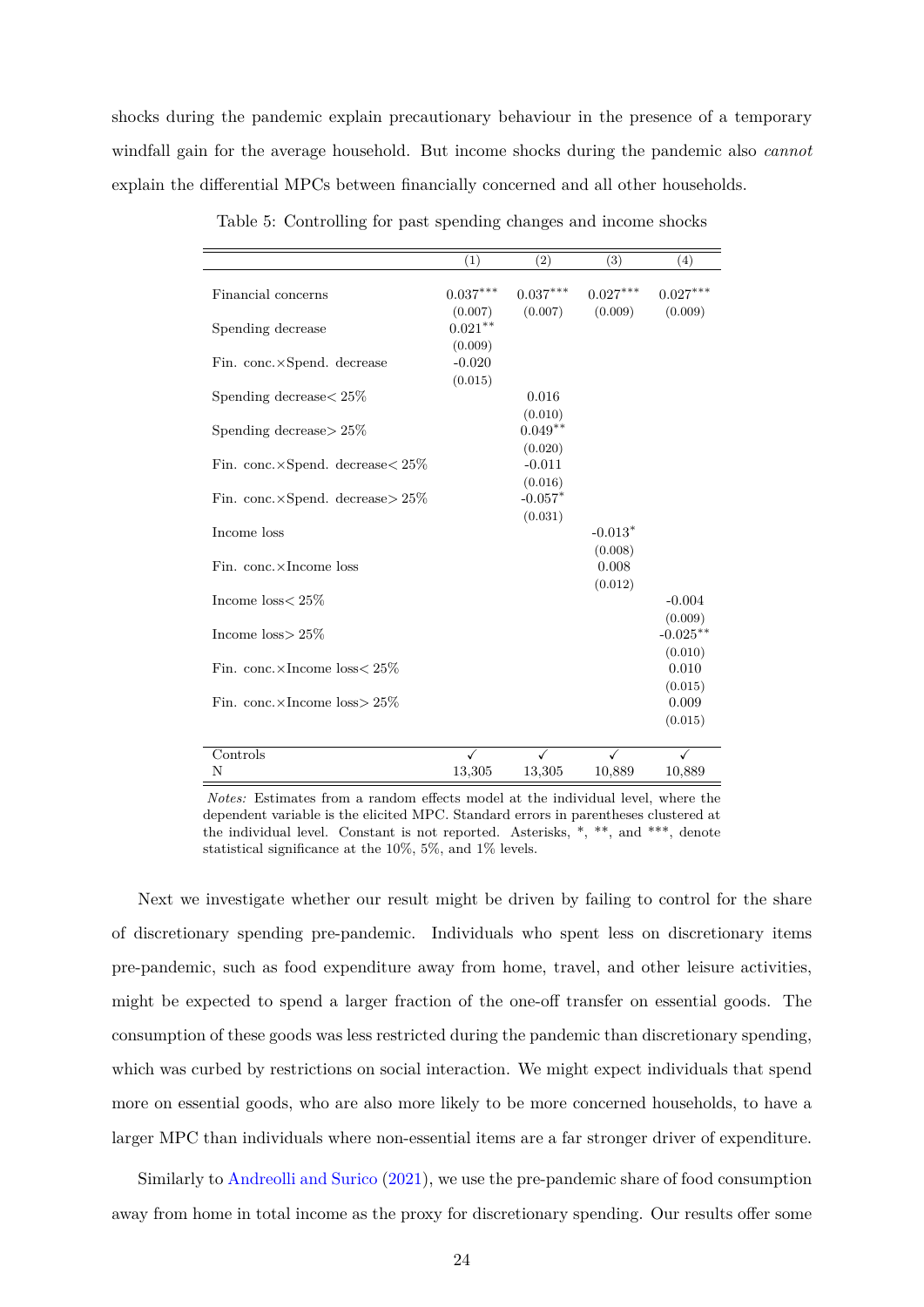statistical evidence that more concerned households who spent less on discretionary spending pre-pandemic tend to have larger MPCs (column (1) in Table [6\)](#page-26-0). In a second exercise we control for the size of the transfer, which could serve as an alternative proxy for the share of discretionary spending. [Andreolli and Surico \(2021\)](#page-47-6) fnd evidence from Italian survey data that MPCs vary with the size of the transfer, and that this relationship is indeed related to spending on non-essential items. We divide the *£*500 transfer by pre-COVID household income, and then construct a dummy equal to one if the size of the transfer is above the sample median. In line with [Fagereng et al. \(2021\)](#page-48-9), who fnd that households with larger lottery prizes have lower MPCs, we fnd that the size of the transfer is negatively associated with MPCs, but only for unconcerned households (column 2).

<span id="page-26-0"></span>

|                             | (1)        | (2)        |
|-----------------------------|------------|------------|
|                             |            |            |
| Financial concerns          | $0.030***$ | 0.026      |
|                             | (0.007)    | (0.007)    |
| Share eating out            | 0.105      |            |
|                             | (0.090)    |            |
| Fin. conc.×Share eating out | $-0.230*$  |            |
|                             | (0.136)    |            |
| Size transfer               |            | $-0.019**$ |
|                             |            | (0.010)    |
| Fin. conc.×Size transfer    |            | $-0.007$   |
|                             |            | (0.010)    |
|                             |            |            |
| Controls                    |            |            |
|                             | 20,079     | 21,939     |

Table 6: Relative size of the transfer

*Notes:* Estimates from a random effects model at the individual level, where the dependent variable is the elicited MPC. Standard errors in parentheses clustered at the individual level. Constant is not reported. Asterisks, \*, \*\*, and \*\*\*, denote statistical signifcance at the 10%, 5%, and 1% levels.

Could employment and industry effects drive our headline result that financially concerned households are associated with larger MPCs? It is possible that self-employed individuals or those that are furloughed have higher MPCs and are also more likely to expect fnancial stress – we have shown in Table [3](#page-17-0) this to be the case. In column (1) of Table [7](#page-28-0) we include dummies for the self-employed and employed, with those not working as the baseline group. Individuals who are self-employed have a signifcantly larger MPC than those who are not working. But we do not find any statistically significant difference in the MPCs between those financially concerned and other households, conditional on being self-employed.

In column (2) we zoom in on the sub-sample of individuals who are employed by including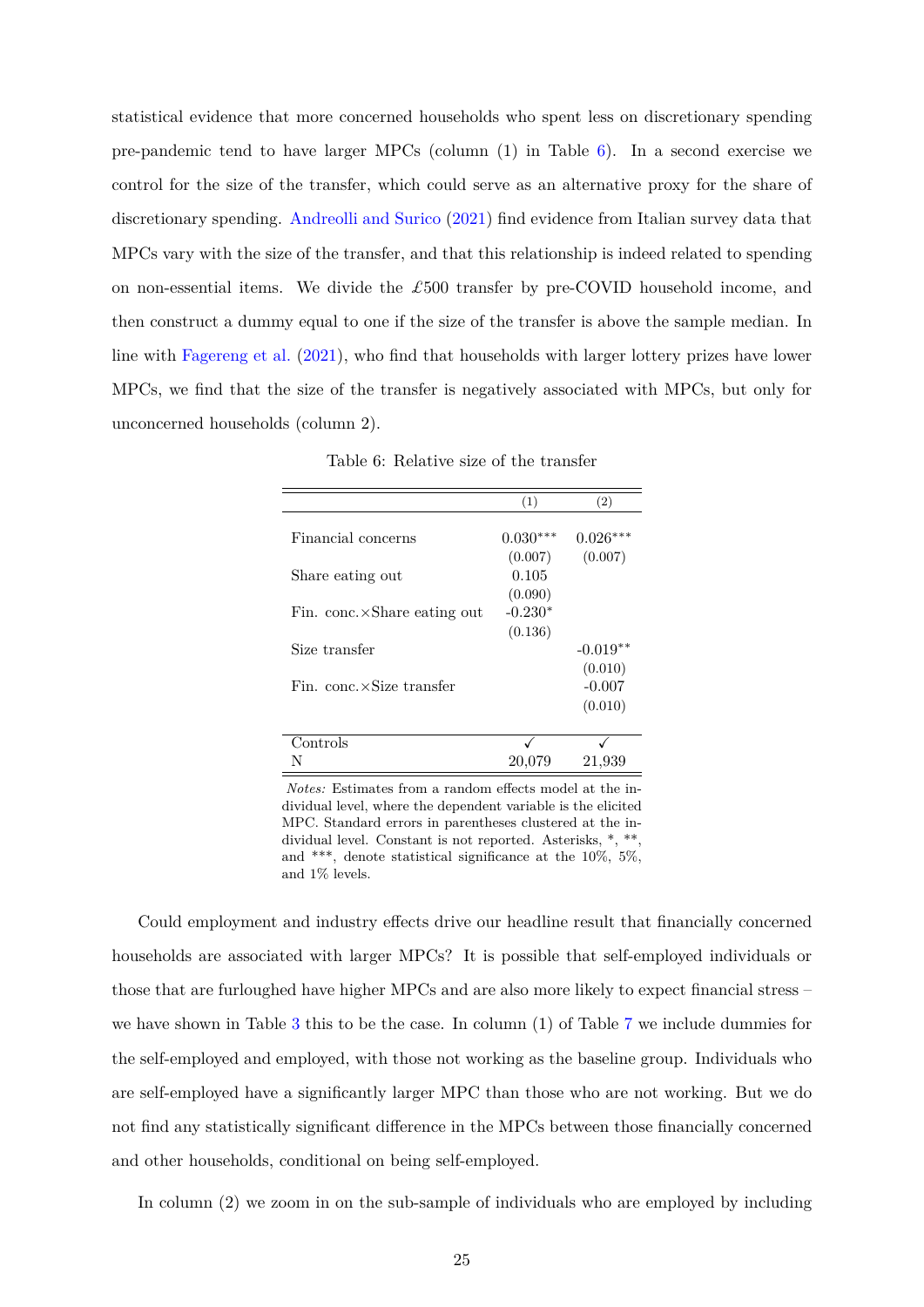a dummy indicating whether an individual has been furloughed. We fnd no evidence that employees who have been furloughed, relative to those who remain working, tend to have a smaller MPC if they are financially concerned.<sup>22</sup> The fact that furloughed employees have similar MPCs to employees that continued to work throughout the pandemic may refect the wide coverage of the government's Coronavirus job retention scheme. In addition, the prevalence of employers 'topping-up' furloughed employees' pay to 100% may have also played a role. It also suggests that our headline result is not being driven by concerned households' reliance on exceptional government programmes, the extent and duration of which was uncertain for a long period of time, but rather is structural in some sense. For instance, the fnancial concerns question may pick out elements of the population who are more impatient and or less fnancially sophisticated. Alternatively it could pick out households who are more risk averse but where a small payment can help compensate for this.

In column (3) we include dummies refecting whether an individual had started receiving Universal Credit prior to the pandemic or only since the start of the pandemic, as well as interaction terms with fnancial concerns. We do not fnd any statistical evidence that individuals who only received Universal Credit since the start of the pandemic have different MPCs compared to other individuals. But we fnd some evidence that individuals who were reliant on Universal Credit pre-Covid and who are more concerned tend to have larger MPCs than concerned individuals who were not on benefts prior to March 2020. This suggests that our main result is not specifc to increased reliance on government support during the pandemic, but may be structural in some sense. It then follows that the effectiveness of stimulus measures may be increased if targeted to a subset of the population who had entered the pandemic with greater fnancial vulnerabilities.

In column (4) we use a dummy to capture high-contact industries to control for households working in these sectors having a higher probability of job or income loss in the near future. We do not fnd any evidence that individuals that work in high-contact industries have a different MPC to the rest of the population, nor do individuals who are concerned and who work in these industries. Controlling for the ability to work from home is an alternative way of capturing those who work in a high-contact industry. In column (5) we include a dummy equal to one if the individual said she can never work from home. The coefficient is negative and statistically significant at the  $1\%$  level, suggesting a precautionary motive for individuals

<span id="page-27-0"></span> $^{22}$ Our results remain qualitatively similar when we proxy those currently furloughed using a question on why hours have changed.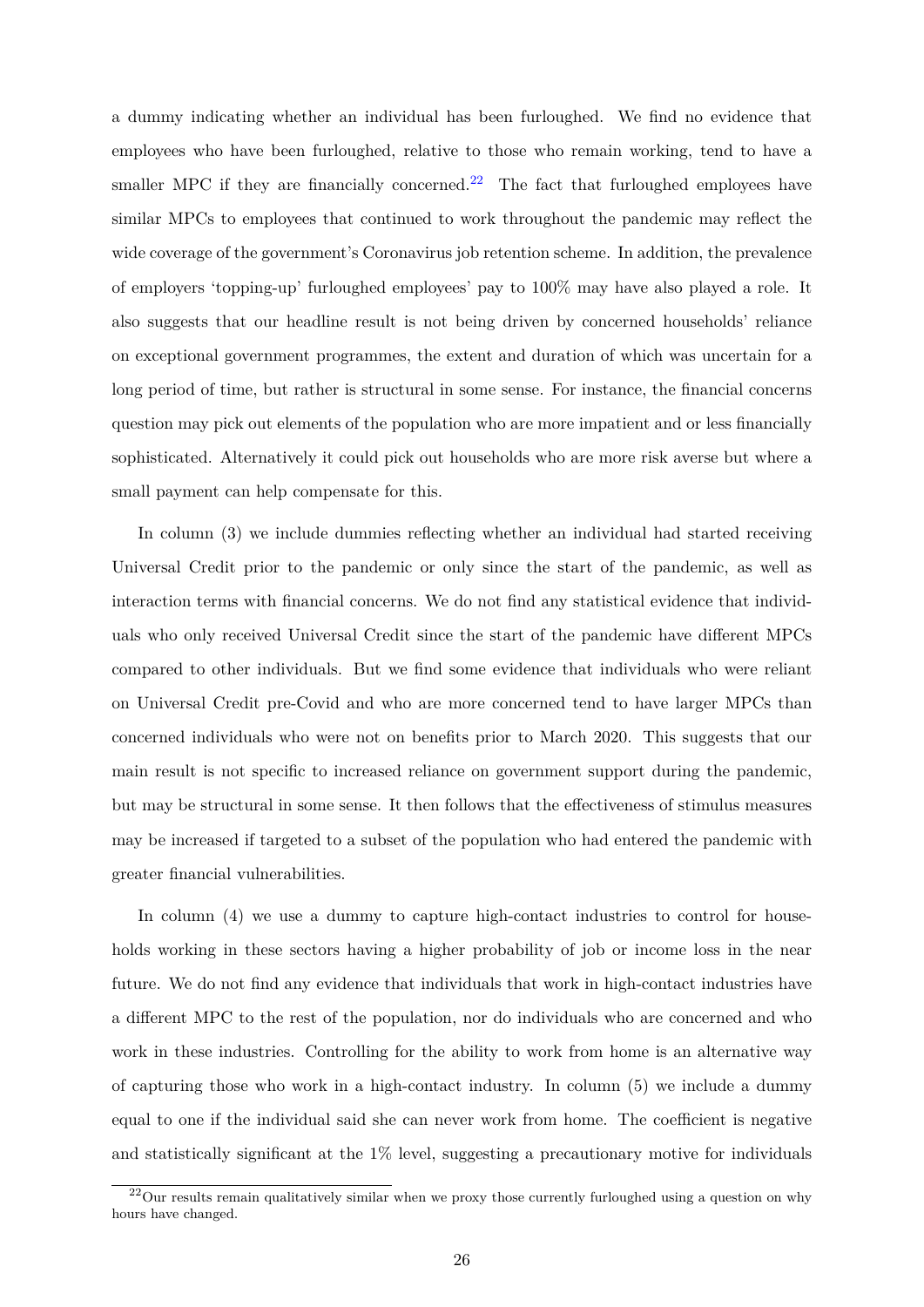who can never work at home. In addition, the MPC declines further if these individuals are also fnancially concerned. This suggests that conditional on working from home, fnancially concerned households tend to have a larger MPC than those who are not fnancially concerned.

<span id="page-28-0"></span>

|                            | (1)                    | (2)                 | (3)                   | (4)                    | (5)                        |
|----------------------------|------------------------|---------------------|-----------------------|------------------------|----------------------------|
| Financial concerns         | $0.027***$<br>(0.008)  | 0.030<br>(0.008)    | $0.021***$<br>(0.005) | $0.021***$<br>(0.007)  | $0.034^{***}\,$<br>(0.009) |
| Employee                   | 0.003<br>(0.008)       |                     |                       |                        |                            |
| Self-employed              | $0.028***$<br>(0.012)  |                     |                       |                        |                            |
| Fin. conc.×Employee        | $-0.003$<br>(0.010)    |                     |                       |                        |                            |
| Fin. conc.×Self-employed   | $-0.023$<br>(0.017)    |                     |                       |                        |                            |
| Furloughed                 |                        | 0.005<br>(0.011)    |                       |                        |                            |
| Fin. conc.×Furloughed      |                        | $-0.020$<br>(0.015) |                       |                        |                            |
| UC pre-Covid               |                        |                     | $-0.033$<br>(0.025)   |                        |                            |
| UC post-Covid              |                        |                     | $-0.033$<br>(0.027)   |                        |                            |
| Fin. conc.×UC pre-Covid    |                        |                     | $0.045*$<br>(0.027)   |                        |                            |
| Fin. conc. × UC post-Covid |                        |                     | 0.005<br>(0.031)      |                        |                            |
| High-contact               |                        |                     |                       | 0.020<br>(0.016)       |                            |
| Fin. conc.×High-contact    |                        |                     |                       | 0.003<br>(0.021)       |                            |
| Never WFM                  |                        |                     |                       |                        | $-0.024***$                |
| Fin. conc.×Never WFM       |                        |                     |                       |                        | (0.008)<br>$-0.025***$     |
|                            |                        |                     |                       |                        | (0.012)                    |
| Controls<br>N              | $\checkmark$<br>21,938 | ✓<br>9,756          | $\cdot$<br>21,939     | $\checkmark$<br>11,477 | 11,762                     |
|                            |                        |                     |                       |                        |                            |

Table 7: Controlling for the employment situation and UC benefts

*Notes:* Estimates from a random effects model at the individual level, where the dependent variable is the elicited MPC. Standard errors in parentheses clustered at the individual level. Constant is not reported. Asterisks, \*, \*\*, and \*\*\*, denote statistical signifcance at the 10%, 5%, and 1% levels.

Finally, in Table [8,](#page-29-0) we restrict the sample to mortgagors to investigate the role of borrowing constraints. The literature has found that highly indebted households tend to exhibit larger consumption responses to transitory income shocks [\(Kaplan et al. 2014,](#page-49-3) [Misra and Surico 2014,](#page-49-9) [Baker and Yannelis 2017,](#page-47-10) [Cloyne and Surico 2017,](#page-48-8) [Bunn et al. 2018,](#page-47-5) [Kovacs et al. 2018\)](#page-49-10). We are thus interested in studying whether households who expect fnancial stress and who are also highly indebted are associated with a larger MPC. If this is true, then higher MPCs reported by more fnancially concerned households may actually refect their underlying level of indebtedness, rather than a direct channel between fnancial concerns and MPCs. Table [8](#page-29-0)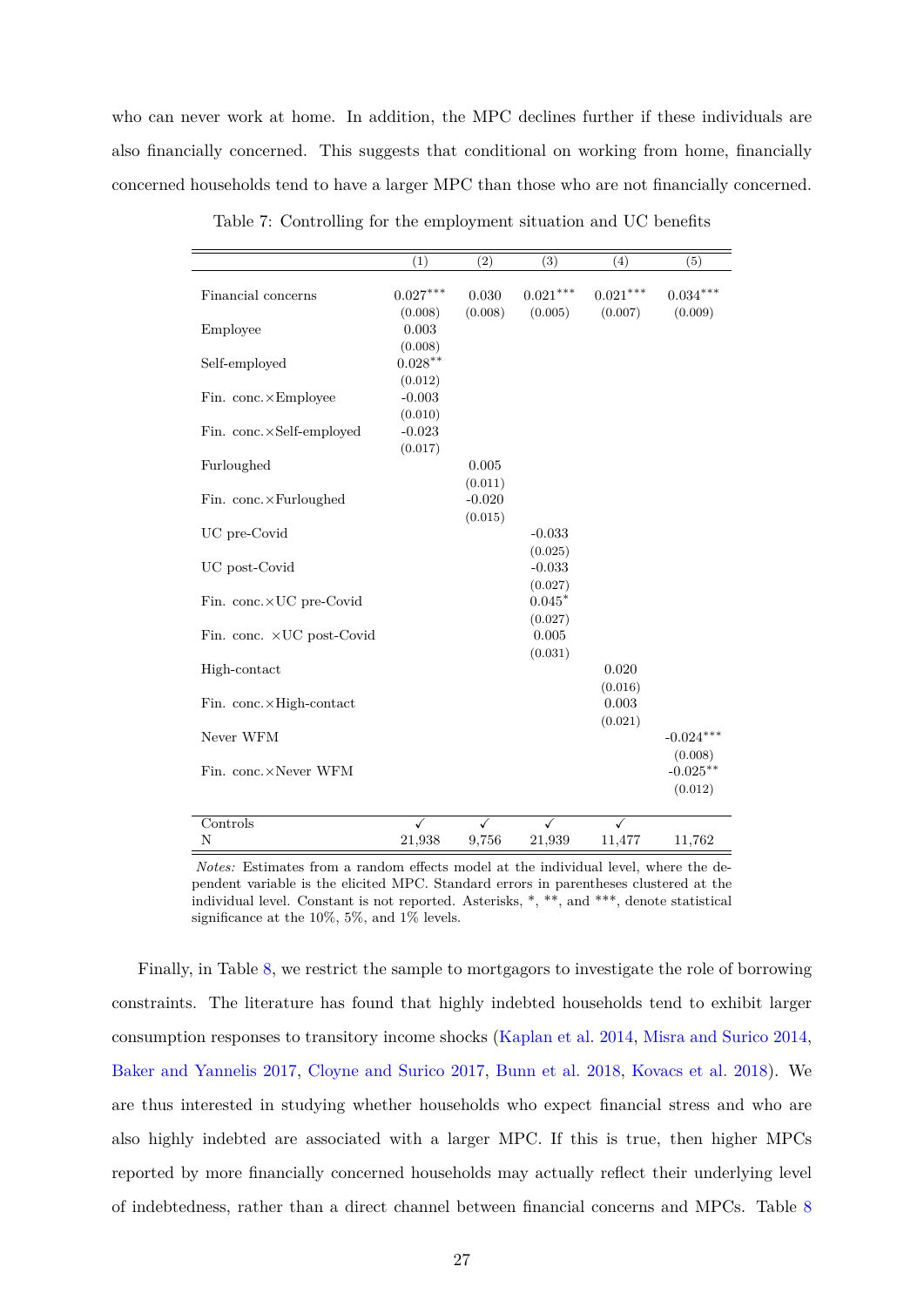shows that our main result remains strongly robust to restricting the sample to mortgagors.

In column (3) we fnd some evidence that more highly indebted mortgagors, as measured by a high LTI, have larger MPCs. However, we do not fnd any supporting evidence that borrowing constraints – measured with the DSR, LTI, or LTV – explain why fnancially concerned households are associated with a larger MPC.<sup>23</sup>

<span id="page-29-0"></span>

|                                    | (1)                            | (2)                            | (3)                            | (4)                            | (5)                            | (6)                            |
|------------------------------------|--------------------------------|--------------------------------|--------------------------------|--------------------------------|--------------------------------|--------------------------------|
| Financial concerns                 | $0.018*$<br>(0.010)            | $0.025***$<br>(0.012)          | $0.024*$<br>(0.013)            | $0.027***$<br>(0.013)          | $0.027**$<br>(0.011)           | $0.029**$<br>(0.012)           |
| Payment holiday                    | $-0.049**$                     | $-0.046*$                      | $-0.064**$                     | $-0.062**$                     | $-0.046*$                      | $-0.064**$                     |
| Fin. conc.×Payment holiday         | (0.022)<br>$0.049*$<br>(0.028) | (0.024)<br>$0.054*$<br>(0.031) | (0.025)<br>$0.058*$<br>(0.032) | (0.025)<br>$0.056*$<br>(0.032) | (0.024)<br>$0.055*$<br>(0.031) | (0.025)<br>$0.061*$<br>(0.032) |
| High DSR                           |                                | 0.006<br>(0.019)               |                                |                                |                                |                                |
| Fin. conc. $\times$ High DSR       |                                | $0.007\,$<br>(0.024)           |                                |                                |                                |                                |
| High LTI                           |                                |                                | $0.037*$<br>(0.019)            |                                |                                |                                |
| Fin. conc.×High LTI                |                                |                                | 0.003                          |                                |                                |                                |
| High LTV                           |                                |                                | (0.024)                        | 0.013                          |                                |                                |
| Fin. conc.×High LTV                |                                |                                |                                | (0.019)<br>$-0.007$            |                                |                                |
| $DSR \geq 40\%$                    |                                |                                |                                | (0.024)                        | 0.018                          |                                |
| Fin. conc. $\times$ DSR $> = 40\%$ |                                |                                |                                |                                | (0.053)<br>0.023               |                                |
| $LTI>=5$                           |                                |                                |                                |                                | (0.073)                        | 0.044                          |
| Fin. conc. $\times$ LTI $> = 5$    |                                |                                |                                |                                |                                | (0.039)<br>$-0.065$            |
|                                    |                                |                                |                                |                                |                                | (0.048)                        |
| Controls<br>N                      | $\checkmark$<br>6,863          | $\checkmark$<br>5,964          | $\checkmark$<br>5,644          | ✓<br>5,575                     | ✓<br>5,964                     | $\checkmark$<br>5,644          |

Table 8: Mortgagors sample

*Notes:* Estimates from a random effects model at the individual level, where the dependent variable is the elicited MPC. Standard errors in parentheses clustered at the individual level. Constant is not reported. Asterisks, \*, \*\*, and \*\*\*, denote statistical significance at the 10%, 5%, and 1% levels.

It is also worth noting that mortgagors who have been granted a payment deferral, also known as payment holiday in the UK, are associated with smaller MPCs relative to other mortgagors.<sup>24</sup> This suggests that additional income transfers would be mostly saved and not

<span id="page-29-1"></span><sup>&</sup>lt;sup>23</sup>We define high DSR, LTI, and LTV, as dummy variables that take the value of one if the household belongs to the top quintile of the respective pre-crisis distribution. In the last two columns we include groups for DSRs and LTIs that are generally thought to be important: DSRs greater than 40%, and LTIs above 5.

<span id="page-29-2"></span><sup>&</sup>lt;sup>24</sup>The FCA guidance introduced on 20 March 2020 encouraged lenders to grant mortgage payment deferrals to their clients in order to mitigate the effects of the COVID-19 shock on mortgagors. The FCA guidance, later updated in June 2020, involved a full suspension of mortgage payments, both principal and interest, for a maximum period of six months. Our payment holiday dummy takes the value of one when an individual with mortgage debt had been granted a payment deferral at some point in the past or at the time of the survey.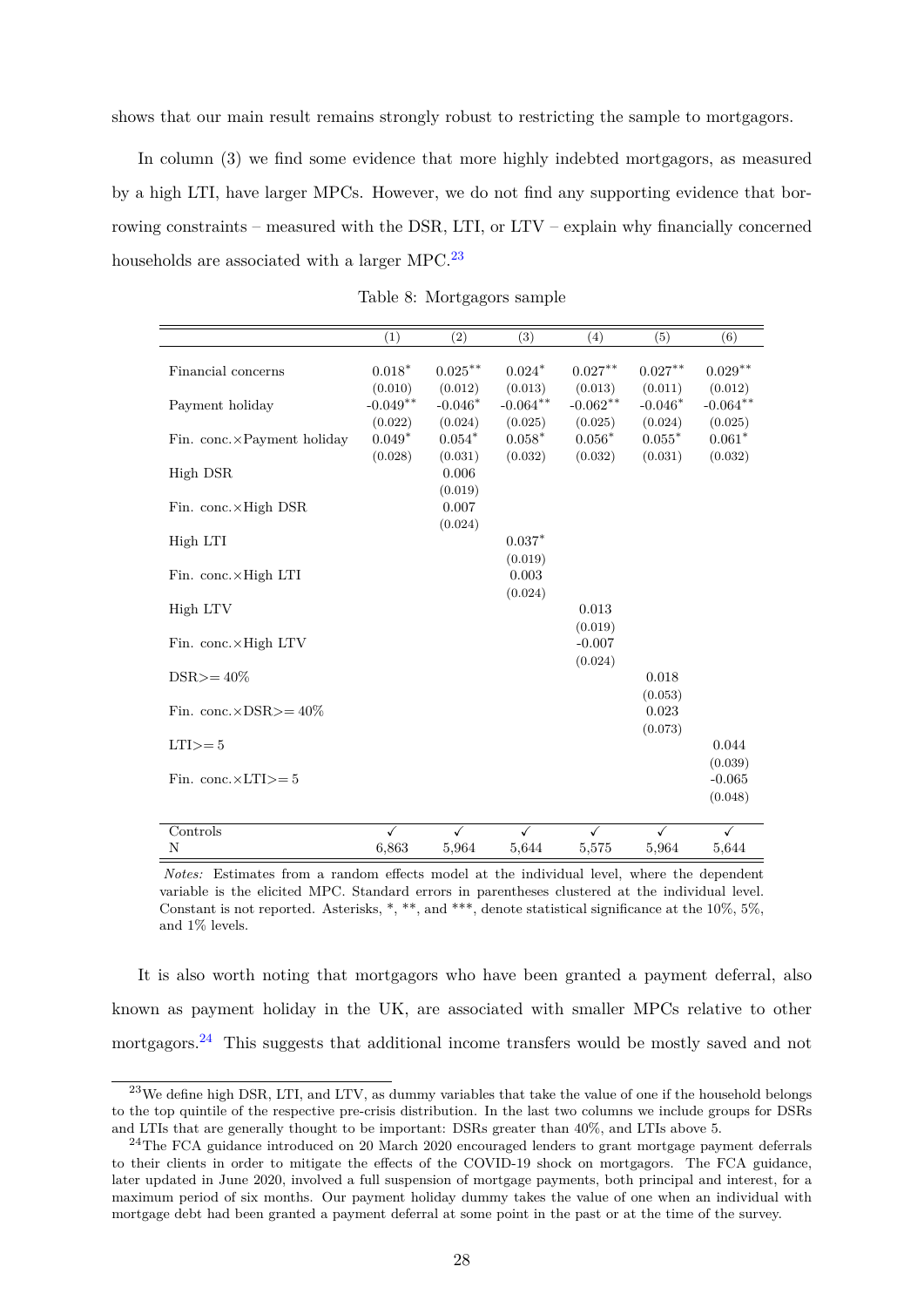consumed, given that payment holidays have already provided important liquidity relief for households to smooth consumption, especially those with low savings and low income [\(Albu](#page-47-12)[querque and Varadi 2022\)](#page-47-12). But the interaction term with fnancial concerns cancels out the average coefficient on payment holidays. This provides further evidence that it is financial concerns rather than policy support, or borrowing constraints, that drive our main result of fnancially concerned households displaying a larger MPC.

#### **4.3 Non-linearities in fnancial concerns**

We have found that household expectations related to fnancial concerns over the short term play a key role in explaining di˙erences in MPCs across households during the pandemic. We have found that our results hold irrespective of the way we measure fnancial concerns, whether it is the likelihood of not being able to pay bills and expenses, the likelihood of losing a job, or the expectation of generally being in a worse fnancial situation. Our results consistently point to more concerned households having a larger MPC out of a one-off income transfer. We have also shown that our results remain robust to including a large set of household-specifc covariates, including health concerns from COVID-19. The previous section showed that past spending cuts, negative income shocks, and borrowing constraints cannot explain why fnancially concerned households have larger MPCs. We did show some tentative evidence that this may be driven by different shares of discretionary spending and reliance on benefits, but this is unlikely to play a large role.

At face value, this is a surprising result. We might expect that households who are concerned about being in fnancial distress in the future would tend to have a lower MPC, i.e. spend less than other households in order to build up savings to mitigate potentially unfavourable income shocks [\(Aiyagari 1994,](#page-47-4) [Jappelli and Pistaferri 2014\)](#page-49-0). However, the empirical evidence on the role of expectations during the pandemic is not conclusive. Using the July 2020 wave of the COVID Understanding Society survey, [Crossley et al. \(2020\)](#page-48-2) fnd that UK individuals who expect their fnancial situation to worsen or a job loss in the next three months have a higher MPC. On the other hand, [Baker et al. \(2021\)](#page-47-3) fnd that households who expect employment losses and beneft cuts display a smaller MPC out of US stimulus checks. Using survey data from a sample of six European countries, [Christelis et al. \(2020\)](#page-48-0) also fnd supporting evidence for a precautionary saving effect: households that are more concerned about the effects of COVID-19 are associated with smaller MPCs out of a positive income shock, but only for durable goods. Using US survey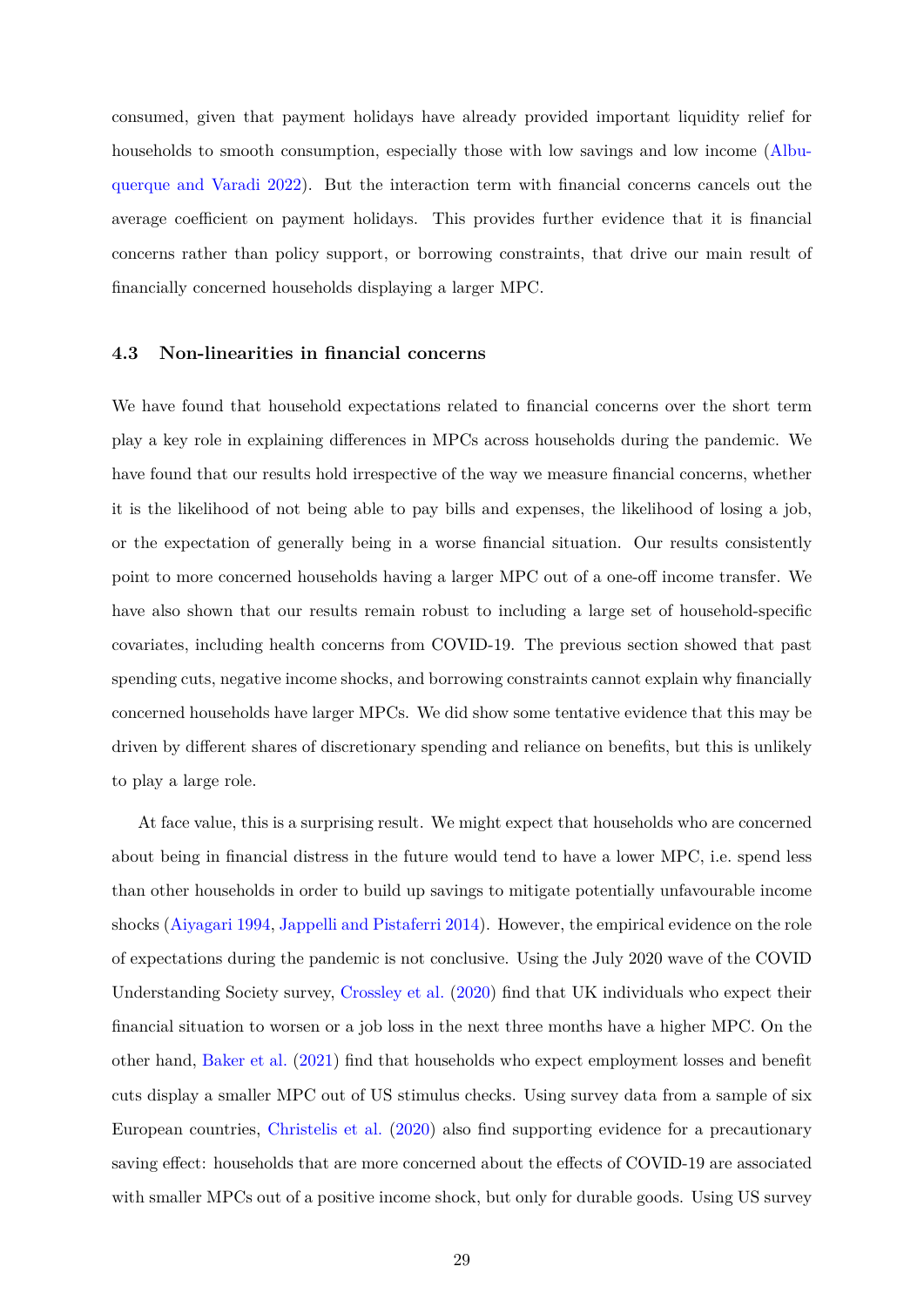data, [Coibion et al. \(2020\)](#page-48-1) fnd little role for individuals' macroeconomic expectations – future unemployment rate, inflation rates, and mortgage rates  $-$  in explaining differences in MPCs.

Our analysis has focused on the frst moment of expectations – each household provides a single value refecting concerns about their ability to pay future bills. The literature that also looks at the second moment of expectations – the uncertainty surrounding these expectations – tends to fnd that uncertainty is a more important driver [\(Itzhak et al. 2020,](#page-49-14) [Dietrich et al. 2020,](#page-48-13) [Coibion et al. 2021\)](#page-48-7). Using a new survey of European households during the pandemic, [Coibion](#page-48-7)  [et al. \(2021\)](#page-48-7) do not fnd any statistical association between household spending and households' concerns about the expected path of the economy – the frst moment of expectations. They fnd that it is the second moment of expectations – the uncertainty about the economic outlook as measured by the disagreement across professional forecasters – that leads households to reduce their spending on non-durable goods and services in subsequent months. Using a representative survey of US households in which respondents are asked about the economic consequences of COVID-19, Dietrich et al.  $(2020)$  also find that expected GDP loss has no significant effect on reported behaviour. But, unlike [Coibion et al. \(2021\)](#page-48-7), they fnd that higher uncertainty is associated with more COVID-related spending, while also being correlated with higher savings.

Unfortunately, households were not asked about their uncertainty around their responses in the Understanding Society survey. In addition, there is little time variation within households in the expectations variables to be able to build a proxy for household-specifc uncertainty. In this section we instead investigate non-linearities in fnancial concerns, which may shed some light on the role of uncertainty. For instance, households who assign either a 0% or 100% probability to not being able to pay their bills in the future may be the most certain, whereas those who assign a probability in between are likely to be more uncertain.

Column (1) of Table [9](#page-32-0) includes our preferred specifcation from column (2) of Table [4.](#page-21-0) In column (2) we estimate separate coefficients for individuals who assigned either a  $0\%$  or a  $100\%$ probability of experiencing financial difficulties over the short-term. The omitted category is all individuals who reported values between  $1\%$ -99%. The coefficients are all negative and statistically signifcant, suggesting that our headline result is being driven by households who assign a non-zero probability to being unable to pay their bills, but excluding those that are 100% certain. In particular, the latter households have the smallest MPC: 6p.p. smaller than those that assign a non-zero probability. In column (3) we split further the fnancial concerns variable. We fnd that households who are moderately concerned, in the range of 1%-50%, have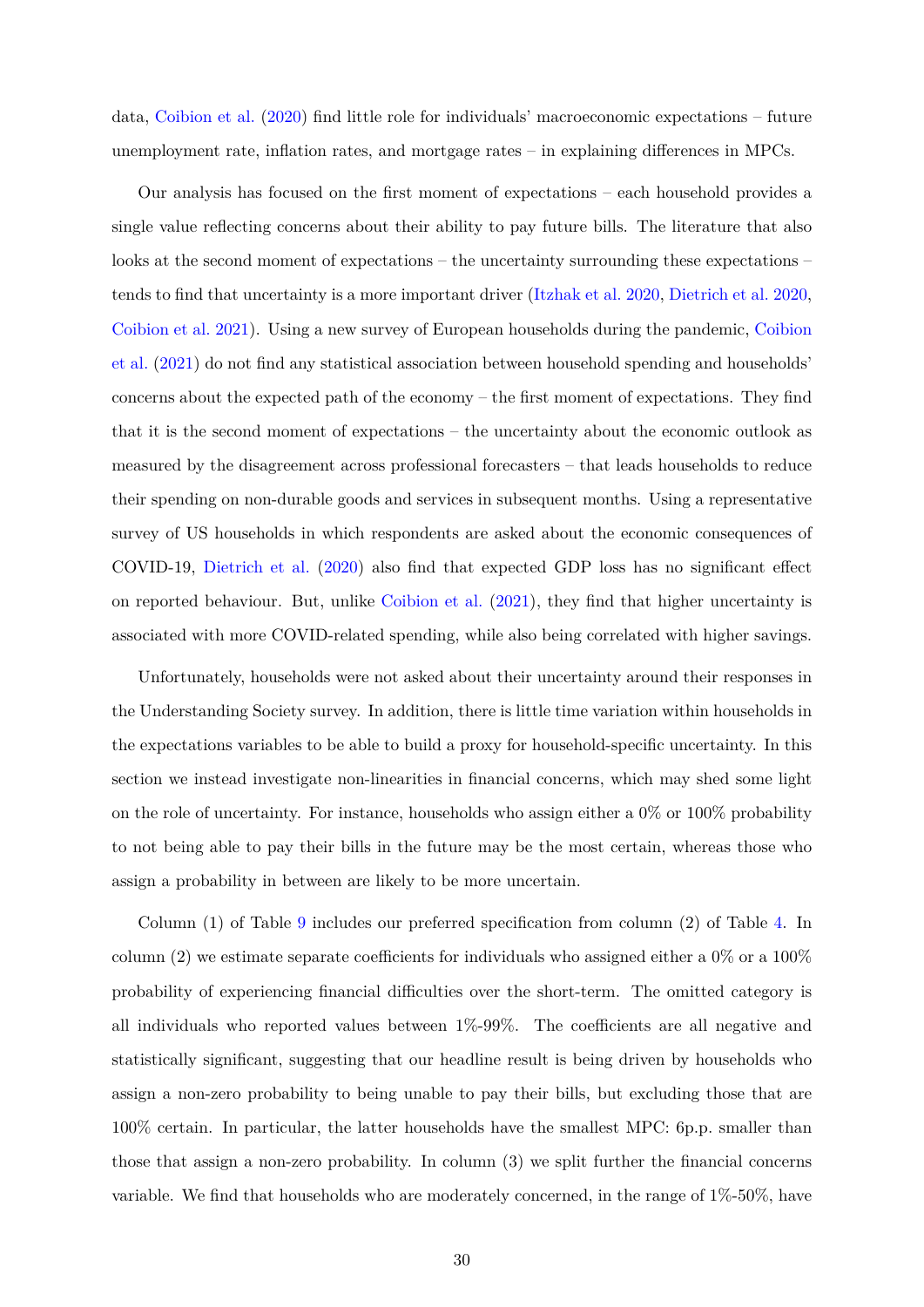a larger MPC than households who are not concerned (the omitted category). Although the coefficient is also positive for those that are more concerned, in the range of  $51\%$ -99%, it is not statistically signifcant at conventional levels.

Overall, we fnd that households who are moderately concerned and those who appear to be uncertain are driving our main results, rather than those who appear to be certain about their fnancial situation in the near future (0% or 100% probability). While this results stands somewhat in contrast with the literature linking higher uncertainty to lower MPCs and higher precautionary savings [\(Itzhak et al. 2020,](#page-49-14) [Coibion et al. 2021\)](#page-48-7), we note that we do not focus on a measure of uncertainty typically used elsewhere; we have just interpreted the extreme responses as proxies of certainty. For instance, those that replied they were not concerned may already be consuming optimally, so they are more likely to save the transfer. In turn, those that are certain they will not be able to pay their bills tend to spend a smaller fraction so as to prepare for tougher times ahead.

Table 9: Non-linearities in fnancial concerns

<span id="page-32-0"></span>

|                                  | (1)                   | (2)                               | $\left( 3\right)$           |
|----------------------------------|-----------------------|-----------------------------------|-----------------------------|
| Financial concerns               | $0.023***$<br>(0.005) |                                   |                             |
| Financial concerns $= 0\%$       |                       | $-0.025***$                       |                             |
| Financial concerns $=100\%$      |                       | (0.005)<br>$-0.060***$<br>(0.019) | $-0.037*$<br>(0.019)        |
| Financial concerns $[1-50\%]$    |                       |                                   | $0.025***$                  |
| Financial concerns $[51 - 99\%]$ |                       |                                   | (0.005)<br>0.019<br>(0.013) |
| Controls                         |                       |                                   |                             |
| N                                | 21,939                | 21,939                            | 21,939                      |

*Notes:* Estimates from a random effects model at the individual level, where the dependent variable is the elicited MPC. Standard errors in parentheses clustered at the individual level. Constant is not reported. Asterisks, \*, \*\*, and \*\*\*, denote statistical significance at the 10%, 5%, and 1% levels.

#### **4.4 Alternative explanations**

Our results underscore the role of expectations in determining the MPC during the pandemic. For instance, some households may perceive the nature of the COVID shock as more permanent, implying, for instance, that they expect to have lower earnings for longer, or to remain unemployed. These households may thus be certain that they will not be able to pay their bills, so they save a larger fraction of the windfall. In turn, households who perceive the pandemic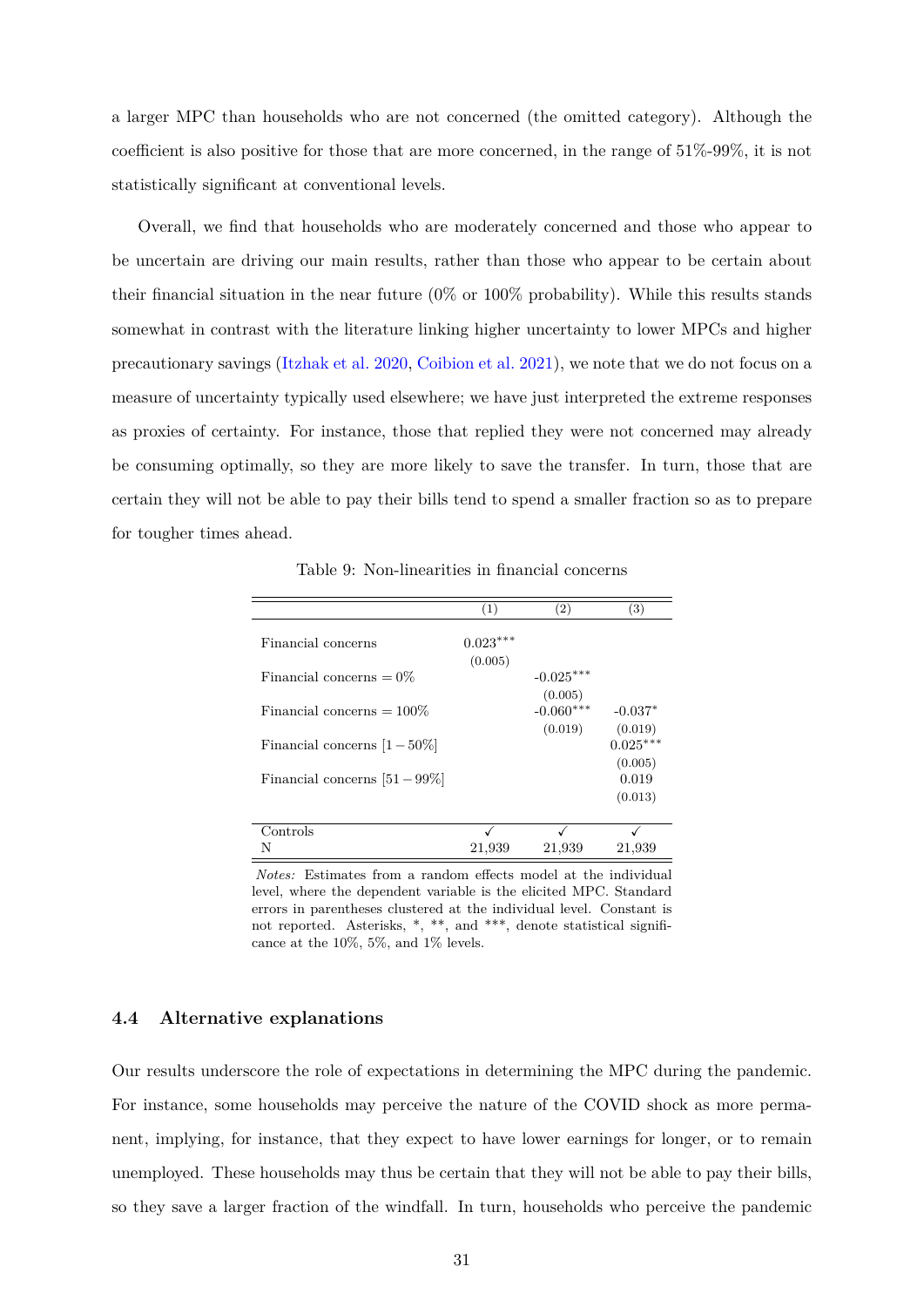shock to be transitory may be more willing to spend, even if they fnd themselves moderately concerned about not being able to make ends meet. Against this background, our results are reminiscent of the model developed by [Carroll et al. \(2021\)](#page-47-13), who highlight the role of household expectations in determining the MPC from the US CARES ACT. [Carroll et al. \(2021\)](#page-47-13) have three types of households. The frst type of households do not lose their jobs but are associated with a low MPC. They are expected to increase their savings during the pandemic because of the inability to consume in some sectors (discretionary spending). These resemble our unconcerned households. The second type of households, the 'normal unemployed', are associated with a high MPC because they expect to be employed again once the economy starts operating normally. These resemble our moderately concerned households. Finally, the 'deeply unemployed' are associated with a low MPC since they perceive their unemployment to last longer. These households resemble the households in our survey who report being 100% certain they will not be able to make ends meet.

We can draw alternative explanations from behavioural approaches to consumption, such as prospect theory, and mental accounting. In prospect theory the value function is defned over gains and losses relative to some reference point [\(K®szegi and Rabin 2009,](#page-49-15) [Kahneman](#page-49-5)  [and Tversky 2013\)](#page-49-5). Households that expect to be in financial difficulty in the near future may choose to overconsume now because they are less sensitive to news about future consumption than to news about current consumption. Mental accounting may also play a role in determining MPCs. People compartmentalise income and spending into different mental 'accounts', such as 'current income', 'current assets' and 'future income' [\(Shefrin and Thaler 1988,](#page-50-2) [Duxbury et al.](#page-48-10)  [2005,](#page-48-10) [Milkman and Beshears 2009,](#page-49-4) [Baugh et al. 2021\)](#page-47-7). Households may use budgets within these accounts to facilitate making trade-offs between competing uses for funds and to act as a self-control device. There is evidence of non-fungibility of funds between accounts and budgets [\(Baugh et al. 2021,](#page-47-7) [Shapiro 2013\)](#page-50-6). Financially concerned households might be more likely to 'budget' and treat funds within each tagged mental account as imperfectly substitutable. That might explain why they are more likely to increase their spending in response to small windfalls.

A related possibility is that our results refect preference heterogeneity across households, self-control issues or fnancial sophistication. For instance, for a given level of wealth, more impatient consumers may consume a larger fraction of income – higher APC – leaving them more vulnerable to future shocks, and also consume more of any added income – higher MPC [\(Aguiar et al. 2020\)](#page-47-8). Similarly, self-control issues may also explain a tendency towards over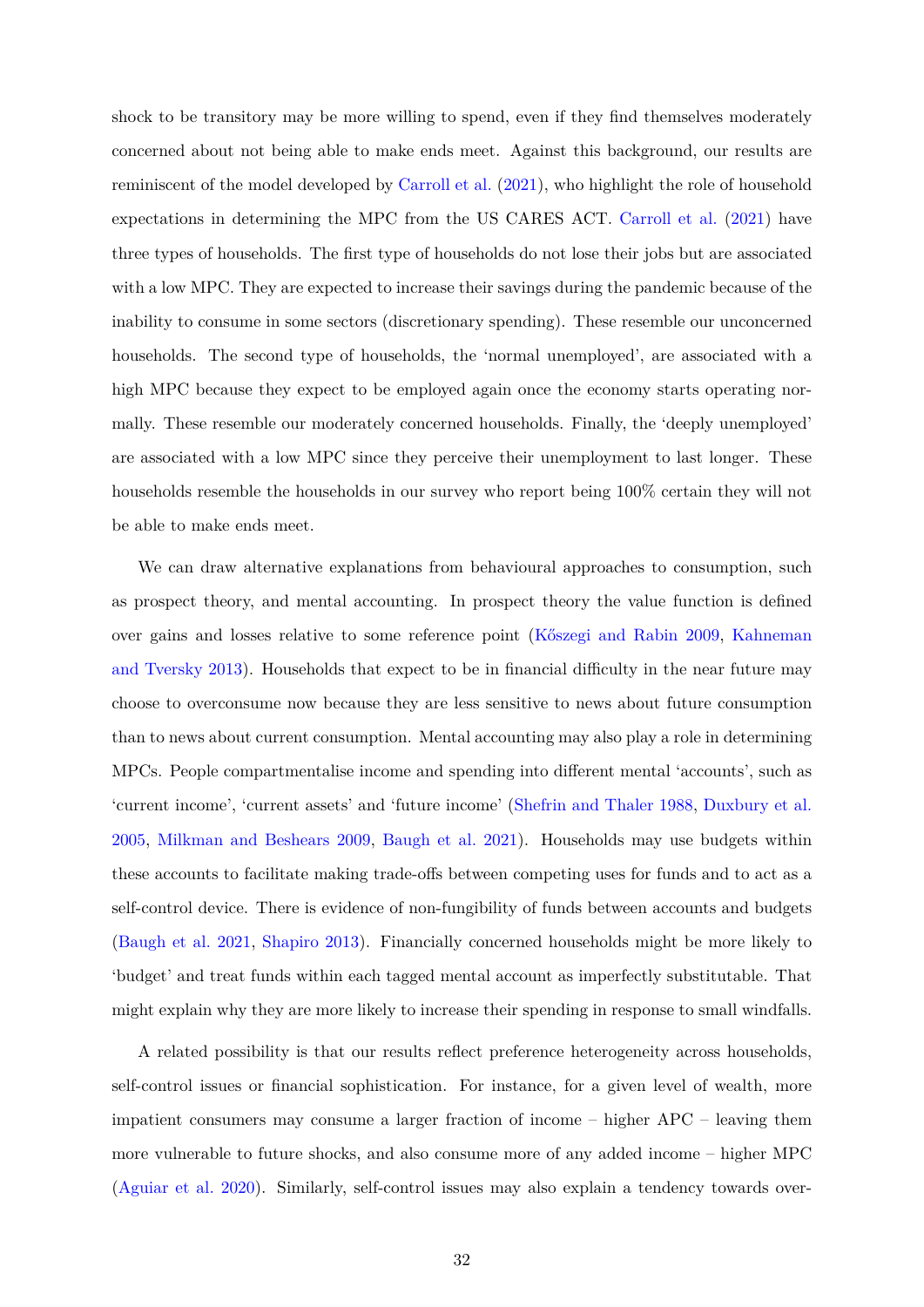consumption [\(Laibson 1998,](#page-49-6) [Vihriälä 2021\)](#page-50-3). And fnancial sophistication may also explain why fnancially concerned households display higher MPCs: unsophisticated households tend to save less and hold fewer liquid assets, leaving them more vulnerable to income shocks [\(Jørring 2020\)](#page-49-7).

We also cannot rule out that there may have been some ambiguity in the interpretation of the MPC question, particularly that some households may have had trouble in distinguishing what constituted 'spending' and 'paying off debt' [\(Sahm et al. 2010\)](#page-50-1). For instance, if financially concerned households would have had to cut back on their spending to pay their usual bills and expenses in the absence of the transfer, then they might have responded that it led them to spend more. Similarly, some concerned households may have responded spending more out of the transfer because they interpreted paying off bills as spending rather than paying off debt. Some of this ambiguity may have resulted in higher MPCs for more concerned households. We indeed find that these households were more likely to report paying off more debt with the amount they would not spend (Table  $B.5$  in Appendix [B\)](#page-43-1).<sup>25</sup>

#### <span id="page-34-0"></span>**5 Actual spending and negative income shocks**

The analysis in this paper has centred exclusively on inferring the MPC out of an unexpected windfall of £500. But there is an important strand of the literature that has focused on the asymmetric response of consumption to positive and negative transitory income shocks. Research has found, in particular, that households' consumption is more responsive to negative income shocks, in line with the theoretical prediction of models with liquidity constraints, income risk, and precautionary savings. For instance, [Christelis et al. \(2019\)](#page-48-6) use the responses of a representative sample of Dutch households to survey questions and fnd that consumers react more to negative income changes than to positive changes. [Bunn et al. \(2018\)](#page-47-5) use a set of questions in the Bank of England/NMG Consulting Survey from 2011 to 2014 and fnd that British households also tend to change their consumption by signifcantly more in reaction to temporary and unanticipated falls in income than to increases in income of a similar magnitude. In turn, [Fuster et al. \(2021\)](#page-48-5) use data from the Federal Reserve Bank of New York's Survey of Consumer Expectations for US households, in which respondents report how they would adjust

<span id="page-34-1"></span> $^{25}$ We run Probit regressions in Table [B.5,](#page-46-0) with the binary dependent variable being one of the possible answers. We show that concerned households are more likely to rebuild their balance sheets by paying off more debt, but they are less likely to save and receive less fnancial help. The rest of column (1) of the table indicates that households more likely to pay off more debt tend to be more liquidity-constrained households (indicated by the first quintile of the cash-on-hand ratio relative to the top quintile), who are currently finding it difficult or very difficult to manage financially ('Finances now'), and tend to be mortgagors or renters, in line with the evidence from the US on the uses of the stimulus checks [\(Coibion et al. 2020\)](#page-48-1).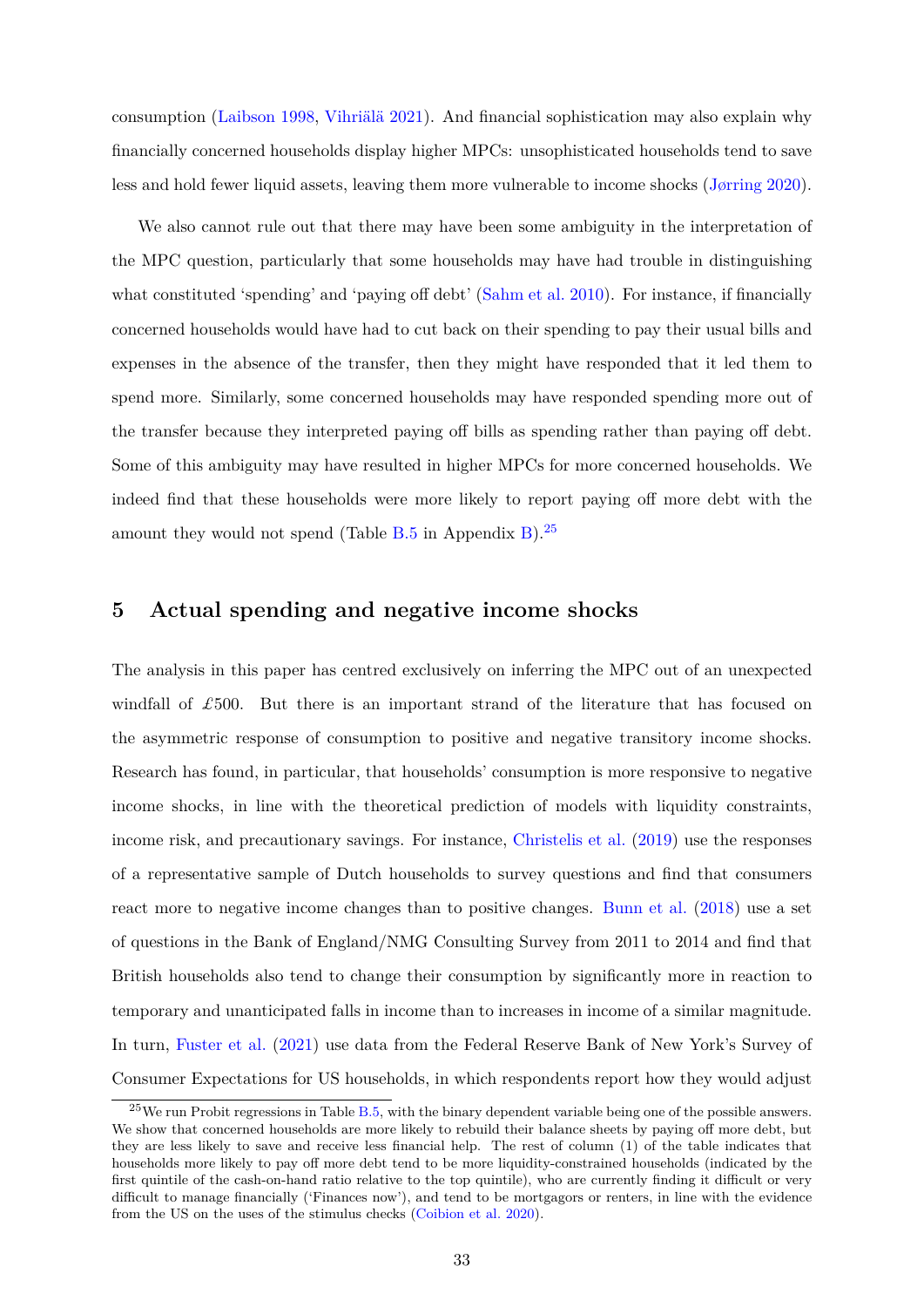their spending over the next quarter in response to receiving or losing a specifc dollar amount ranging from \$500 to \$5,000. They fnd that responses to unanticipated losses are much larger and more widespread than responses to gains. In addition, using US aggregate data, [Barnichon](#page-47-14)  [et al. \(2021\)](#page-47-14) fnd that fscal multipliers tend to be larger for contractionary fscal policy shocks.

We have shown consistently in this paper that fnancially concerned households are associated with larger MPCs out of positive income shocks than unconcerned households. An open question is whether this fnding can be extended to a scenario of negative income shocks. The evidence from the literature above points to households having larger MPCs out of negative income shocks, especially if they are liquidity constrained. But there is relatively scarce research on the role of expectations, or fnancial concerns, in the asymmetric response of consumption to income shocks. One of the exceptions is [Bunn et al. \(2018\)](#page-47-5), who fnd that British households who were concerned about a fall in income over the next year (a proxy for income risk) had signifcantly higher MPCs out of a negative income shock relative to unconcerned households.

In our survey, households were unfortunately not asked about a possible scenario of an income fall. This prevents us from computing the MPC, not allowing us to compare the size of the consumption response for a given household across positive and negative shocks. We can, however, test if fnancially concerned households are more likely to cut consumption in the face of negative shocks relative to unconcerned households, once we control for their liquidity position and for a set of other household-specifc characteristics. For this purpose, we use a question that asked households about their spending change over the previous four weeks relative to the same period in the previous year, and to another question on income changes relative to Jan/Feb 2020.<sup>26</sup> Specifically, we run probit regressions where the dependent variable – binary variable capturing whether households cut their consumption expenditures over the previous four weeks – is regressed on a dummy variable capturing whether households experienced a fall in their earnings relative to Jan/Feb 2020. We interact this variable with the fnancial concerns dummy, and include the same set of controls used throughout the paper. One fnal caveat: the sample size is much smaller as the spending question was not asked in the March 2021 survey, and the question on income was only asked to households who were working.

Our main result from the Probit model in Table [10](#page-36-0) offers strong statistical evidence to the view that concerned households who had negative income shocks were 12 p.p. more likely to have cut spending than unconcerned households who also experienced negative income shocks

<span id="page-35-0"></span> $^{26}$ We have used these questions before in Table [5.](#page-25-0)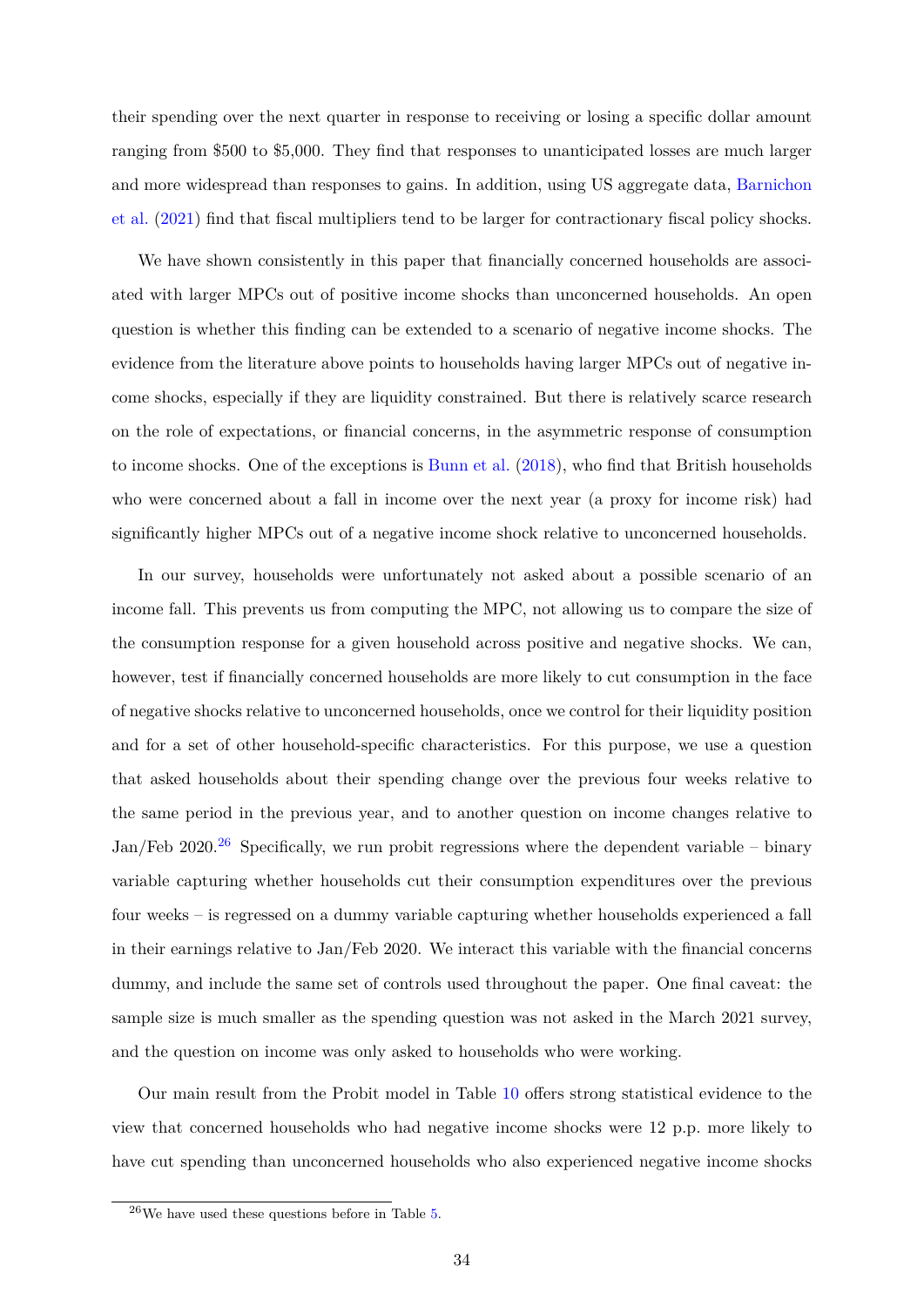(column 1).<sup>27</sup> This a relatively large difference when placed in the context of the 17% of all households in the sample who reported spending cuts. Note also that fnancially concerned households were more likely to report spending cuts than unconcerned households, even if they did not experience a negative income shock, in line with fndings in Table [B.4](#page-45-1) in Appendix [B.](#page-43-1)

<span id="page-36-0"></span>

|                                          | (1)          | $\left( 2\right)$ | (3)             | (4)        | (5)       | (6)       |
|------------------------------------------|--------------|-------------------|-----------------|------------|-----------|-----------|
|                                          |              | $< 0\%$           | $-25\% - 0\%$   |            | $<-25%$   |           |
|                                          |              |                   |                 |            |           |           |
| Financial concerns                       | $0.060***$   | $0.059***$        | $0.046***$      | $0.046***$ | $0.014**$ | $0.013**$ |
|                                          | (0.014)      | (0.014)           | (0.013)         | (0.013)    | (0.006)   | (0.006)   |
| Income loss                              | $0.044***$   |                   | $0.038^{***}\,$ |            | 0.006     |           |
|                                          | (0.058)      |                   | (0.011)         |            | (0.005)   |           |
| Fin. conc. $\times$ Income loss          | $0.061***$   |                   | $0.044*$        |            | $0.016*$  |           |
|                                          | (0.026)      |                   | (0.025)         |            | (0.009)   |           |
| Income $loss < 25\%$                     |              | $0.033**$         |                 | $0.036***$ |           | $-0.005$  |
|                                          |              | (0.071)           |                 | (0.013)    |           | (0.006)   |
| Income $loss > 25\%$                     |              | $0.056^{***}\,$   |                 | $0.041***$ |           | $0.014**$ |
|                                          |              | (0.016)           |                 | (0.015)    |           | (0.006)   |
| Fin. conc. $\times$ Income loss $< 25\%$ |              | $0.067***$        |                 | $0.056*$   |           | 0.012     |
|                                          |              | (0.031)           |                 | (0.029)    |           | (0.012)   |
| Fin. conc. $\times$ Income loss $> 25\%$ |              | 0.052             |                 | 0.030      |           | 0.017     |
|                                          |              | (0.033)           |                 | (0.033)    |           | (0.011)   |
|                                          |              |                   |                 |            |           |           |
| Controls                                 | $\checkmark$ |                   |                 |            |           |           |
| N                                        | 6,787        | 6,787             | 6,787           | 6,787      | 6,787     | 6,787     |

Table 10: Spending cuts and negative income shocks

*Notes:* Marginal effects of probit estimates at the individual level computed with the delta method. The dependent variables are binary variables capturing whether the individual has experienced spending falls. Standard errors in parentheses clustered at the individual level. Constant and controls are not reported. Asterisks, \*, \*\*, and \*\*\*, denote statistical signifcance at the 10%, 5%, and 1% levels.

In column (2) we break down the income loss by ranges: smaller or larger than 25%. We show that concerned and unconcerned households display a statistically different likelihood of cutting spending only when income fell up to 25% (concerned households were ten p.p. more likely to cut spending in this event). This is not surprising as a large negative shock to income may imply that even households who are not concerned about making ends meet may also be 'forced' to adjust their expenditures downwards given the large size of the income shock. The remaining columns explore whether the results change when we split the consumption dummy variable by spending cuts up to or larger than 25%. We fnd that our main result generally holds: fnancially concerned households are more likely to cut spending than unconcerned households, particularly so when we condition on negative shocks to income.

Overall, our results suggest that larger consumption responses to income shocks of households who expect not to be able to make ends meet may not be exclusive to scenarios of positive income shocks. Although we cannot compute an MPC from a scenario of negative income shocks

<span id="page-36-1"></span> $27$  For households who had an income loss, the conditional probability of cutting spending for concerned households relative to unconcerned households is obtained by  $100x(0.060+0.061)$ .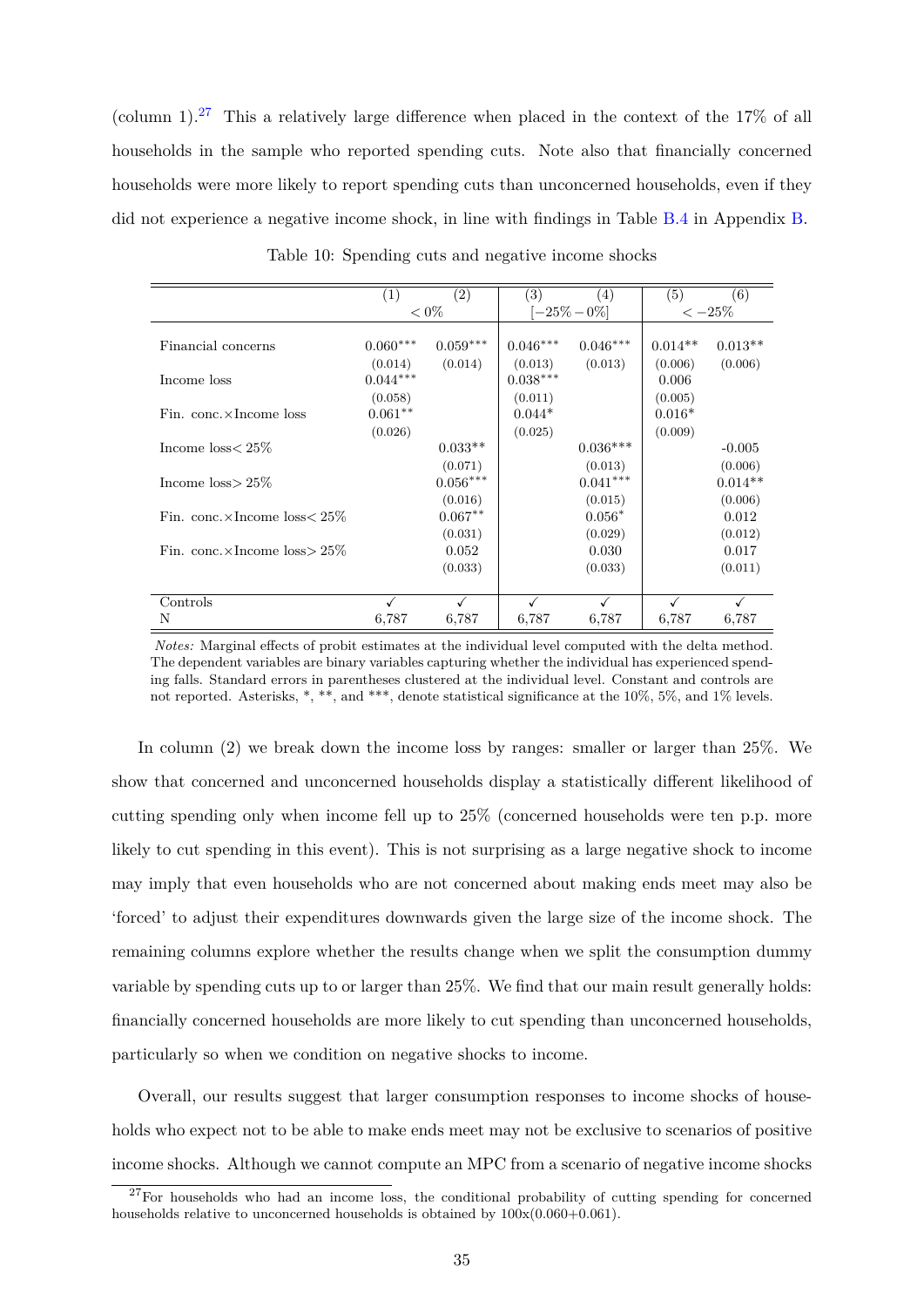– and thus not compare it with the elicited MPC from a hypothetical transfer – our fndings highlight the role that household expectations play in determining the responsiveness of consumption to both hypothetical expansionary and contractionary fscal policies.

#### <span id="page-37-0"></span>**6 Conclusion**

Research carried out during the pandemic has shown that households mostly save or pay down debt when receiving a one-off payment [\(Armantier et al. 2020,](#page-47-1) [2021,](#page-47-2) [Christelis et al. 2020,](#page-48-0) [Coibion et al. 2020,](#page-48-1) [Crossley et al. 2020,](#page-48-2) [Cox et al. 2020,](#page-48-3) [Baker et al. 2021\)](#page-47-3). This suggests that untargeted direct transfers to households may not stimulate aggregate demand as much during pandemics as during other crises. This poses several challenges to policy makers in search of appropriate policies to stimulate demand.

In this paper we have shown the average MPC out of a hypothetical unexpected one-time payment of £500 to be 11%, implying an increase of £0.11 for each £1 of fiscal stimulus. This is relatively low compared to previous empirical estimates. We have, however, made the case that fnancially concerned households are associated with higher MPCs. In this context, policy makers can potentially increase the effectiveness of future fiscal stimulus by targeting these high-MPC households. The fnancial concerns variable is not directly observable – the survey is anonymised – and even if it were, it would come with a lag of a couple of months. Nevertheless, we have shown that more fnancially concerned households are more likely to belong to low-income groups, tend to be renters or mortgagors, younger, male, and belong to ethnic minorities. They are also more likely to have been furloughed, reliant on benefts, or to work in high-contact industries. Most of these variables can be observed by policy makers, thus facilitating the design of policies.

Overall, assessing the response of consumption to income changes is of key importance for the design of fscal and monetary policies. This is particularly relevant in a fast-changing environment where household expectations play a crucial role in determining how consumption reacts to shocks. In this context, our research suggests that policies that provide support to households who are low income and more vulnerable to becoming fnancially distressed may prove more effective than providing untargeted stimulus payments to all households.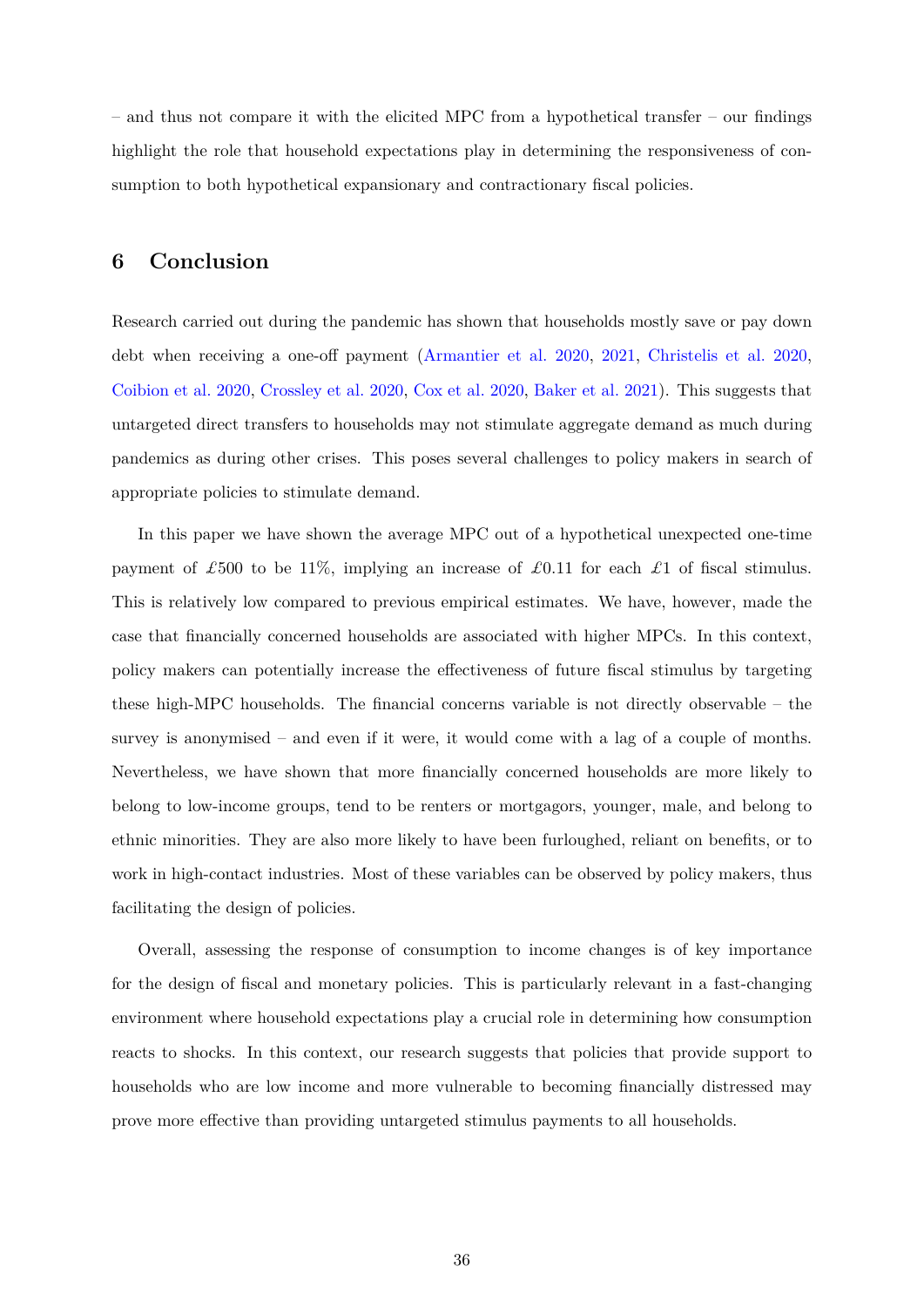# <span id="page-38-1"></span><span id="page-38-0"></span>**Appendix A: Descriptive statistics**

| Variable                     | Code                                                     | Description                                                                                                                                                                                                                                                                                                                                                                                                                                                                                                                                         |
|------------------------------|----------------------------------------------------------|-----------------------------------------------------------------------------------------------------------------------------------------------------------------------------------------------------------------------------------------------------------------------------------------------------------------------------------------------------------------------------------------------------------------------------------------------------------------------------------------------------------------------------------------------------|
| Covid survey                 |                                                          |                                                                                                                                                                                                                                                                                                                                                                                                                                                                                                                                                     |
| Financial concerns           | finsec                                                   | On a scale of 0-100% how likely do you think it is that you<br>will have difficulty paying your usual bills and expenses in<br>the next three months?                                                                                                                                                                                                                                                                                                                                                                                               |
| Job security                 | jobsec                                                   | On a scale of 0-100% how likely do you think it is that you will<br>lose your job $/$ shut your business in the next three months?                                                                                                                                                                                                                                                                                                                                                                                                                  |
| Financial situation: future  | $\text{fin}$ fut_cv3                                     | Looking ahead, how do you think you will be financially 3<br>months from now? (Better off; Worse off; or about the same)                                                                                                                                                                                                                                                                                                                                                                                                                            |
| Financial situation: current | finnow                                                   | How well would you say you yourself are managing financially<br>these days? (Living comfortably; doing alright; just about<br>getting by; finding it quite difficult; or finding it very difficult)                                                                                                                                                                                                                                                                                                                                                 |
| Weight                       | betaindin_xw                                             | Cross-sectional individual web survey weight.                                                                                                                                                                                                                                                                                                                                                                                                                                                                                                       |
| Age                          | age                                                      |                                                                                                                                                                                                                                                                                                                                                                                                                                                                                                                                                     |
| Sex                          | sex cv                                                   |                                                                                                                                                                                                                                                                                                                                                                                                                                                                                                                                                     |
| Household size               | hhnum                                                    | Number of children and adults in household.                                                                                                                                                                                                                                                                                                                                                                                                                                                                                                         |
| Ethnicity                    | racel_dv                                                 |                                                                                                                                                                                                                                                                                                                                                                                                                                                                                                                                                     |
| Risk of contracting Covid    | riskcv19                                                 | In your view, how likely is it that you will contract COVID-<br>19 in the next month? (Very likely; likely; unlikely; very<br>unlikely).                                                                                                                                                                                                                                                                                                                                                                                                            |
| Likelihood of having Covid   | hadcovid                                                 | In your view, how likely is it that you have had COVID-19?<br>(Definitely had it; very likely; likely; unlikely; very unlikely;<br>don't know/can't tell).                                                                                                                                                                                                                                                                                                                                                                                          |
| Change in spending           | spend                                                    | Thinking about your household spending (e.g. on food and<br>household goods, products and services, on commuting, bills,<br>etc.) but excluding housing costs (e.g. mortgage payments,<br>rent). Over the last 4 weeks, has your household spending<br>increased, decreased, or stayed the same relative to the same<br>four week period last year? (Increased by more than a quar-<br>ter; increased by up to a quarter; stayed the same; decreased<br>by up to a quarter; decreased by more than a quarter; don't<br>know; prefer not to answer). |
| Change in household earnings | blh-<br>hearn_period,<br>hhearn_amount,<br>hhearn_period | blhhearn_amount, Change in household take-home pay/earnings (after tax, Na-<br>tional Insurance and pension contributions have been de-<br>ducted) between January/February 2020 and the month of<br>the Covid-19 survey.                                                                                                                                                                                                                                                                                                                           |
| Employee or self-employed    | sempderived                                              |                                                                                                                                                                                                                                                                                                                                                                                                                                                                                                                                                     |

Table A.1: Variable defnitions

*Continue on the next page*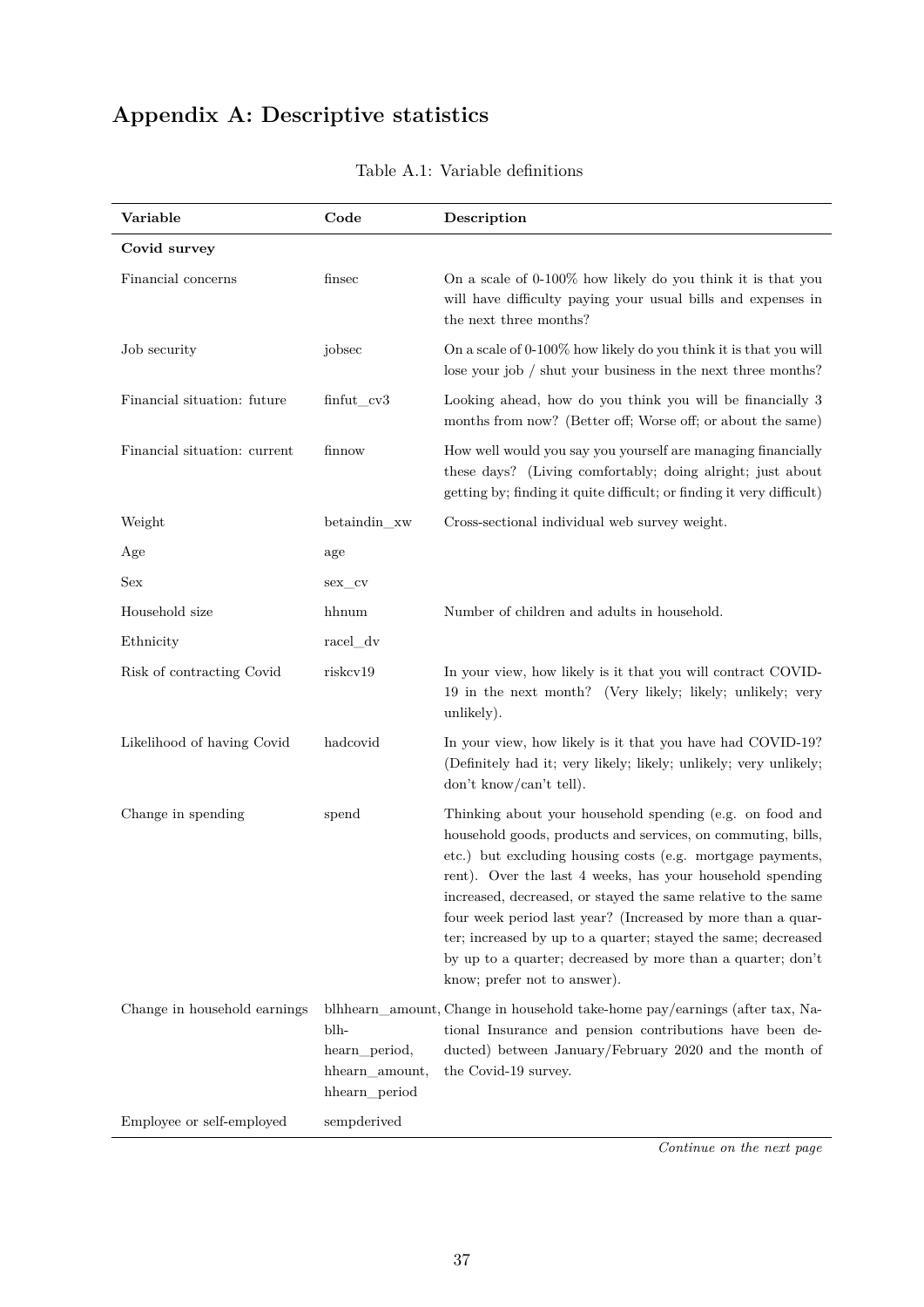| Variable                    | Code                                                                                      | Description                                                                                                                                                                                                                                                                                                                                                                                                                                             |
|-----------------------------|-------------------------------------------------------------------------------------------|---------------------------------------------------------------------------------------------------------------------------------------------------------------------------------------------------------------------------------------------------------------------------------------------------------------------------------------------------------------------------------------------------------------------------------------------------------|
| Able to work from home      | blwah                                                                                     | During January and February how often did you work at<br>home? (Always; Often: Sometimes; Never)                                                                                                                                                                                                                                                                                                                                                        |
| Furlough                    | furlough,<br>ff_furlough,<br>newfurlough                                                  | An indicator for whether an individual has received a written<br>letter or email from their employer confirming they had been<br>furloughed under the Coronavirus Job Retention Scheme at<br>some point.                                                                                                                                                                                                                                                |
| Universal Credit pre-Covid  | blbenefits1,<br>blbenefitsb651                                                            | Was receiving Universal Credit in January/February 2020<br>(including those who continued to receive payments during<br>the pandemic).                                                                                                                                                                                                                                                                                                                  |
| Universal Credit post-Covid | ff_ucredit,<br>ucredit2b65                                                                | Applied for and received Universal Credit since the start of<br>the pandemic.                                                                                                                                                                                                                                                                                                                                                                           |
| Mortgage payment holiday    | morhol,<br>morhol2,<br>ff_morhol                                                          | An indicator for whether a household has been granted a<br>mortgage payment holiday at some point.                                                                                                                                                                                                                                                                                                                                                      |
| Main survey                 |                                                                                           |                                                                                                                                                                                                                                                                                                                                                                                                                                                         |
| No. children                | nkids dv                                                                                  | Number of children in household.                                                                                                                                                                                                                                                                                                                                                                                                                        |
| Cash-on-hand                | svamt,<br>svsj,<br>svsk,<br>svpn,<br>debtsj,<br>debty,<br>detsk,<br>fihhmn-<br>$net1_d v$ | Total household liquid assets net of total unsecured debt plus<br>household net income. The household liquid assets and un-<br>secured debt totals are calculated by aggregating individual<br>savings and unsecured debt responses within the household,<br>accounting for shared accounts. Both variables are from Wave<br>8 of the Main survey as respondents were not asked about the<br>stock of their savings and unsecured debt in Wave 9 or 10. |
| Housing tenure              | tenure_dv                                                                                 | Housing tenure. (Owned outright; Owned with mortgage;<br>Local Authority rented; Housing Association rented; Rented<br>from employer, Rented private (unfurnished); Rented private<br>(furnished); Other rented; Missing).                                                                                                                                                                                                                              |
| HH income                   | $\operatorname{fihhmmnet1\_dv}$                                                           | Total net monthly household income from the Main survey.<br>This is the sum of net monthly incomes from all household<br>members. It includes net labour income, miscellaneous in-<br>come, private benefit income, investment income, pension in-<br>come and social benefit income.                                                                                                                                                                   |
| <b>DSR</b>                  | xpmg, fihhyr                                                                              | The last total monthly installment on all mortgages or loans<br>on their property divided by total monthly gross household<br>income. Top and bottom coded at the 1st/99th percentiles.                                                                                                                                                                                                                                                                 |
| <b>LTI</b>                  | mgtot, fihhyr                                                                             | The outstanding sum of all mortgage debt divided by total<br>annual gross household income. Top and bottom coded at<br>the $1st/99th$ percentiles.                                                                                                                                                                                                                                                                                                      |
| <b>LTV</b>                  | mgtot, hsval                                                                              | The outstanding sum of all mortgage debt divided by the ex-<br>pected current value of the property. Top and bottom coded<br>at the $1st/99th$ percentiles.                                                                                                                                                                                                                                                                                             |

|  |  | Table A.1: Variable definitions (cont.) |  |  |
|--|--|-----------------------------------------|--|--|
|--|--|-----------------------------------------|--|--|

*Continue on the next page*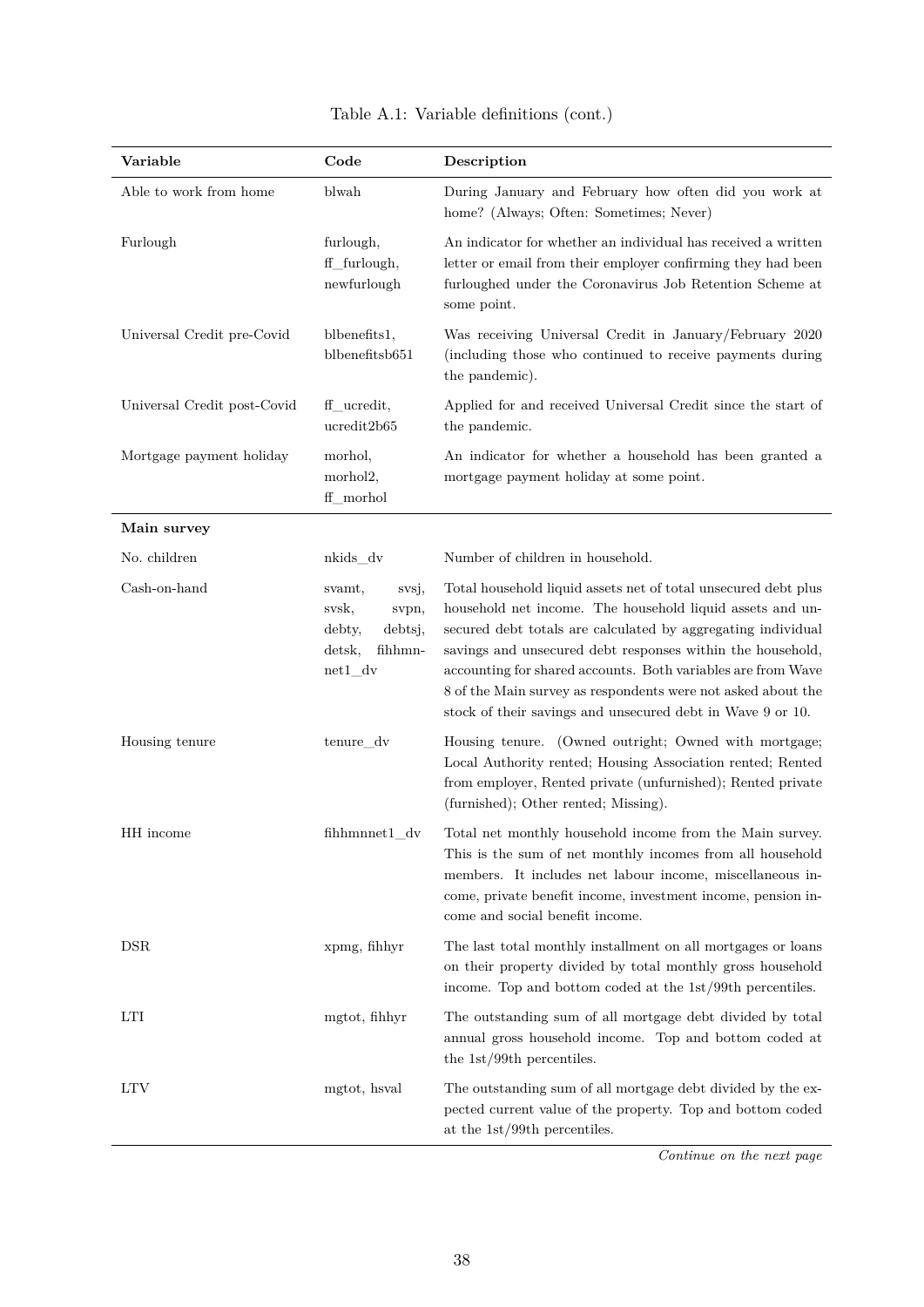| Variable             | Code                                  | Description                                                                                                                                                                                                                                                                                                       |
|----------------------|---------------------------------------|-------------------------------------------------------------------------------------------------------------------------------------------------------------------------------------------------------------------------------------------------------------------------------------------------------------------|
| Food outside of home | $x$ xpfdout $g3$ , fi-<br>hhmnnet1 dv | About how much have you and other members of your house-<br>hold spent in total on meals, snacks or non-alcoholic drinks<br>purchased outside the home in the last four weeks? Please<br>include items bought from takeaways, restaurants, sandwich<br>shops, work or school canteens but do not include alcohol. |
| Industry type        | jbiindb dv                            | Industrial classification, two digits.                                                                                                                                                                                                                                                                            |

Table A.1: Variable defnitions (cont.)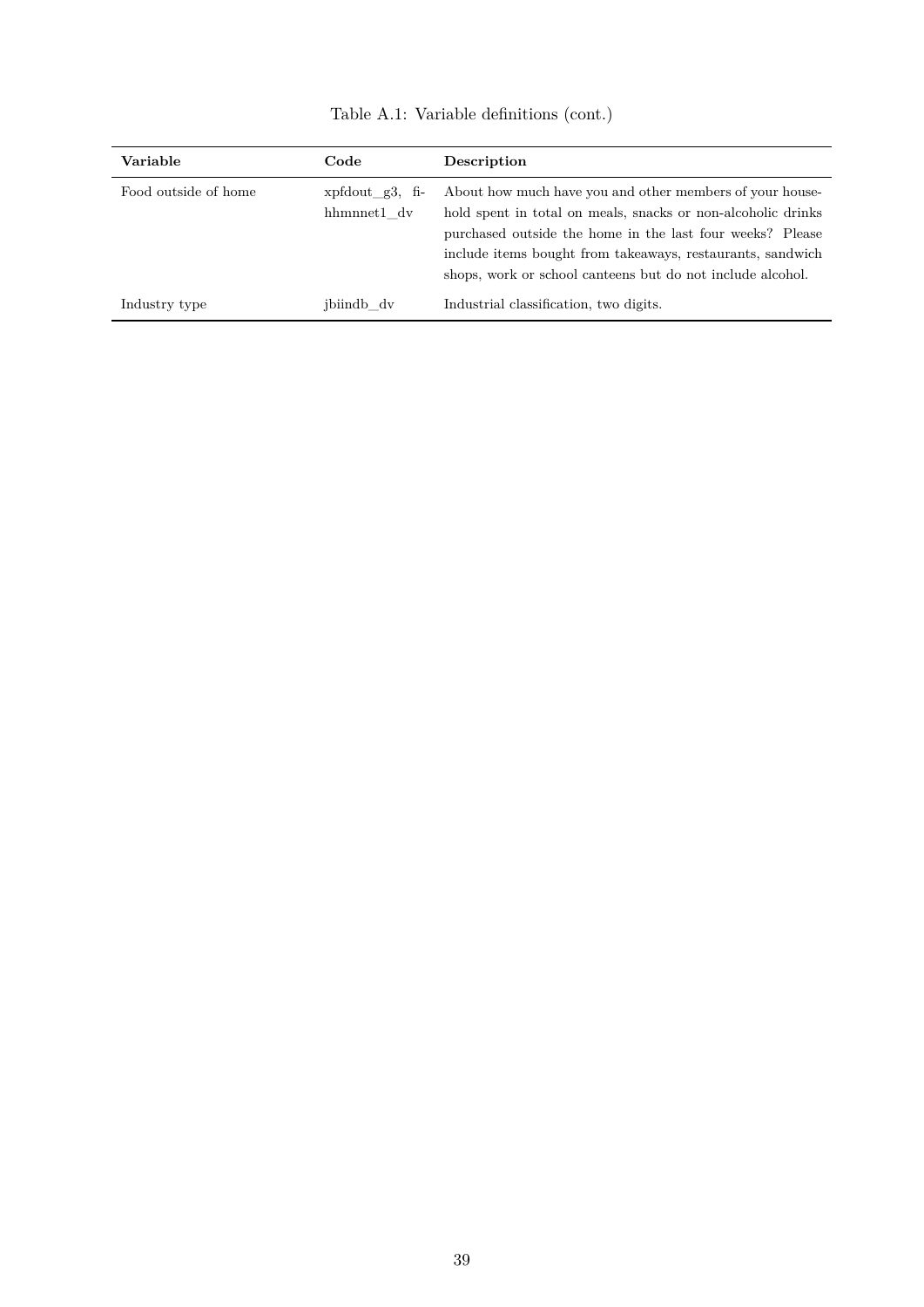<span id="page-41-0"></span>

|                           | N      | Mean     | SD         | Zero      | $(0-0.25)$ | $\overline{[0.25-0.5)}$ | $(0.5 - 0.75)$ | $\overline{[0.75-1)}$ | One       |
|---------------------------|--------|----------|------------|-----------|------------|-------------------------|----------------|-----------------------|-----------|
| Wave                      |        |          |            |           |            |                         |                |                       |           |
| $Jul-20$                  | 7,313  | 0.11     | 0.28       | 84.82     | 1.57       | 2.02                    | 3.60           | 0.74                  | 7.25      |
| $Nov-20$                  | 7,313  | 0.11     | 0.29       | 84.77     | 1.63       | $1.80\,$                | 3.00           | $\,0.95\,$            | 7.85      |
| $Mar-21$                  | 7,313  | 0.12     | $0.30\,$   | 84.51     | 1.60       | 1.65                    | 3.04           | 1.01                  | 8.19      |
| Pay bills in 3m           |        |          |            |           |            |                         |                |                       |           |
| Unconcerned               | 16,760 | 0.10     | 0.27       | 87.29     | 1.25       | 1.27                    | 2.61           | 0.75                  | 6.83      |
| Concerned                 | 5,179  | 0.15     | 0.32       | 78.47     | 2.44       | $3.15\,$                | 4.67           | 1.26                  | 10.01     |
| Current situation         |        |          |            |           |            |                         |                |                       |           |
| Not difficult             | 21,213 | 0.11     | 0.29       | 84.80     | 1.60       | 1.83                    | 3.31           | 0.85                  | 7.60      |
| Difficult                 | 726    | 0.14     | 0.34       | 82.53     | 1.63       | 1.62                    | 1.18           | 1.86                  | 11.17     |
| Fin.situation in 3m       |        |          |            |           |            |                         |                |                       |           |
| Same or better            | 19,944 | 0.11     | 0.28       | 85.22     | 1.62       | 1.80                    | 3.03           | 0.90                  | 7.43      |
| Worse                     | 1,988  | 0.15     | 0.33       | 80.13     | 1.42       | 2.08                    | 4.86           | 0.76                  | 10.75     |
| Job security              |        |          |            |           |            |                         |                |                       |           |
| Unconcerned               | 7,439  | 0.12     | 0.30       | 85.00     | 1.28       | 1.36                    | 2.82           | 0.86                  | 8.67      |
| Concerned                 | 4,293  | 0.16     | 0.33       | 78.23     | 2.15       | 2.79                    | 5.13           | 1.25                  | 10.45     |
| Cash-on-hand              |        |          |            |           |            |                         |                |                       |           |
| Q1                        | 3,571  | 0.13     | 0.31       | 82.11     | 1.40       | 2.40                    | 4.18           | 0.91                  | 9.01      |
| $\mathrm{Q}2$             | 3,540  | 0.13     | 0.31       | 82.43     | 2.46       | 1.87                    | $3.13\,$       | 0.94                  | 9.17      |
| $\mathrm{Q}3$             | 4,314  | 0.10     | 0.28       | 85.67     | 1.80       | 1.35                    | 3.13           | 1.17                  | 6.88      |
| $Q_4$                     | 4,571  | 0.10     | 0.28       | 86.16     | 1.20       | 1.85                    | 3.14           | 0.89                  | 6.76      |
| Q5                        | 5,943  | 0.10     | 0.27       | 87.03     | 1.15       | 1.67                    | 2.51           | 0.60                  | 7.04      |
| Housing tenure            |        |          |            |           |            |                         |                |                       |           |
| Outright owner            | 12,020 | 0.08     | 0.25       | 88.75     | 1.09       | 1.21                    | 3.02           | 0.59                  | 5.34      |
| Mortgagor                 | 6,863  | 0.15     | 0.33       | 81.05     | 1.56       | 1.77                    | 3.38           | 1.23                  | 11.02     |
| Renter                    | 3,056  | 0.12     | 0.23       | 82.43     | $2.51\,$   | 2.93                    | 3.34           | 1.02                  | 7.77      |
| Mortgage debt             |        |          |            |           |            |                         |                |                       |           |
| High LTI $(Q5)$           | 1,374  | 0.17     | 0.36       | 78.53     | 2.05       | $2.01\,$                | 2.95           | 0.71                  | 13.75     |
| Low LTI $(Q1)$            | 1,377  | 0.13     | 0.31       | 82.46     | 1.43       | 1.69                    | 4.04           | 1.49                  | 8.89      |
| <b>Baseline HH</b> income |        |          |            |           |            |                         |                |                       |           |
| Below median              | 10,971 | 0.10     | 0.28       | 85.30     | 1.75       | 1.94                    | 3.36           | 0.98                  | 6.67      |
| Above median              | 10,968 | 0.12     | 0.30       | 84.05     | 1.43       | 1.70                    | 3.06           | 0.82                  | 8.94      |
| Labour market             |        |          |            |           |            |                         |                |                       |           |
| Employee                  | 9,756  | 0.13     | 0.31       | 82.50     | 1.64       | 1.98                    | 3.79           | 1.02                  | 9.08      |
| Self-employed             | 2,009  | 0.14     | 0.32       | 82.24     | 1.42       | 1.50                    | 3.19           | 0.97                  | 10.69     |
| Not working               | 10,173 | 0.08     | 0.25       | 87.96     | 1.59       | 1.71                    | 2.51           | 0.74                  | 5.49      |
| Age                       |        |          |            |           |            |                         |                |                       |           |
| 18-39                     | 2,989  | 0.15     | 0.32       | 79.52     | 2.69       | 2.66                    | 4.05           | 1.13                  | 9.95      |
| 40-64                     | 10,362 | 0.13     | 0.31       | 83.22     | 1.33       | 1.82                    | 3.49           | 1.01                  | 9.13      |
| $65+$                     | 8,019  | 0.06     | 0.22       | 90.89     | 1.15       | 1.24                    | 2.17           | 0.51                  | 4.04      |
| <b>Sex</b>                |        |          |            |           |            |                         |                |                       |           |
| Female                    | 12,497 | 0.11     | 0.28       | 85.40     | 1.61       | 1.83                    | 3.33           | 0.88                  | 6.96      |
| Male                      | 9,442  | 0.12     | 0.30       | 83.95     | 1.59       | 1.82                    | 3.09           | 0.93                  | 8.63      |
| Ethnicity                 |        |          |            |           |            |                         |                |                       |           |
| White                     | 20,283 | 0.11     | 0.29       | 84.75     | 1.56       | 1.85                    | 3.17           | 0.86                  | 7.81      |
| Ethnic minority           | 1,656  | $0.11\,$ | $\rm 0.29$ | $83.95\,$ | $2.20\,$   | $1.41\,$                | 3.77           | $1.49\,$              | $7.18\,$  |
| Change in spending        |        |          |            |           |            |                         |                |                       |           |
| Increase or no change     | 11,205 | 0.11     | 0.28       | 85.28     | 1.64       | 1.70                    | $3.25\,$       | 0.70                  | 7.43      |
| Decreased 0-25%           | 1,742  | 0.14     | $\rm 0.31$ | 81.40     | 1.40       | 2.31                    | 4.57           | 1.65                  | 8.67      |
| Decreased 25%+            | 358    | 0.15     | 0.33       | 80.77     | 1.21       | 2.76                    | 3.04           | 1.80                  | 10.42     |
| Change in HH earnings     |        |          |            |           |            |                         |                |                       |           |
| Increase or no change     | 6,125  | 0.14     | 0.32       | 80.82     | 2.01       | 1.88                    | 4.15           | 1.16                  | 9.98      |
| Decreased 0-25%           | 2,354  | 0.13     | 0.31       | 82.60     | 1.39       | $2.15\,$                | 3.51           | 1.02                  | 9.32      |
| Decreased $25\%+$         | 2,410  | 0.11     | 0.28       | 84.84     | 1.91       | 2.23                    | 2.79           | 0.66                  | 7.58      |
| Risk of Covid-19          |        |          |            |           |            |                         |                |                       |           |
| (Very) likely             | 1,011  | 0.11     | 0.28       | 83.77     | $3.69\,$   | 1.40                    | 2.98           | 0.41                  | 7.74      |
| (Very) unlikely           | 20,899 | 0.11     | 0.29       | 84.78     | 1.48       | 1.85                    | $3.23\,$       | 0.93                  | $7.73\,$  |
| Uc pre-Covid              |        |          |            |           |            |                         |                |                       |           |
| $\rm No$                  | 21,612 | 0.11     | 0.29       | 84.77     | 1.59       | 1.81                    | 3.24           | 0.90                  | 7.69      |
| Yes                       | 327    | 0.14     | 0.32       | 82.56     | 1.83       | $2.14\,$                | 2.37           | 0.87                  | $10.23\,$ |
| UC post-Covid             |        |          |            |           |            |                         |                |                       |           |
| $\rm No$                  | 21,640 | 0.11     | 0.29       | 84.63     | 1.60       | 1.82                    | $3.25\,$       | 0.89                  | 7.81      |
| Yes                       | 299    | 0.08     | 0.25       | 88.31     | 1.55       | 1.84                    | 1.29           | 1.45                  | 5.56      |
|                           |        |          |            |           |            |                         |                |                       |           |

Table A.2: Summary statistics for MPCs

*Notes:* Shares calculated as percentages of total MPC sample.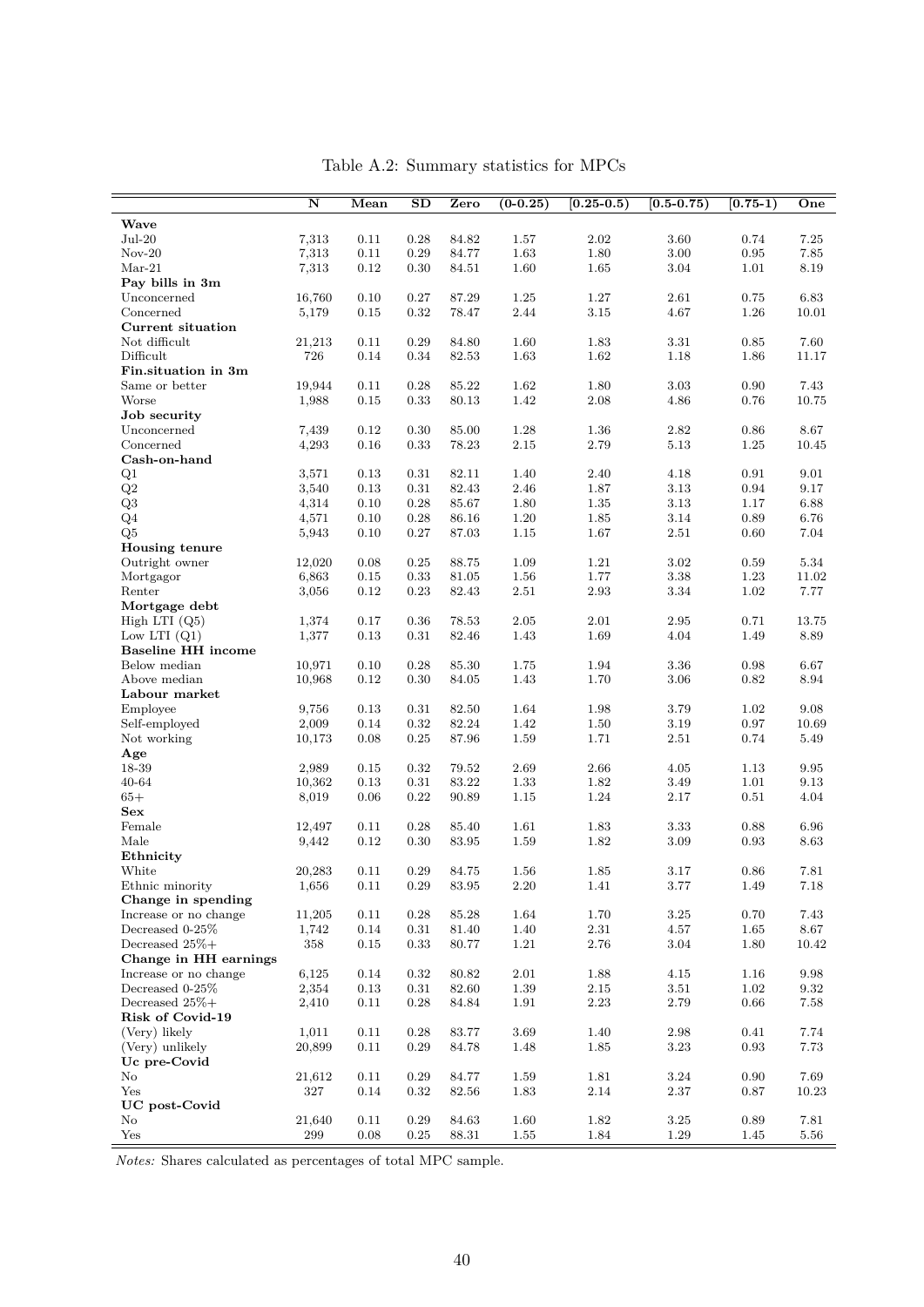<span id="page-42-0"></span>

|                             | $\overline{\mathbf{N}}$ | Mean     | $\overline{\text{SD}}$ | p10       | p50   | p90     |
|-----------------------------|-------------------------|----------|------------------------|-----------|-------|---------|
| <b>MPC</b>                  |                         |          |                        |           |       |         |
| Unconcerned                 | 16,760                  | 0.10     | 0.27                   | 0.00      | 0.00  | 0.50    |
| Concerned                   | 5,179                   | $0.15\,$ | 0.32                   | 0.00      | 0.00  | 0.90    |
| Current situation difficult |                         |          |                        |           |       |         |
| Unconcerned                 | 16,760                  | 0.01     | $0.09\,$               | 0.00      | 0.00  | 0.00    |
| Concerned                   | 5,179                   | 0.14     | 0.34                   | 0.00      | 0.00  | 1.00    |
| Worse fin. situation in 3m  |                         |          |                        |           |       |         |
| Unconcerned                 | 16,756                  | $0.05\,$ | 0.22                   | 0.00      | 0.00  | 0.00    |
| Concerned                   | 5,176                   | 0.21     | 0.41                   | 0.00      | 0.00  | 1.00    |
| More likely to lose job     |                         |          |                        |           |       |         |
| Unconcerned                 | 8,235                   | 0.19     | 0.40                   | 0.00      | 0.00  | 1.00    |
| Concerned                   | 3,497                   | 0.76     | 0.42                   | 0.00      | 1.00  | 1.00    |
| Cash-on-hand                |                         |          |                        |           |       |         |
| Unconcerned                 | 16,760                  | 46,005   | 99,520                 | $-9,311$  | 7,715 | 142,487 |
| Concerned                   | 5,179                   | 14,187   | 57,741                 | $-16,300$ | 2,083 | 46,310  |
| Mortgagor                   |                         |          |                        |           |       |         |
| Unconcerned                 | 16,760                  | $0.30\,$ | 0.46                   | 0.00      | 0.00  | 1.00    |
| Concerned                   | 5,179                   | 0.38     | 0.49                   | 0.00      | 0.00  | 1.00    |
| Baseline log HH income      |                         |          |                        |           |       |         |
| Unconcerned                 | 16,760                  | 8.04     | 0.61                   | 7.26      | 8.09  | 8.78    |
| Concerned                   | 5,179                   | 7.96     | 0.63                   | 7.16      | 8.03  | 8.70    |
| Age                         |                         |          |                        |           |       |         |
| Unconcerned                 | 16,760                  | 56.31    | 16.37                  | 32.00     | 58.00 | 76.00   |
| Concerned                   | 5,179                   | 46.44    | 15.57                  | 25.00     | 46.00 | 68.00   |
| Male                        |                         |          |                        |           |       |         |
| Unconcerned                 | 16,760                  | 0.48     | 0.50                   | 0.00      | 0.00  | 1.00    |
| Concerned                   | 5,179                   | 0.49     | $0.50\,$               | 0.00      | 0.00  | 1.00    |
| Universal Credit pre-Covid  |                         |          |                        |           |       |         |
| Unconcerned                 | 16,760                  | 0.01     | 0.12                   | 0.00      | 0.00  | 0.00    |
| Concerned                   | 5,179                   | 0.07     | 0.26                   | 0.00      | 0.00  | 0.00    |
| Universal Credit post-Covid |                         |          |                        |           |       |         |
| Unconcerned                 | 16,760                  | 0.01     | 0.10                   | 0.00      | 0.00  | 0.00    |
| Concerned                   | 5,179                   | 0.04     | 0.19                   | 0.00      | 0.00  | 0.00    |

Table A.3: Descriptive statistics by fnancial concerns

*Notes*: Concerned households assign a non-zero probability to having difficulties paying usual bills and expenses in the next three months.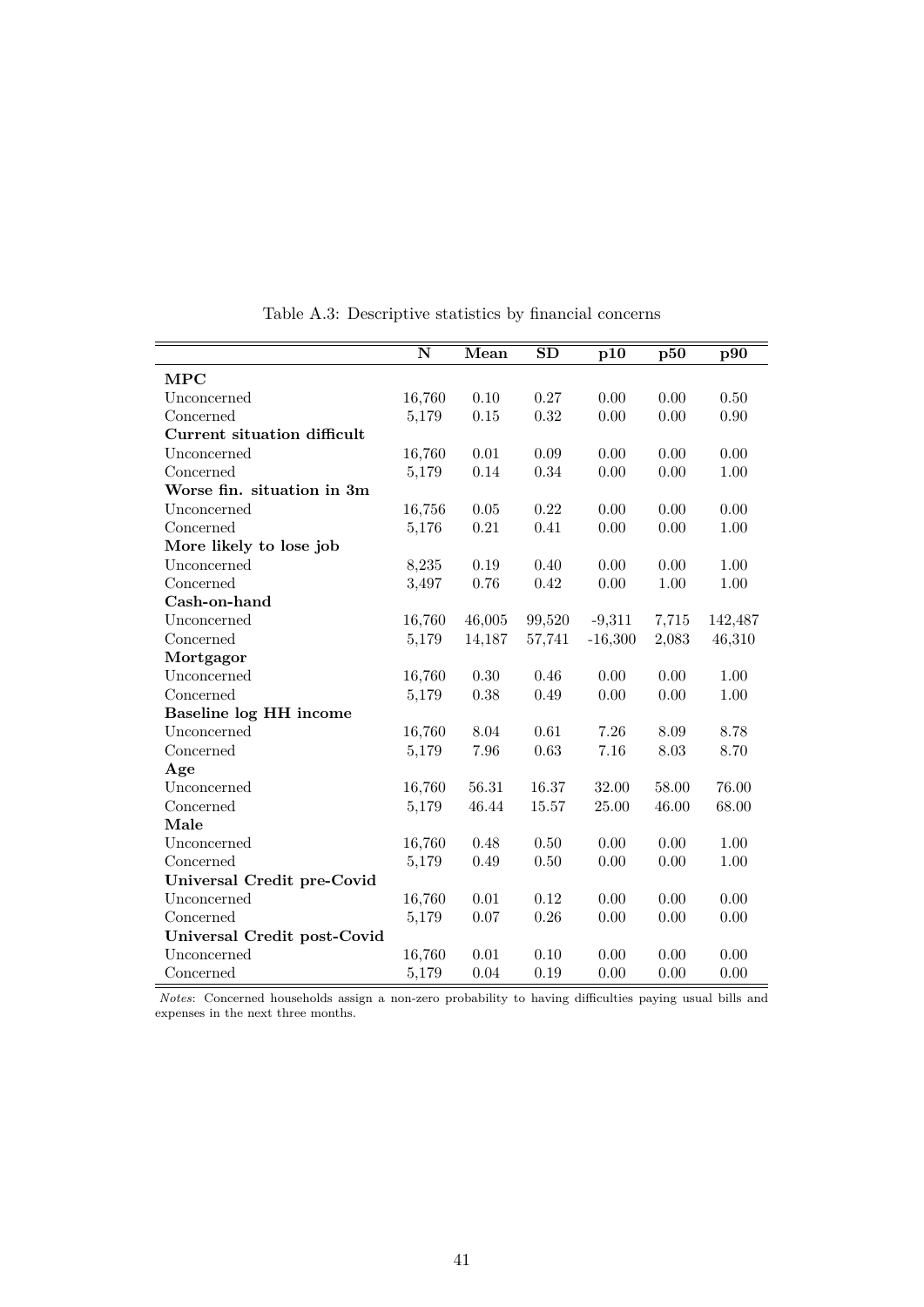## <span id="page-43-1"></span><span id="page-43-0"></span>**Appendix B: Additional tables**

|                    | (1)                    | (2)                  |
|--------------------|------------------------|----------------------|
|                    | $MPC=0$                | $MPC=1$              |
| Financial concerns | $-0.065***$<br>(0.010) | $0.017**$<br>(0.007) |
| Controls           |                        |                      |
|                    | 21,939                 | 21,939               |

#### Table B.1: Probit model: MPC equal to 0 and equal to 1

*Notes:* Marginal effects of probit estimates at the individual level computed with the delta method. The dependent variables are binary variables taking the value of one when the elicited MPC is zero (column 1), and when the MPC is equal to one (column 2). Standard errors in parentheses clustered at the individual level. Constant and controls are not reported. Asterisks, \*, \*\*, and \*\*\*, denote statistical significance at the 10%, 5%, and 1% levels.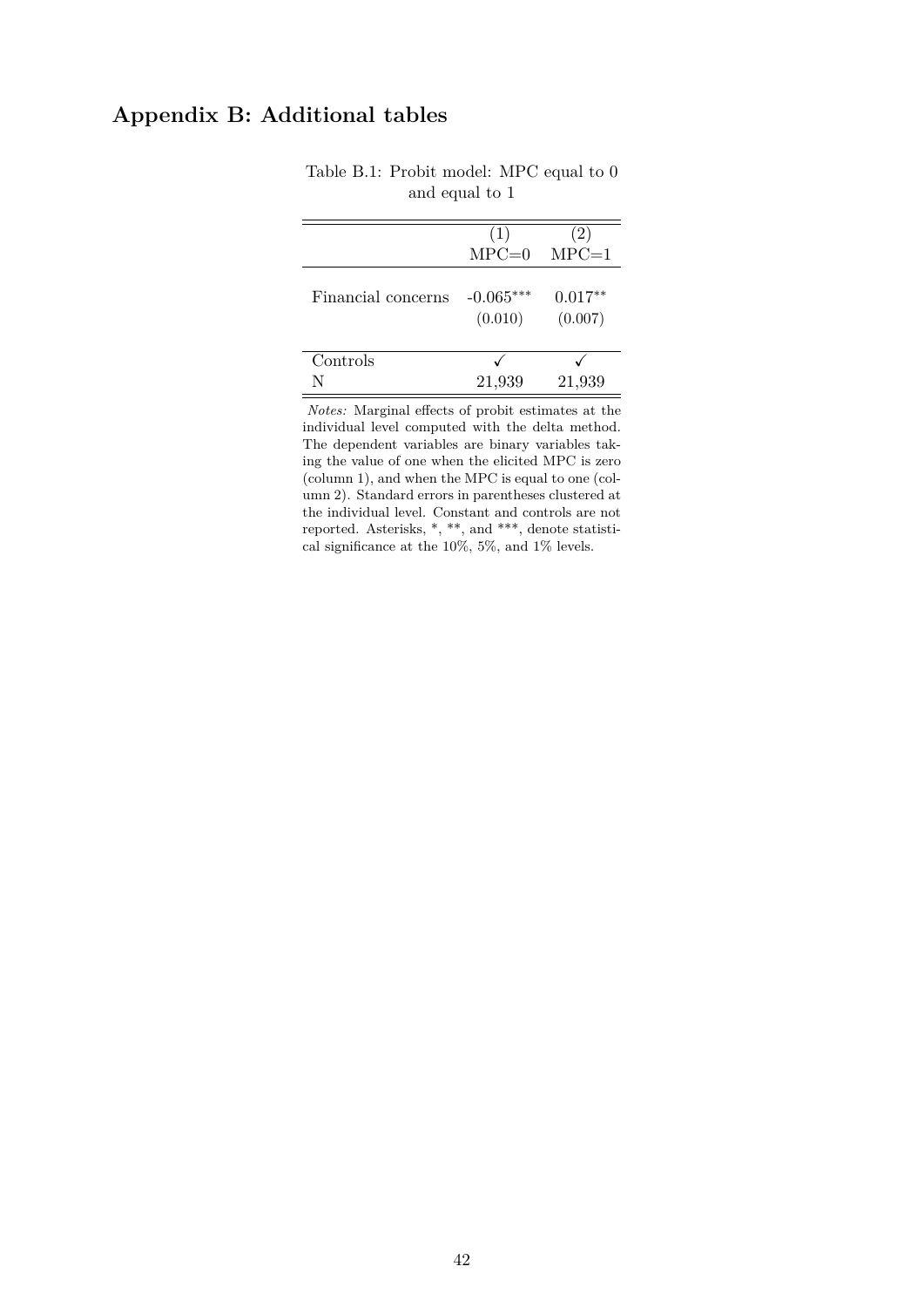<span id="page-44-0"></span>

|                    | (1)         | $\overline{(2)}$ | $\overline{(3)}$ | (4)          | $\overline{(5)}$ | (6)        |
|--------------------|-------------|------------------|------------------|--------------|------------------|------------|
|                    | Baseline    | Region           | Region-time      | Industry     | Industry-time    | Tobit      |
|                    |             |                  |                  |              |                  |            |
| Financial concerns | $0.023***$  | $0.023***$       | $0.023***$       | $0.023***$   | $0.023***$       | $0.345***$ |
|                    | (0.005)     | (0.005)          | (0.005)          | (0.007)      | (0.007)          | (0.062)    |
| Finances now       | $-0.013$    | $-0.013$         | $-0.013$         | $-0.039***$  | $-0.039**$       | $-0.196$   |
|                    | (0.011)     | (0.011)          | (0.011)          | (0.015)      | (0.015)          | (0.132)    |
| Cash-on-hand Q1    | 0.000       | 0.000            | 0.000            | $-0.005$     | $-0.005$         | 0.018      |
|                    | (0.010)     | (0.010)          | (0.010)          | (0.016)      | (0.016)          | (0.132)    |
| Cash-on-hand Q2    | $-0.005$    | $-0.006$         | $-0.006$         | $-0.005$     | $-0.005$         | $-0.060$   |
|                    | (0.010)     | (0.010)          | (0.010)          | (0.017)      | (0.017)          | (0.135)    |
| Cash-on-hand Q3    | $-0.019*$   | $-0.020*$        | $-0.020*$        | $-0.030*$    | $-0.031*$        | $-0.248*$  |
|                    | (0.010)     | (0.010)          | (0.010)          | (0.016)      | (0.016)          | (0.133)    |
| Cash-on-hand Q4    | $0.001\,$   | $0.001\,$        | $0.001\,$        | 0.002        | 0.002            | 0.050      |
|                    | (0.010)     | (0.010)          | (0.010)          | (0.017)      | (0.017)          | (0.131)    |
| Mortgagor          | $0.031***$  | $0.031***$       | $0.031***$       | $0.031***$   | $0.031***$       | $0.382***$ |
|                    | (0.008)     | (0.008)          | (0.008)          | (0.011)      | (0.011)          | (0.100)    |
| Renter             | 0.006       | 0.007            | 0.007            | 0.003        | 0.002            | $0.188*$   |
|                    | (0.008)     | (0.008)          | (0.008)          | (0.012)      | (0.012)          | (0.106)    |
| Log HH income      | $-0.002$    | $-0.001$         | $-0.001$         | 0.011        | 0.011            | $-0.081$   |
|                    | (0.005)     | (0.005)          | (0.005)          | (0.008)      | (0.008)          | (0.067)    |
| Age 18-39          | $0.061***$  | $0.061***$       | $0.061***$       | $0.049***$   | $0.048***$       | $0.870***$ |
|                    | (0.009)     | (0.009)          | (0.009)          | (0.016)      | (0.016)          | (0.119)    |
| Age $40-64$        | $0.046***$  | $0.046***$       | $0.046***$       | $0.032**$    | $0.030**$        | $0.664***$ |
|                    | (0.007)     | (0.007)          | (0.007)          | (0.015)      | (0.015)          | (0.099)    |
| Male               | $0.021***$  | $0.020***$       | $0.020***$       | $0.030***$   | $0.031***$       | $0.216***$ |
|                    | (0.006)     | (0.006)          | (0.006)          | (0.009)      | (0.009)          | (0.072)    |
| No. children       | $0.021***$  | $0.021***$       | $0.021***$       | $0.024***$   | $0.024***$       | $0.252***$ |
|                    | (0.005)     | (0.005)          | (0.005)          | (0.006)      | (0.006)          | (0.056)    |
| Household size     | $-0.008***$ | $-0.008***$      | $-0.008***$      | $-0.007*$    | $-0.007*$        | $-0.093**$ |
|                    | (0.003)     | (0.003)          | (0.003)          | (0.004)      | (0.004)          | (0.037)    |
| White              | $0.022*$    | $0.020*$         | $0.020*$         | 0.020        | 0.020            | $0.362**$  |
|                    | (0.012)     | (0.012)          | (0.012)          | (0.016)      | (0.016)          | (0.147)    |
| Jul20 survey       | $-0.009**$  | $-0.009**$       | $-0.010$         | $-0.006$     | $-0.004$         | $-0.085*$  |
|                    | (0.004)     | (0.004)          | (0.029)          | (0.005)      | (0.078)          | (0.049)    |
| Nov20 survey       | $-0.004$    | $-0.004$         | $0.011\,$        | $-0.007$     | $-0.008$         | $-0.039$   |
|                    | (0.004)     | (0.004)          | (0.026)          | (0.005)      | (0.069)          | (0.049)    |
|                    |             |                  |                  |              |                  |            |
| Controls           | ✓           | ✓                | ✓                | ✓            | $\checkmark$     | ✓          |
| Region FE          |             | $\checkmark$     |                  |              |                  |            |
| Region×Time FE     |             |                  | ✓                |              |                  |            |
| Industry FE        |             |                  |                  | $\checkmark$ |                  |            |
| Industry×Time FE   |             |                  |                  |              | ✓                |            |
| Ν                  | 21,939      | 21,930           | 21,930           | 11,861       | 11,861           | 21,939     |

Table B.2: Robustness checks

*Notes:* Estimates from a random effects model at the individual level, where the dependent variable is the elicited MPC. Standard errors in parentheses clustered at the individual level. Constant is not reported. Asterisks, \*, \*\*, and \*\*\*, denote statistical signifcance at the 10%, 5%, and 1% levels.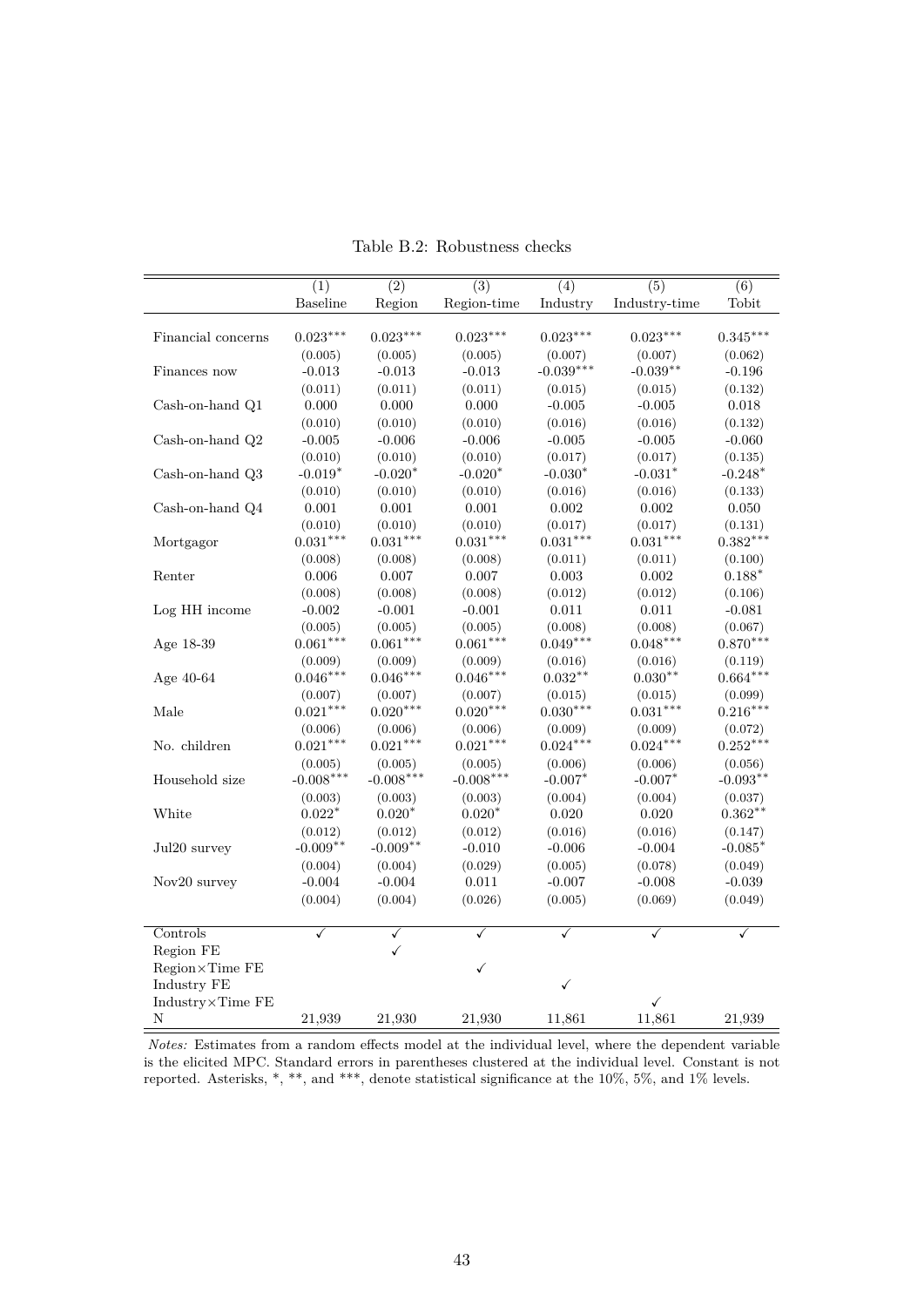| Table B.3: Cross-sectional regressions |
|----------------------------------------|
|----------------------------------------|

<span id="page-45-0"></span>

|                    | $\overline{(1)}$ | $\overline{(2)}$ | $\overline{(3)}$ | $\overline{(4)}$ | $\overline{(5)}$ | $\overline{(6)}$ |
|--------------------|------------------|------------------|------------------|------------------|------------------|------------------|
|                    | Jul20            | Nov20            | Mar21            | Jul20            | Nov20            | Mar21            |
|                    |                  |                  |                  |                  |                  |                  |
| Financial concerns | $0.029**$        | $0.049***$       | $0.049***$       | $0.033**$        | $0.052***$       | $0.050***$       |
|                    | (0.013)          | (0.014)          | (0.013)          | (0.013)          | (0.014)          | (0.013)          |
| Finances now       | 0.000            | $-0.011$         | 0.022            | 0.005            | $-0.010$         | 0.020            |
|                    | (0.043)          | (0.041)          | (0.054)          | (0.044)          | (0.042)          | (0.054)          |
| Cash-on-hand Q1    | 0.011            | $-0.003$         | $-0.018$         | 0.011            | $-0.001$         | $-0.022$         |
|                    | (0.016)          | (0.017)          | (0.016)          | (0.016)          | (0.017)          | (0.016)          |
| Cash-on-hand Q2    | 0.021            | $-0.032*$        | $-0.011$         | 0.015            | $-0.031*$        | $-0.014$         |
|                    | (0.016)          | (0.017)          | (0.016)          | (0.015)          | (0.017)          | (0.016)          |
| Cash-on-hand Q3    | 0.000            | $-0.024$         | $-0.034**$       | $-0.000$         | $-0.023$         | $-0.031**$       |
|                    | (0.013)          | (0.015)          | (0.013)          | (0.013)          | (0.015)          | (0.013)          |
| Cash-on-hand Q4    | 0.013            | $-0.010$         | $-0.004$         | 0.013            | $-0.010$         | $-0.004$         |
|                    | (0.014)          | (0.014)          | (0.014)          | (0.014)          | (0.014)          | (0.014)          |
| Mortgagor          | 0.019            | $0.032**$        | $0.034***$       | $0.022*$         | $0.032**$        | $0.037***$       |
|                    | (0.013)          | (0.014)          | (0.013)          | (0.013)          | (0.014)          | (0.012)          |
| Renter             | 0.021            | $-0.008$         | $-0.006$         | 0.018            | $-0.009$         | $-0.005$         |
|                    | (0.016)          | (0.015)          | (0.014)          | (0.015)          | (0.015)          | (0.014)          |
| Log HH income      | $0.016\,$        | $-0.012$         | $-0.001$         | 0.012            | $-0.010$         | $-0.000$         |
|                    | (0.011)          | (0.012)          | (0.010)          | (0.010)          | (0.012)          | (0.010)          |
| Age 18-39          | $0.084***$       | $0.046**$        | $0.058***$       | $0.077***$       | $0.050**$        | $0.061***$       |
|                    | (0.021)          | (0.022)          | (0.021)          | (0.020)          | (0.022)          | (0.021)          |
| Age 40-64          | $0.051***$       | $0.035***$       | $0.056***$       | $0.050***$       | $0.038***$       | $0.058***$       |
|                    | (0.010)          | (0.015)          | (0.011)          | (0.010)          | (0.015)          | (0.011)          |
| Male               | $0.022**$        | 0.016            | $0.022**$        | $0.019*$         | 0.015            | $0.025***$       |
|                    | (0.011)          | (0.011)          | (0.010)          | (0.010)          | (0.011)          | (0.010)          |
| No. children       | $0.032***$       | 0.016            | $0.020**$        | $0.031***$       | $0.018*$         | $0.022***$       |
|                    | (0.010)          | (0.010)          | (0.009)          | (0.010)          | (0.010)          | (0.009)          |
| Household size     | $-0.019***$      | $-0.007$         | $-0.009$         | $-0.017***$      | $-0.008$         | $-0.013**$       |
|                    | (0.006)          | (0.008)          | (0.006)          | (0.006)          | (0.007)          | (0.006)          |
| White              | 0.037            | 0.008            | 0.035            | $0.056***$       | 0.008            | 0.030            |
|                    | (0.026)          | (0.031)          | (0.024)          | (0.020)          | (0.030)          | (0.024)          |
| Risk of infection  |                  |                  |                  | 0.011            | $-0.047***$      | $-0.029$         |
|                    |                  |                  |                  | (0.039)          | (0.017)          | (0.023)          |
| Had Covid-19       |                  |                  |                  | $-0.077***$      | $\rm 0.072$      | $\,0.038\,$      |
|                    |                  |                  |                  | (0.024)          | (0.101)          | (0.044)          |
|                    |                  |                  |                  |                  |                  |                  |
| Observations       | 7,313            | 7,313            | 7,313            | 7,298            | 7,288            | 7,222            |

*Notes:* OLS estimates at the individual level for each survey, where the dependent variable is the elicited MPC. Standard errors in parentheses clustered at the individual level. Constant is not reported. Asterisks, \*, \*\*, and \*\*\*, denote statistical signifcance at the 10%, 5%, and  $1\%$  levels.

Table B.4: Probit model: spending and income losses

<span id="page-45-1"></span>

|                    | $\left( \mathbf{I}\right)$ | $\left( 2\right)$     | $\left( 3\right)$     | (4)                  | $\left(5\right)$    | $\left( 6\right)$     |
|--------------------|----------------------------|-----------------------|-----------------------|----------------------|---------------------|-----------------------|
|                    |                            | Spending              |                       |                      | Income              |                       |
|                    | $< 0\%$                    | $[-25\% - 0\%]$       | $<-25%$               | $< 0\%$              | $[-25\% - 0\%]$     | $<-25%$               |
| Financial concerns | $0.051***$<br>(0.015)      | $0.062***$<br>(0.013) | $0.052***$<br>(0.012) | $0.011**$<br>(0.005) | $0.036*$<br>(0.019) | $0.051***$<br>(0.015) |
| Controls           |                            |                       |                       |                      |                     |                       |
| N                  | 13,305                     | 13,305                | 13,305                | 10,889               | 10,889              | 10,889                |

*Notes:* Marginal effects of probit estimates at the individual level computed with the delta method. The dependent variables are binary variables capturing whether the individual has experienced spending falls (columns 1 to 3) or income/earning losses (columns 4 to 6). Standard errors in parentheses clustered at the individual level. Constant and controls are not reported. Asterisks,  $^*,$   $^{**},$  and  $^{***},$  denote statistical significance at the 10%, 5%, and 1% levels.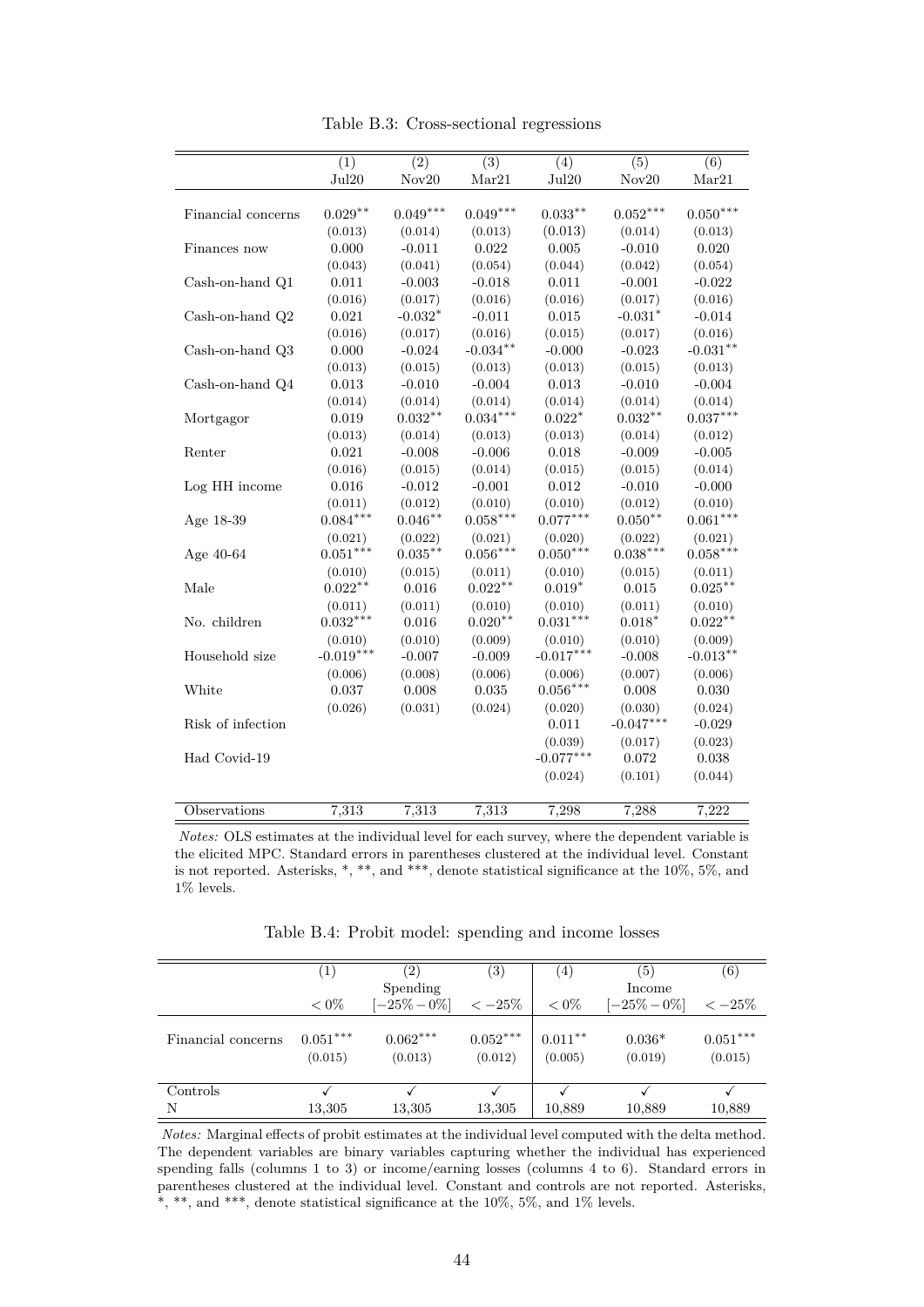<span id="page-46-0"></span>

|                    | (1)        | $\overline{(2)}$ | $\overline{(3)}$  | (4)            |
|--------------------|------------|------------------|-------------------|----------------|
|                    | Pay debt   | Save             | Receive less help | Give more help |
|                    |            |                  |                   |                |
| Financial concerns | $0.092***$ | $-0.084***$      | $0.015***$        | 0.000          |
|                    | (0.011)    | (0.014)          | (0.005)           | (0.008)        |
| Finances now       | $0.207***$ | $-0.283***$      | $0.019***$        | $-0.025$       |
|                    | (0.021)    | (0.027)          | (0.005)           | (0.019)        |
| Cash-on-hand Q1    | $0.201***$ | $-0.167***$      | 0.012             | $-0.016$       |
|                    | (0.019)    | (0.020)          | (0.008)           | (0.010)        |
| Cash-on-hand Q2    | $0.145***$ | $-0.110***$      | 0.007             | $-0.007$       |
|                    | (0.019)    | (0.018)          | (0.007)           | (0.010)        |
| Cash-on-hand Q3    | $0.103***$ | $-0.076***$      | $0.013*$          | 0.001          |
|                    | (0.021)    | (0.019)          | (0.008)           | (0.010)        |
| Cash-on-hand Q4    | 0.024      | 0.014            | 0.000             | $-0.007$       |
|                    | (0.019)    | (0.016)          | (0.008)           | (0.008)        |
| Mortgagor          | $0.129***$ | $-0.065***$      | 0.000             | $-0.043***$    |
|                    | (0.015)    | (0.015)          | (0.004)           | (0.009)        |
| Renter             | $0.139***$ | $-0.110***$      | $0.013***$        | $-0.016*$      |
|                    | (0.017)    | (0.019)          | (0.005)           | (0.010)        |
| Log HH income      | 0.015      | $-0.012$         | $-0.012***$       | $0.011*$       |
|                    | (0.010)    | (0.010)          | (0.004)           | (0.006)        |
| Age 18-39          | $-0.009$   | $0.143***$       | $0.010*$          | $-0.081***$    |
|                    | (0.020)    | (0.022)          | (0.005)           | (0.013)        |
| Age 40-64          | $0.027*$   | $0.053***$       | $0.012**$         | $-0.042***$    |
|                    | (0.015)    | (0.015)          | (0.005)           | (0.007)        |
| Male               | 0.009      | $0.022*$         | $-0.001$          | $-0.038***$    |
|                    | (0.011)    | (0.012)          | (0.004)           | (0.007)        |
| No. children       | $0.023**$  | $-0.034***$      | 0.002             | $-0.001$       |
|                    | (0.009)    | (0.010)          | (0.003)           | (0.006)        |
| Household size     | 0.002      | 0.004            | $-0.001$          | $-0.010**$     |
|                    | (0.007)    | (0.008)          | (0.002)           | (0.004)        |
| White              | $0.036*$   | $-0.014$         | $-0.007$          | $-0.040***$    |
|                    | (0.021)    | (0.024)          | (0.005)           | (0.014)        |
| Jul20 survey       | $-0.004$   | $-0.054***$      | 0.002             | 0.007          |
|                    | (0.009)    | (0.010)          | (0.004)           | (0.006)        |
| Nov20 survey       | $0.014*$   | $-0.064***$      | $-0.000$          | $\,0.003\,$    |
|                    | (0.008)    | (0.009)          | (0.004)           | (0.005)        |
|                    |            |                  |                   |                |
| N                  | 19,521     | 19,521           | 19,521            | 19,521         |

Table B.5: Probit regressions: uses of the unspent  $\pounds 500$ 

*Notes:* Marginal effects of probit estimates at the individual level computed with the delta method. The dependent variables are given at the top of each column. Standard errors in parentheses clustered at the individual level. Constant is not reported. Asterisks, \*, \*\*, and \*\*\*, denote statistical significance at the  $10\%, 5\%,$ and 1% levels.

L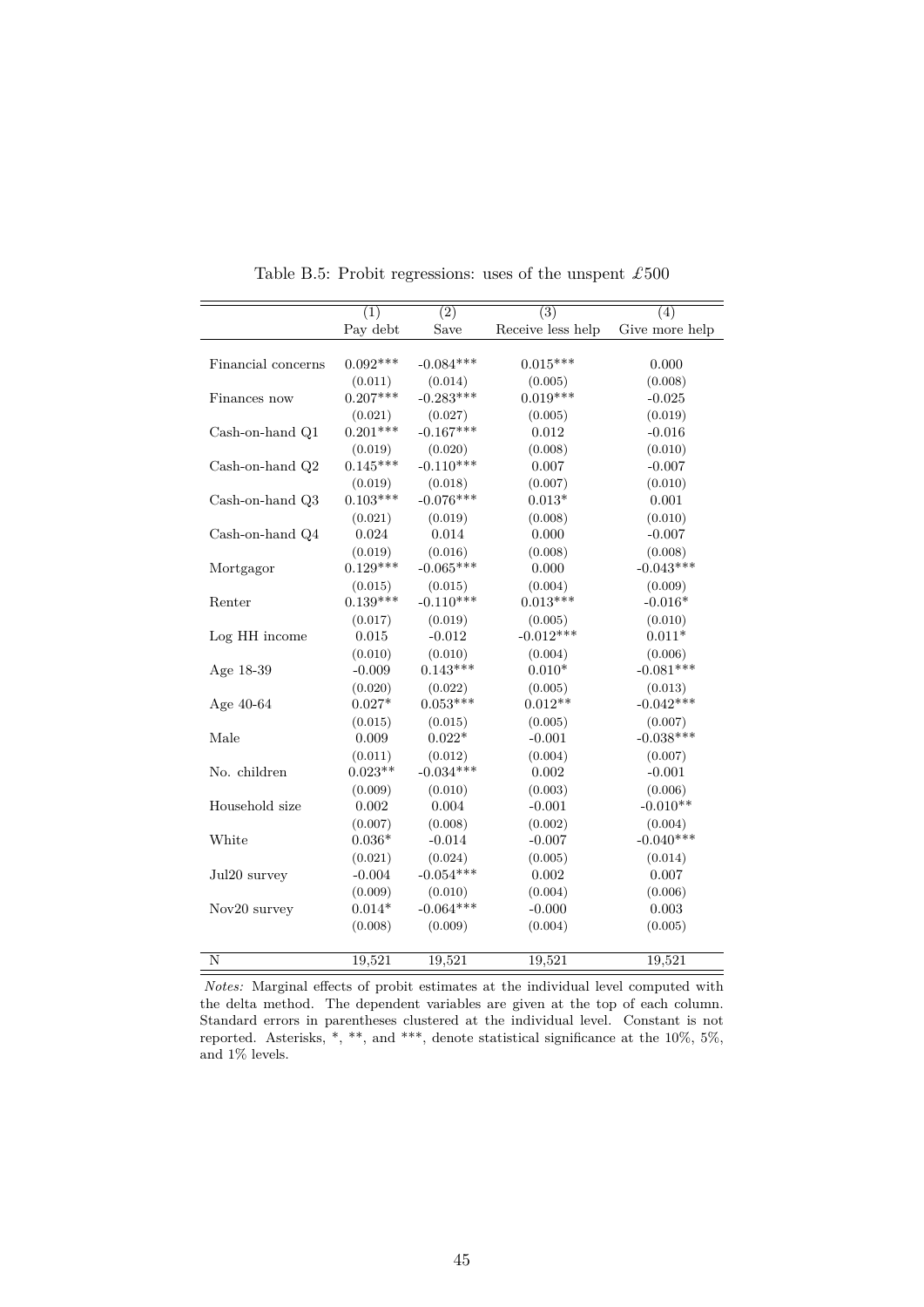### **References**

- <span id="page-47-8"></span>Aguiar, M. A., Bils, M. and Boar, C. (2020), Who Are the Hand-to-Mouth?, NBER Working Papers 26643, National Bureau of Economic Research, Inc.
- <span id="page-47-4"></span>Aiyagari, S. R. (1994), 'Uninsured Idiosyncratic Risk and Aggregate Saving', *The Quarterly Journal of Economics* **109**(3), 659–684.
- <span id="page-47-12"></span>Albuquerque, B. and Varadi, A. (2022), Consumption effects of mortgage payment holidays: evidence during the Covid-19 pandemic, IMF Working Paper WP/22/44.
- <span id="page-47-6"></span>Andreolli, M. and Surico, P. (2021), Less is More: Consumer Spending and the Size of Economic Stimulus Payments, CEPR Discussion Papers 15918, C.E.P.R. Discussion Papers.
- <span id="page-47-1"></span>Armantier, O., Goldman, L., Koşar, G., Lu, J., Pomerantz, R. and Van der Klaauw, W. (2020), How Have Households Used Their Stimulus Payments and How Would They Spend the Next?, Liberty Street Economics October 13, Federal Reserve Bank of New York.
- <span id="page-47-2"></span>Armantier, O., Goldman, L., Kosar, G. and Van der Klaauw, W. (2021), An Update on How Households Are Using Stimulus Checks, Liberty Street Economics April 7, Federal Reserve Bank of New York.
- <span id="page-47-3"></span>Baker, S. R., Farrokhnia, R. A., Meyer, S., Pagel, M. and Yannelis, C. (2021), 'Income, Liquidity, and the Consumption Response to the 2020 Economic Stimulus Payments', *Review of Finance*  (forthcoming).
- <span id="page-47-0"></span>Baker, S. R. and Kueng, L. (2021), Household fnancial transaction data, NBER Working Papers 29027.
- <span id="page-47-10"></span>Baker, S. R. and Yannelis, C. N. (2017), 'Income Changes and Consumption: Evidence from the 2013 Federal Government Shutdown', *Review of Economic Dynamics* **23**, 99–124.
- <span id="page-47-14"></span>Barnichon, R., Debortoli, D. and Matthes, C. (2021), 'Understanding the Size of the Government Spending Multiplier: It's in the Sign', *The Review of Economic Studies* (forthcoming).
- <span id="page-47-7"></span>Baugh, B., Ben-David, I., Park, H. and Parker, J. A. (2021), 'Asymmetric consumption smoothing', *American Economic Review* **111**(1), 192–230.
- <span id="page-47-5"></span>Bunn, P., Le Roux, J., Reinold, K. and Surico, P. (2018), 'The consumption response to positive and negative income shocks', *Journal of Monetary Economics* **96**(C), 1–15.
- <span id="page-47-11"></span>Campbell, J. Y. and Mankiw, N. G. (1989), Consumption, Income and Interest Rates: Reinterpreting the Time Series Evidence, *in* 'NBER Macroeconomics Annual 1989, Volume 4', NBER Chapters, National Bureau of Economic Research, Inc, pp. 185–246.
- <span id="page-47-13"></span>Carroll, C. D., Crawley, E., Slacalek, J. and White, M. N. (2021), 'Modeling the Consumption Response to the CARES Act', *International Journal of Central Banking* **17**(1), 107–141.
- <span id="page-47-9"></span>Chetty, R., Friedman, J. N., Hendren, N., Stepner, M. and The Opportunity Insights Team, . (2020), The Economic Impacts of COVID-19: Evidence from a New Public Database Built Using Private Sector Data, NBER Working Papers 27431, National Bureau of Economic Research, Inc.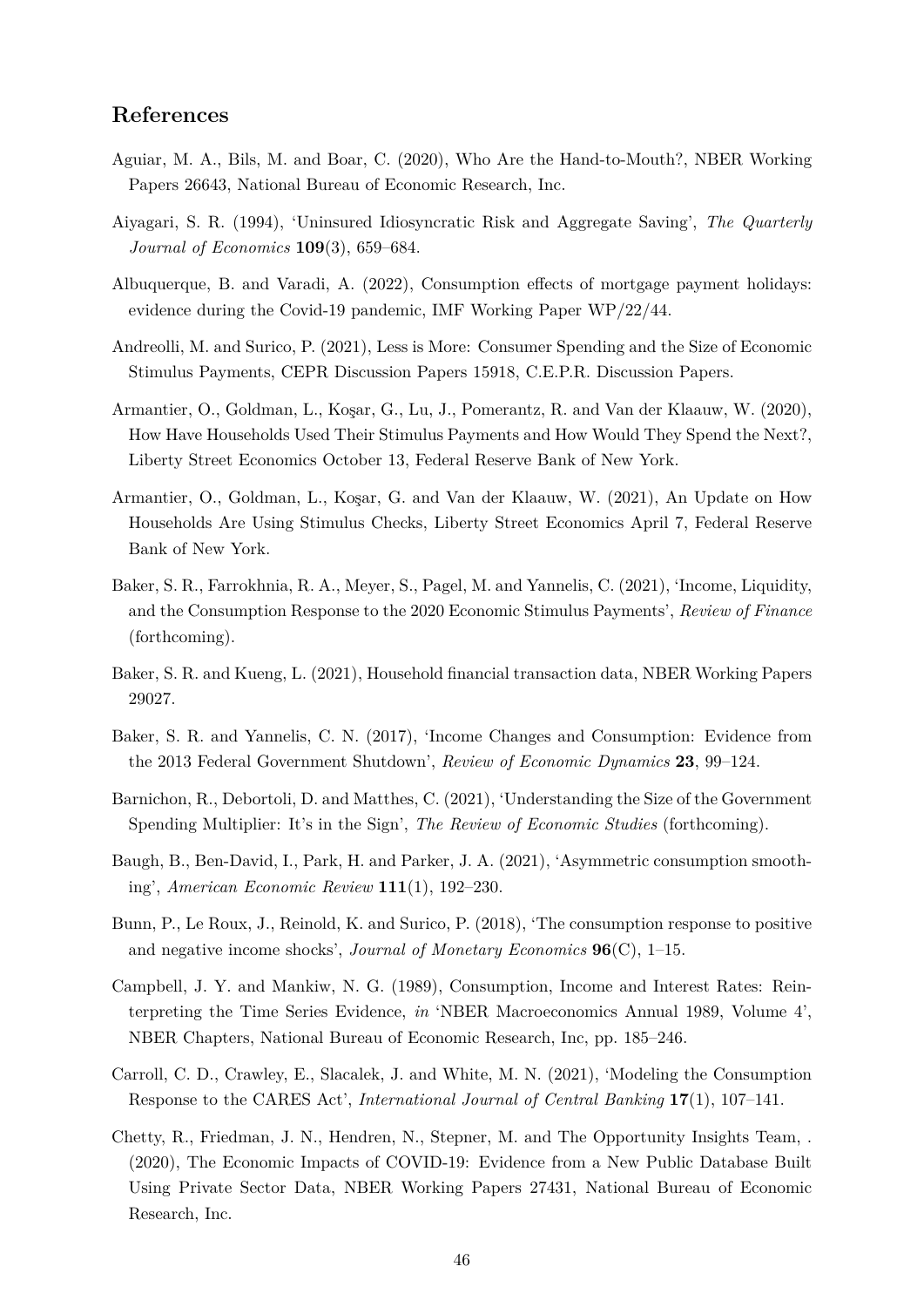- <span id="page-48-0"></span>Christelis, D., Georgarakos, D., Jappelli, T. and Kenny, G. (2020), The Covid-19 crisis and consumption: survey evidence from six EU countries, Working Paper Series 2507, European Central Bank.
- <span id="page-48-6"></span>Christelis, D., Georgarakos, D., Jappelli, T., Pistaferri, L. and van Rooij, M. (2019), 'Asymmetric Consumption Effects of Transitory Income Shocks', *Economic Journal* **129**(622), 2322– 2341.
- <span id="page-48-8"></span>Cloyne, J. S. and Surico, P. (2017), 'Household Debt and the Dynamic Effects of Income Tax Changes', *Review of Economic Studies* **84**(1), 45–81.
- <span id="page-48-7"></span>Coibion, O., Georgarakos, D., Gorodnichenko, Y., Kenny, G. and Weber, M. (2021), The Effect of Macroeconomic Uncertainty on Household Spending, NBER Working Papers 28625, National Bureau of Economic Research, Inc.
- <span id="page-48-1"></span>Coibion, O., Gorodnichenko, Y. and Weber, M. (2020), How Did U.S. Consumers Use Their Stimulus Payments?, NBER Working Papers 27693, National Bureau of Economic Research, Inc.
- <span id="page-48-3"></span>Cox, N., Ganong, P., Noel, P. J., Vavra, J. S., Wong, A., Farrell, D. and Greig, F. E. (2020), 'Initial Impacts of the Pandemic on Consumer Behavior: Evidence from Linked Income, Spending, and Savings Data', *Brookings Papers on Economic Activity* (Summer), 35–69.
- <span id="page-48-2"></span>Crossley, T., Fisher, P., Levell, P. and Low, H. (2020), MPCs through COVID: spending, saving and private transfers, ISER Working Paper Series 2020-14, Institute for Social and Economic Research.
- <span id="page-48-13"></span>Dietrich, A., Kuester, K., Muller, G. J. and Schoenle, R. (2020), News and Uncertainty about COVID-19: Survey Evidence and Short-Run Economic Impact, Working Papers 202012, Federal Reserve Bank of Cleveland.
- <span id="page-48-10"></span>Duxbury, D., Keasey, K., Zhang, H. and Chow, S. L. (2005), 'Mental accounting and decision making: Evidence under reverse conditions where money is spent for time saved', *Journal of Economic Psychology* **26**(4), 567–580.
- <span id="page-48-12"></span>Eichenbaum, M., Godinho de Matos, M., Lima, F., Rebelo, S. and Trabandt, M. (2020), How do People Respond to Small Probability Events with Large, Negative Consequences?, NBER Working Papers 27988, National Bureau of Economic Research, Inc.
- <span id="page-48-9"></span>Fagereng, A., Holm, M. B. and Natvik, G. J. (2021), 'MPC heterogeneity and household balance sheets', *American Economic Journal: Macroeconomics* **4**(13), 1–54.
- <span id="page-48-5"></span>Fuster, A., Kaplan, G. and Zafar, B. (2021), 'What would you do with \$500? Spending responses to gains, losses, news, and loans', *The Review of Economic Studies* **88**(4), 1760–1795.
- <span id="page-48-11"></span>Ilut, C. L. and Valchev, R. (2020), Economic Agents as Imperfect Problem Solvers, NBER Working Papers 27820, National Bureau of Economic Research, Inc.
- <span id="page-48-4"></span>Institute for Social and Economic Research (2020), 'Understanding Society COVID-19 Study, 2020'. UK Data Service. SN: 8644, 10.5255/UKDA-SN-8644-1.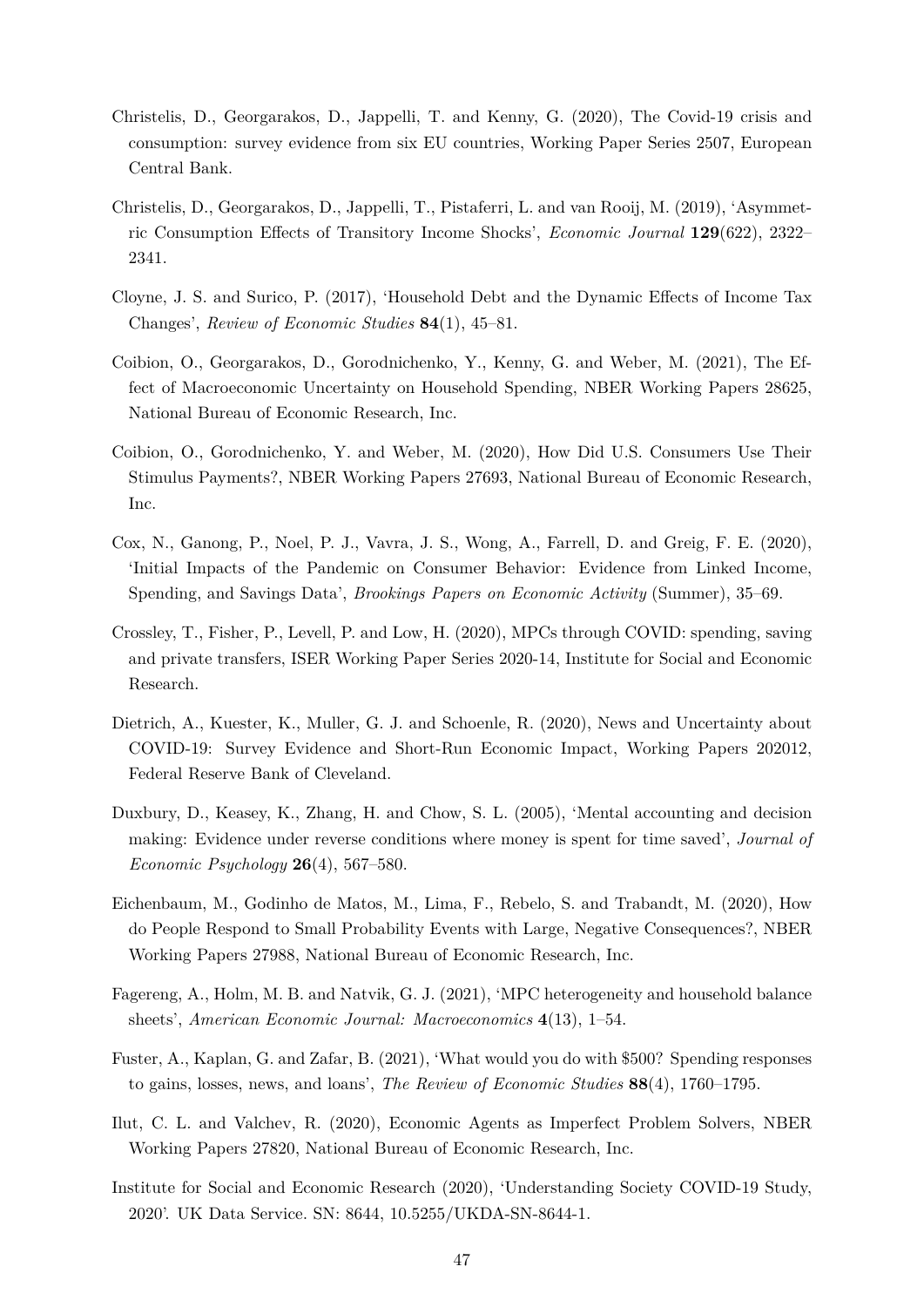- <span id="page-49-14"></span>Itzhak, B.-D., Fermand, E., Kuhnen, C. M. and Li, G. (2020), Expectations Uncertainty and Household Economic Behavior, Available at [https://ssrn.com/abstract=3293399,](https://ssrn.com/abstract=3293399) SSRN.
- <span id="page-49-0"></span>Jappelli, T. and Pistaferri, L. (2014), 'Fiscal Policy and MPC Heterogeneity', *American Economic Journal: Macroeconomics* **6**(4), 107–136.
- <span id="page-49-1"></span>Jappelli, T. and Pistaferri, L. (2020), 'Reported MPC and Unobserved Heterogeneity', *American Economic Journal: Economic Policy* **12**(4), 275–297.
- <span id="page-49-7"></span>Jørring, A. T. (2020), Financial sophistication and consumer spending. Mimeo.
- <span id="page-49-5"></span>Kahneman, D. and Tversky, A. (2013), Prospect Theory: An Analysis of Decision Under Risk, *in* L. C. MacLean and W. T. Ziemba, eds, 'Handbook of the Fundamentals of Financial Decision Making Part I', World Scientifc Book Chapters, World Scientifc Publishing Co. Pte. Ltd., chapter 6, pp. 99–127.
- <span id="page-49-3"></span>Kaplan, G., Violante, G. L. and Weidner, J. (2014), 'The Wealthy Hand-to-Mouth', *Brookings Papers on Economic Activity* **45**(1 (Spring), 77–153.
- <span id="page-49-10"></span>Kovacs, A., Rostom, M. and Bunn, P. (2018), Consumption Response to Aggregate Shocks and the Role of Leverage, Discussion Papers 1820, Centre for Macroeconomics (CFM).
- <span id="page-49-15"></span>K®szegi, B. and Rabin, M. (2009), 'Reference-dependent consumption plans', *American Economic Review* **99**(3), 909–36.
- <span id="page-49-12"></span>Kueng, L. (2018), 'Excess Sensitivity of High-Income Consumers', *The Quarterly Journal of Economics* **133**(4), 1693–1751.
- <span id="page-49-6"></span>Laibson, D. (1998), 'Life-cycle consumption and hyperbolic discount functions', *European Economic Review* **42**(3-5), 861–871.
- <span id="page-49-4"></span>Milkman, K. L. and Beshears, J. (2009), 'Mental accounting and small windfalls: Evidence from an online grocer', *Journal of Economic Behavior* & *Organization* **71**(2), 384–394.
- <span id="page-49-9"></span>Misra, K. and Surico, P. (2014), 'Consumption, income changes, and heterogeneity: Evidence from two fscal stimulus programs', *American Economic Journal: Macroeconomics* **6**(4), 84– 106.
- <span id="page-49-13"></span>Olafsson, A. and Pagel, M. (2018), 'The Liquid Hand-to-Mouth: Evidence from Personal Finance Management Software', *Review of Financial Studies* **31**(11), 4398–4446.
- <span id="page-49-2"></span>Parker, J. A. and Souleles, N. S. (2019), 'Reported effects versus revealed-preference estimates: Evidence from the propensity to spend tax rebates', *American Economic Review: Insights*  **1**, 273–90.
- <span id="page-49-8"></span>Parker, J. A., Souleles, N. S., Johnson, D. S. and McClelland, R. (2013), 'Consumer spending and the economic stimulus payments of 2008', *American Economic Review* **103**, 2530–2553.
- <span id="page-49-11"></span>Platt, L. and Warwick, R. (2020), 'COVID-19 and Ethnic Inequalities in England and Wales', *Fiscal Studies* **41**(2), 259–289.